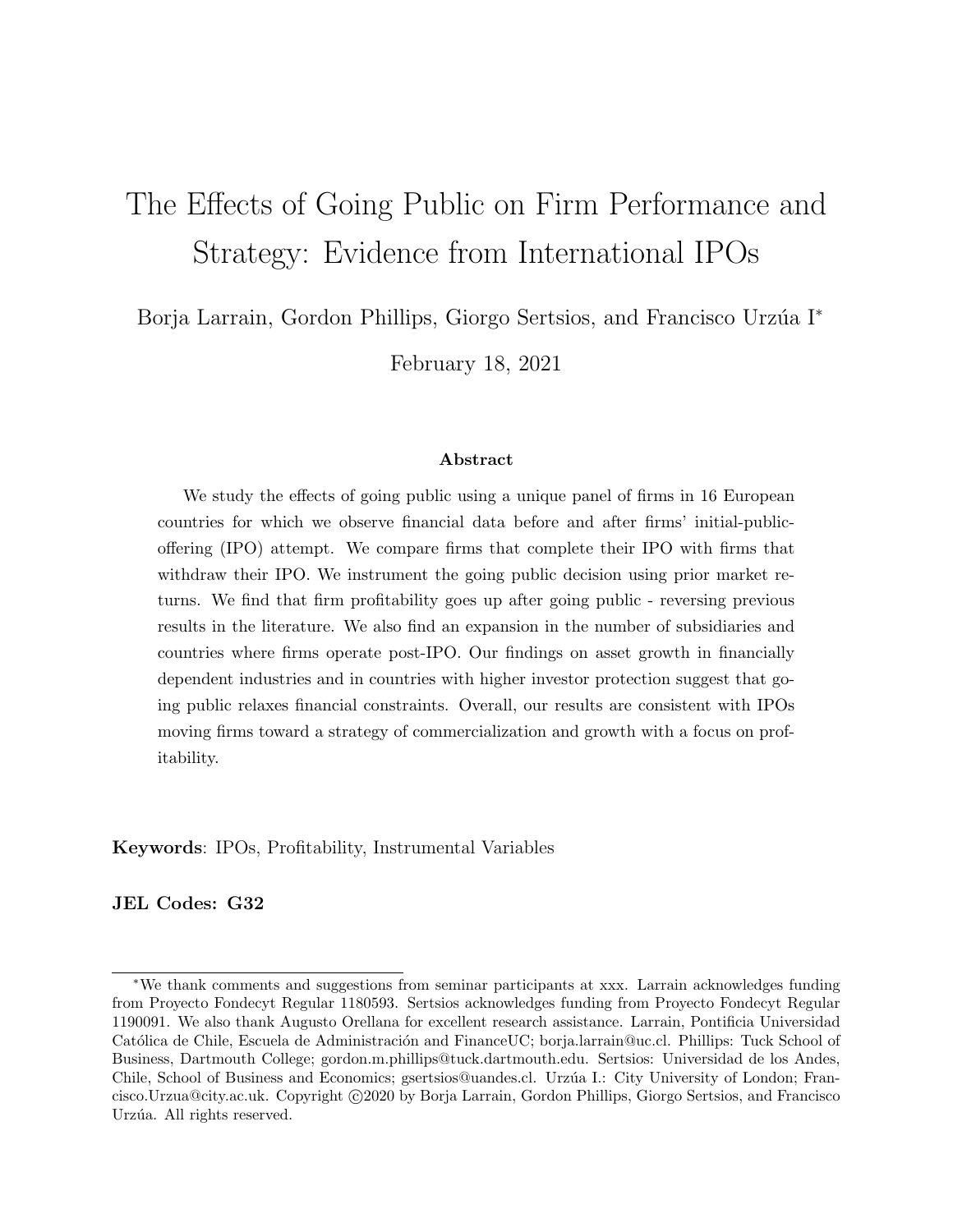# 1 Introduction

Going public is one of the most important decisions in the life of many private firms. Explanations for why firms go public include diversification and liquidity for previous owners, as well as to provide financial capital to the firm when it needs more funds than the private equity markets can provide. At the firm level, there are conflicting benefits and costs of becoming publicly listed. There may be a positive effect through additional capital raising that allows the firm to expand and undertake investment opportunities. On the costs side, there may be potential agency costs as going public changes the ownership structure of firms from concentrated ownership to widely dispersed ownership where oversight is more difficult [\(Jensen and Meckling, 1976\)](#page-22-0). The stylized fact in the literature is that, on average, profitability falls after IPOs, which seems to speak against the advantages of public status. In addition, as [Bernstein](#page-22-1) [\(2015\)](#page-22-1) shows, IPO firms have lower patenting rates with fewer citations after going public. Potential explanations for these results and the decline in profitability include firms selecting into public status along their life-cycle as they become less profitable, that there is mean reversion in profitability and firms time their IPO decision, or perhaps that IPO firms practice earnings management and focus on short-run outcomes.[1](#page-1-0)

Our results shed light on the rationale for why firms choose to go public and the profitability-IPO relation in two ways. First, we collect novel data on firm profitability, capital structure and other financial information around the IPO-attempt for a sample of approximately 3,400 European firms between 1997 and 2017. The data we use contains pre- and post-filing information on firms irrespective of whether they complete their IPO. The profitability of private firms that withdraw their IPOs has not been observable post-withdrawn in the previous literature. Our time series firm data provides a panel structure that allow us to make within-firm comparisons. Second, we apply the instrumental variables strategy of [Bernstein](#page-22-1) [\(2015\)](#page-22-1) to estimate the treatment effect of going public on firm performance and other firm outcomes.

<span id="page-1-0"></span><sup>1</sup>See [Degeorge and Zeckhauser](#page-22-2) [\(1993\)](#page-22-2); [Jain and Kini](#page-22-3) [\(1994\)](#page-22-3); [Pagano, Panetta, and Zingales](#page-23-0) [\(1998\)](#page-23-0); [Mikkelson, Partch, and Shah](#page-23-1) [\(1997\)](#page-23-1); [Teoh, Welch, and Wong](#page-23-2) [\(1998\)](#page-23-2); Pástor, Taylor, and Veronesi [\(2009\)](#page-23-3).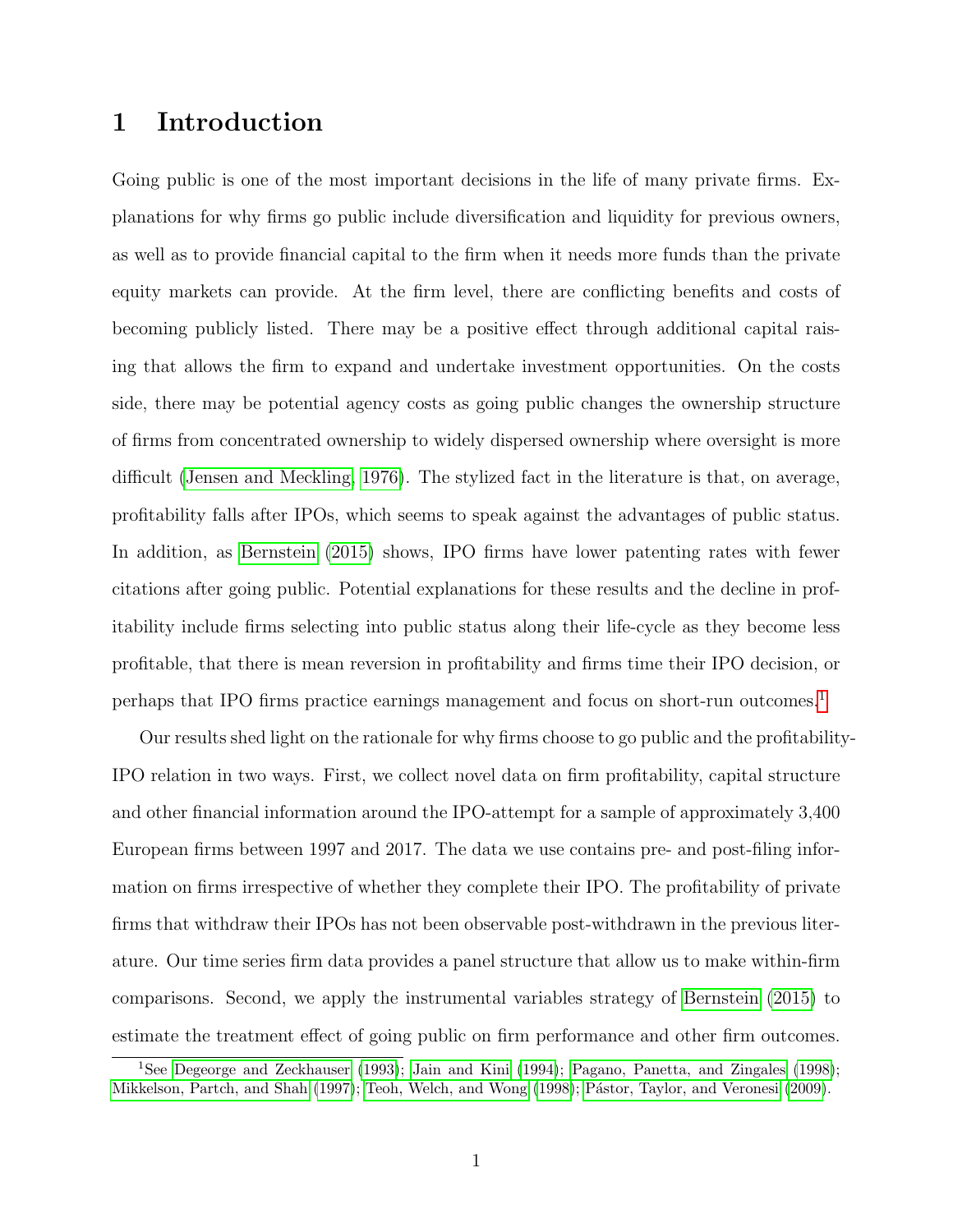[Maksimovic, Phillips, and Yang](#page-22-4) [\(2020\)](#page-22-4) argue that the treatment effect of going public can be as big as the selection effect. However, estimating the causal effect of going public on firm performance has been elusive. We try to fill this gap.

In order to estimate the treatment effect of going public we first compare completed and withdrawn IPOs for a large sample of firms that file for IPOs across 16 European countries. This comparison allows us to control for a host of self-selection issues and life-cycle patterns, as withdrawn IPOs represent a reasonable counterfactual. However, the decision to withdraw is still endogenous. For this reason, a second crucial element of the identification strategy is to instrument for IPO completion using market returns over the 30 days before the IPO decision. Market returns in this short window can affect the decision to complete the IPO, but it is unlikely that they directly affect long-run outcomes. In line with previous evidence we find that positive market returns in the pre-decision period increase the likelihood of IPO completion by 7.2% (from an unconditional probability of 87%). The pre-choice return is basically uncorrelated with firm characteristics of candidate IPOs, so it is also well balanced as an instrument.

Our main results are as follows. The OLS effect of going public on profitability (return on assets, ROA) is basically zero. As in the previous literature, we find that the ROA of IPO firms goes down after going public. However, firms that withdraw their IPOs also experience a similar decline in profitability. This suggests that the previously documented post-IPO drop in profitability is related to selection issues. In other words, we show that the post-IPO drop in profitability is sensitive to the choice of counterfactual.

In our instrumental variables (IV) estimation, we find a significant increase in profitability associated with going public. ROA increases by one standard deviation post-IPO. We also find an increase in the number of firm subsidiaries and the number of countries a firm operates in for both the OLS and IV estimates. Examining variation across industries and countries, we find that the increase in profitability is stronger in industries with high financial dependence, countries with higher levels of disclosure requirements for companies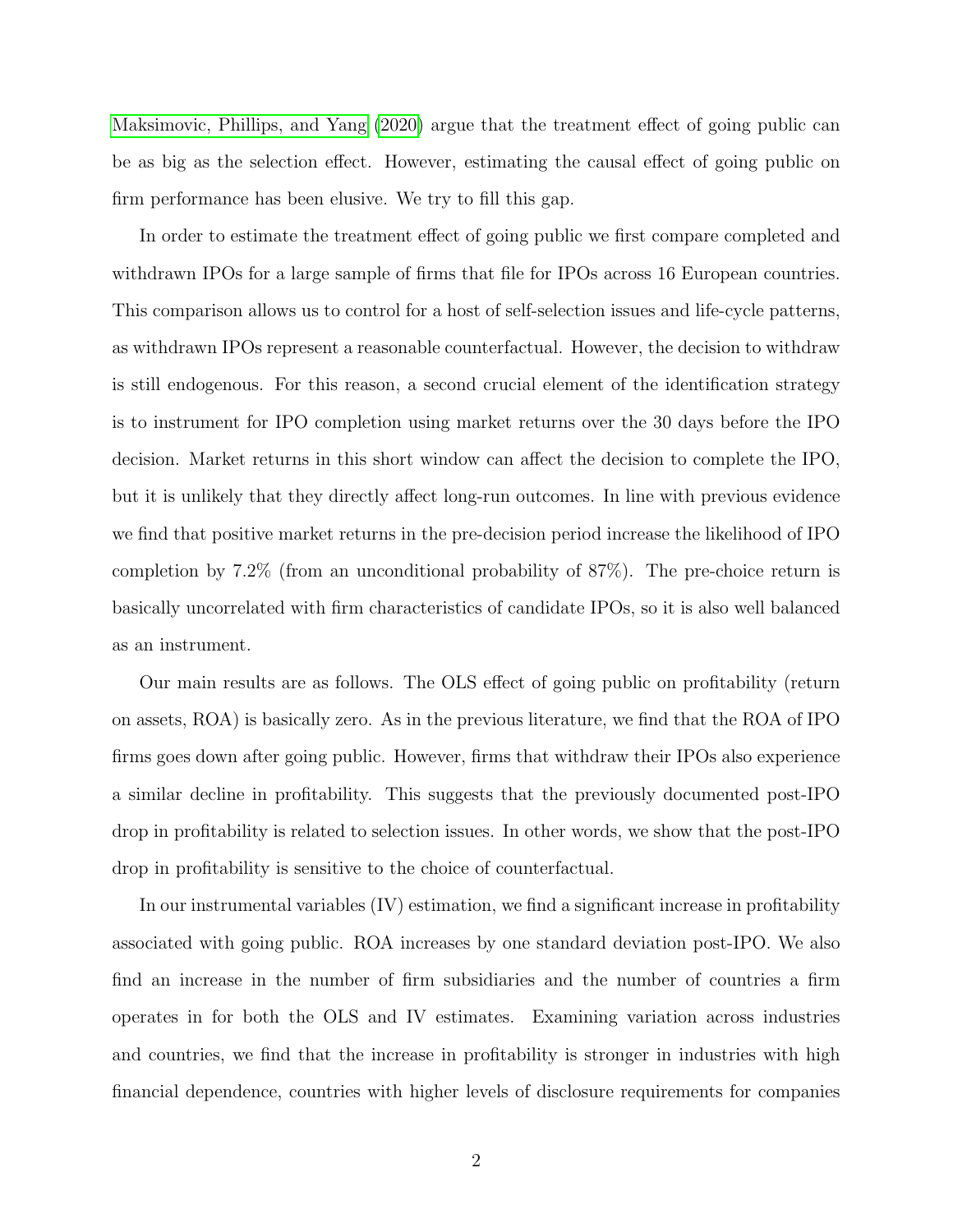going public [\(La Porta, L´opez-de-Silanes, and Shleifer, 2006\)](#page-22-5), and with more protection of minority investors (Djankov, La Porta, López-de-Silanes, and Shleifer, 2008).

The effects of going public on asset growth, the number of firm subsidiaries and the number of countries a firm operates in are interesting because they give hints about the underlying mechanism. The IV coefficient on the asset growth regression is positive and large, but without statistical significance. Even though the average effect on asset growth is weak, we find a positive and significant effect on the asset growth of firms in financially dependent industries [\(Rajan and Zingales, 1998\)](#page-23-4). The increase in profitability is also stronger in firms from financially dependent industries. These results support the idea that relaxing financial constraints is one of the channels of influence of public status. Firms in less financially dependent industries, although do not have significantly stronger asset growth than firms with withdrawn IPOs, still grow in terms of number of subsidiaries and markets served. In line with [Bernstein](#page-22-1) [\(2015\)](#page-22-1), we find that patenting goes down after going public, particularly in countries with high levels of investor protection and disclosure. Overall, our results suggest that going public pushes firms towards a commercialization phase with a focus on strong margins, and where growth supports a focus on profitability.

Finally, we conduct placebo tests that allow us to, at least indirectly, check the exclusion restriction of the IV strategy. For the instrument to be valid, short-run returns must be related to long-run outcomes only through the decision to complete the IPO. The reduced form regression implies that the instrument explains long-run firm profitability, but the effect may be through channels other than the choice of listed status. In order to give support to the exclusion restriction we use as placebo instruments those market returns outside the short pre-decision window of 30 days. We find that placebo returns after the IPO have no impact on the likelihood of IPO completion (our 1st stage). Also, placebo returns have no impact on future firm profitability (our 2nd stage). Hence, consistent with the exclusion restriction, when there is no impact on the ownership choice (1st stage), there is no effect either on longrun profitability (2nd stage). This is what one would expect under the exclusion restriction,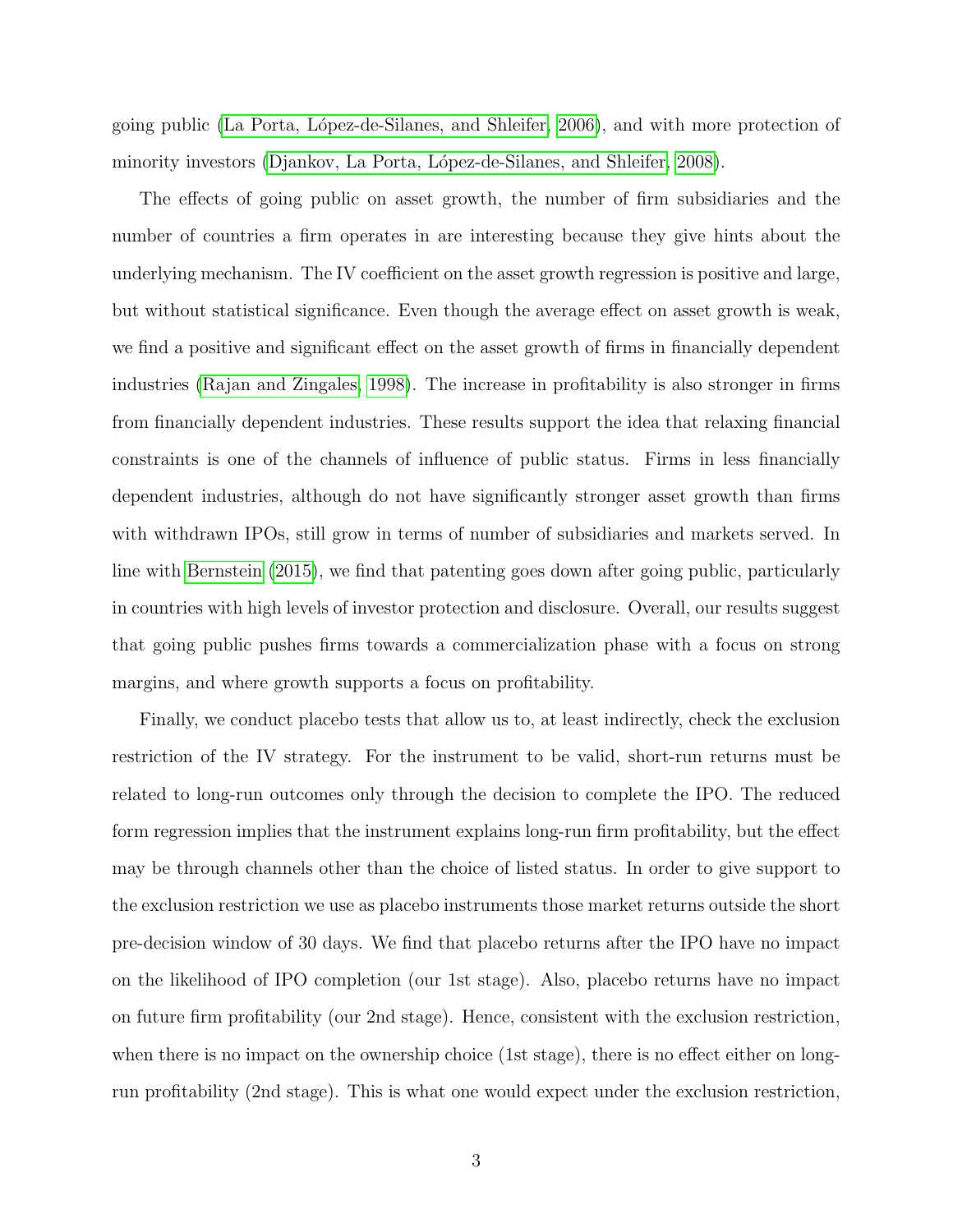because the channel of influence between returns and long-run profitability is severed when listed status is fixed.

Our paper contributes, first and foremost, to the literature on the why firms go public and the consequences of going public. The main challenge in this literature is that postfiling data is usually only available firms that choose to go public. More productive firms, firms with better governance, or firms with more investment opportunities can self-select into public markets. Hence, most of the literature deals with the question of why firms go public (e.g., [Pagano, Panetta, and Zingales 1998\)](#page-23-0), precisely because the analysis uncovers the motivations of firms to choose listed status [\(Kim and Weisbach, 2008\)](#page-22-7). In this paper, instead, we focus on the treatment effect of going public, i.e., does public status cause firm profitability or assets to go up or down?

Recent work also deals with the treatment effect of going public, focusing on outcomes such as innovation, employment, and local spillovers [\(Bernstein 2015;](#page-22-1) [Borisnov, Ellul, and](#page-22-8) [Sevilir 2019;](#page-22-8) [Babina, Ouimet, and Zarutskie 2020;](#page-22-9) [Jess Cornaggia, Kotter, and Pisciotta](#page-22-10) [2020\)](#page-22-10). Compared to previous work, we have the advantage of access to panel data with financial variables for both completed and withdrawn IPOs, which allows us to study the long-standing question of the effects of going public on firm profitability. Estimating the treatment effect of going public is a first order question in corporate finance, which speaks directly of the advantages (or disadvantages) of accessing public markets. Our findings suggest that the increased financing and the focus on commercialization firm firms going public provides important benefits for firms. These benefits appear to be large enough, at least for the first few years after going public, to overcome the potential costs associated with increased agency problems.

Our results are also related to the literature that compares the performance of private and public firms. [Asker, Farre-Mensa, and Ljungqvist](#page-22-11) [\(2015\)](#page-22-11) argue that private firms react more to industry shocks than public firms. [Gilje and Taillard](#page-22-12) [\(2016\)](#page-22-12), with data for the natural gas industry, and [Phillips and Sertsios](#page-23-5) [\(2017\)](#page-23-5), with data for the medical devices industry, find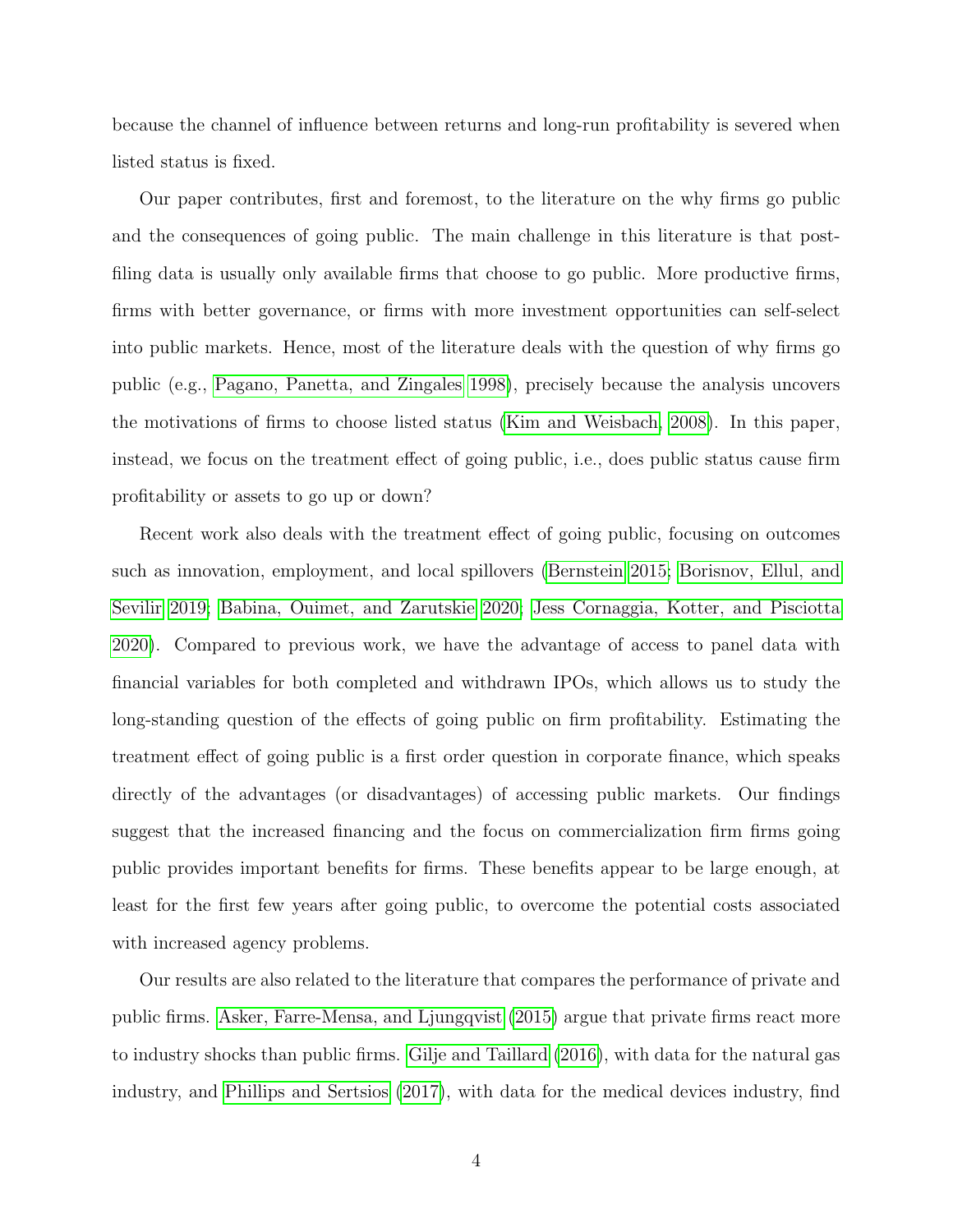the opposite using quasi-natural experiments. In general, the comparison between private and public companies is blurred by selection issues. Our results contribute by estimating the pure treatment effect of going public, which can help bridging the gap between apparently contradictory results.

The rest of the paper is organized as follows. Section [2](#page-5-0) describes the data. Section [3](#page-7-0) explains the identification strategy behind our IV estimation. Section [4](#page-12-0) reports the main IV results, placebo tests, and auxiliary results. Section [5](#page-20-0) concludes.

# <span id="page-5-0"></span>2 Data

# 2.1 Sample Selection and Panel Structure

Our data consist of 3,410 IPO attempts in European markets, out of which 422 are finally withdrawn and 2,988 are completed. Hence, the unconditional likelihood of IPO completion is 87%. We arrive at this sample through the following procedure. From Dealogic, SDC, and Zephyr we obtain all IPO attempts with filing years between 1997 and 2017 for 16 European countries. We merge this list of IPO attempts with financial information for each firm from Amadeus, which has the advantage that it reports data for private firms. We get year-end financial information from two years before the IPO attempt to two years after the IPO attempt. This gives us a 5-year event window from  $t-2$  to  $t+2$ , where year t is the year of the IPO attempt for each firm. We keep the IPO attempt only if we have financial data for years before and after the IPO attempt. We drop observations if the 5-year event window overlaps with other IPO attempts for the same firm.[2](#page-5-1)

Figure [1.1](#page-24-0) shows the distribution of IPO attempts by country. As can be expected, bigger markets, such as the UK, Germany, or France, have more IPO filings.<sup>[3](#page-5-2)</sup> Figure [1.2](#page-25-0) shows the

<span id="page-5-1"></span><sup>2</sup>Our sample has 108 firms with more than one IPO attempt in this period, although there are no overlapping observations between attempts.

<span id="page-5-2"></span><sup>3</sup>There are 89 IPO attempts (360 firm-year observations) that represent cross-listings. The main effects are robust to their exclusion.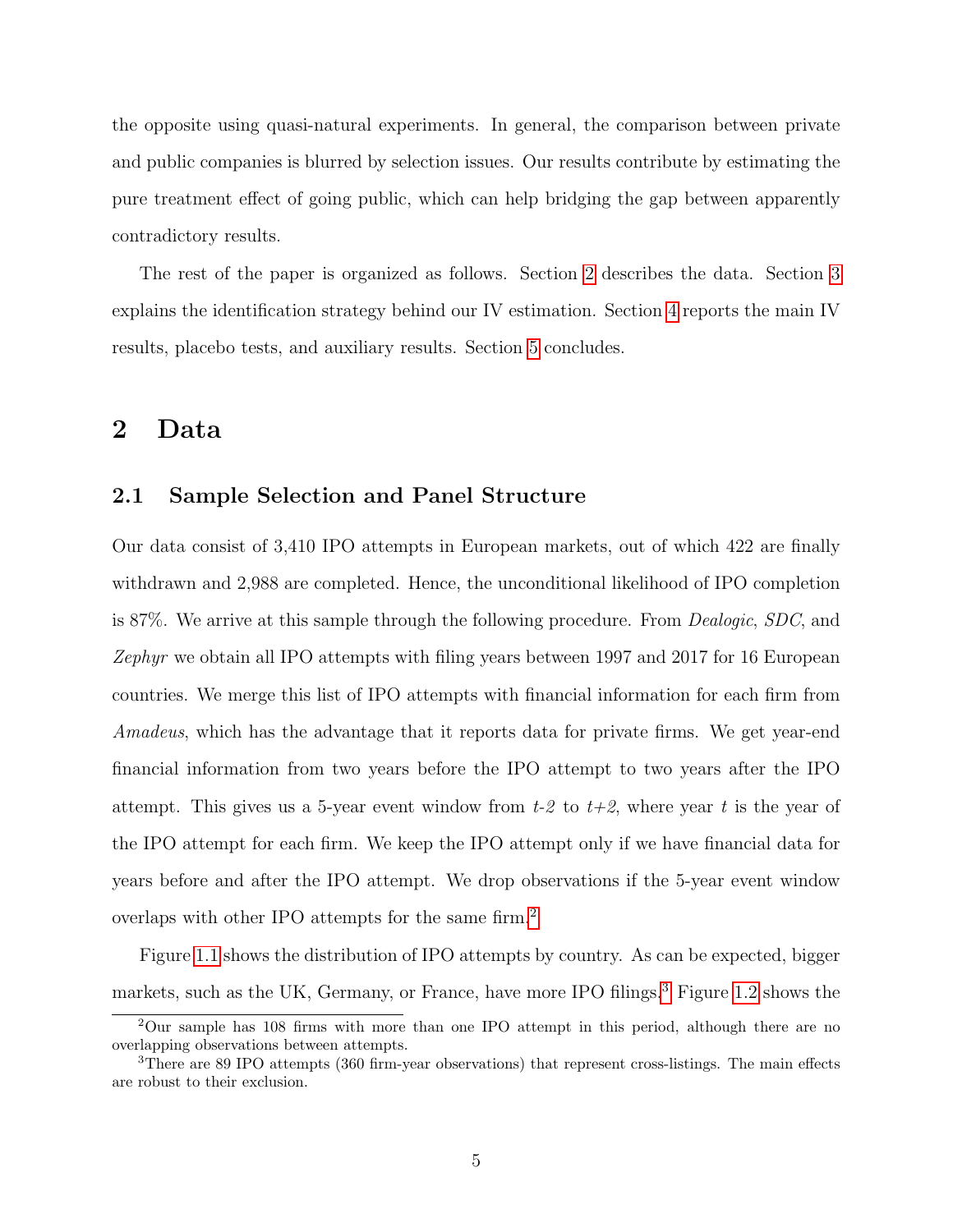distribution of IPO attempts by year. There are peaks of IPO filings in 2000 and 2005-7, which coincide with years of high stock market valuations. The percentage of withdrawn IPOs also moves with the stock market cycle, with relatively more withdrawals in years of poor returns such as 2001, 2008, and 2010.

#### Insert Figure 1 here

Figure [2](#page-26-0) shows the distribution of the 13,754 firm-year observations by event year. Observations for completed and withdrawn IPOs are shown separately. The panel is not perfectly balanced as there are close to 15% fewer observations in the extreme years of the event window (years  $t+2$  and  $t-2$ ) than in the years adjacent to the IPO attempt (years t and  $t-1$ ). However, the panel for withdrawn IPOs is not more unbalanced than for completed IPOs.

Insert Figure 2 here

# 2.2 Variable Description

Table [1](#page-31-0) shows summary statistics for the main firm-level variables in our analysis. Return on assets (ROA=EBITDA/book assets) is the main measure of profitability. Mean (median) ROA is -2%(3%), but with a large standard deviation of 24%. There are slightly fewer observations for ROA than for other variables because its computation requires detailed information from both the income statement and the balance sheet of the firm. The coverage for income statements is not as good as for balance sheets. Average assets are 175 million Euros, but the size distribution is highly skewed to the right as implied by a much lower median assets of 10.65 million Euros. Something similar happens with firm sales. Asset growth is the main measure of investment since capital expenditures are rarely reported. Mean (median) asset growth is  $61\%(9\%)$ , which can be expected from high-growth firms that are considering an IPO to raise funds. From the ownership data provided by Amadeus, we measure commercialization and expansion using the number of subsidiaries operated by each firm and the countries where these subsidiaries are located.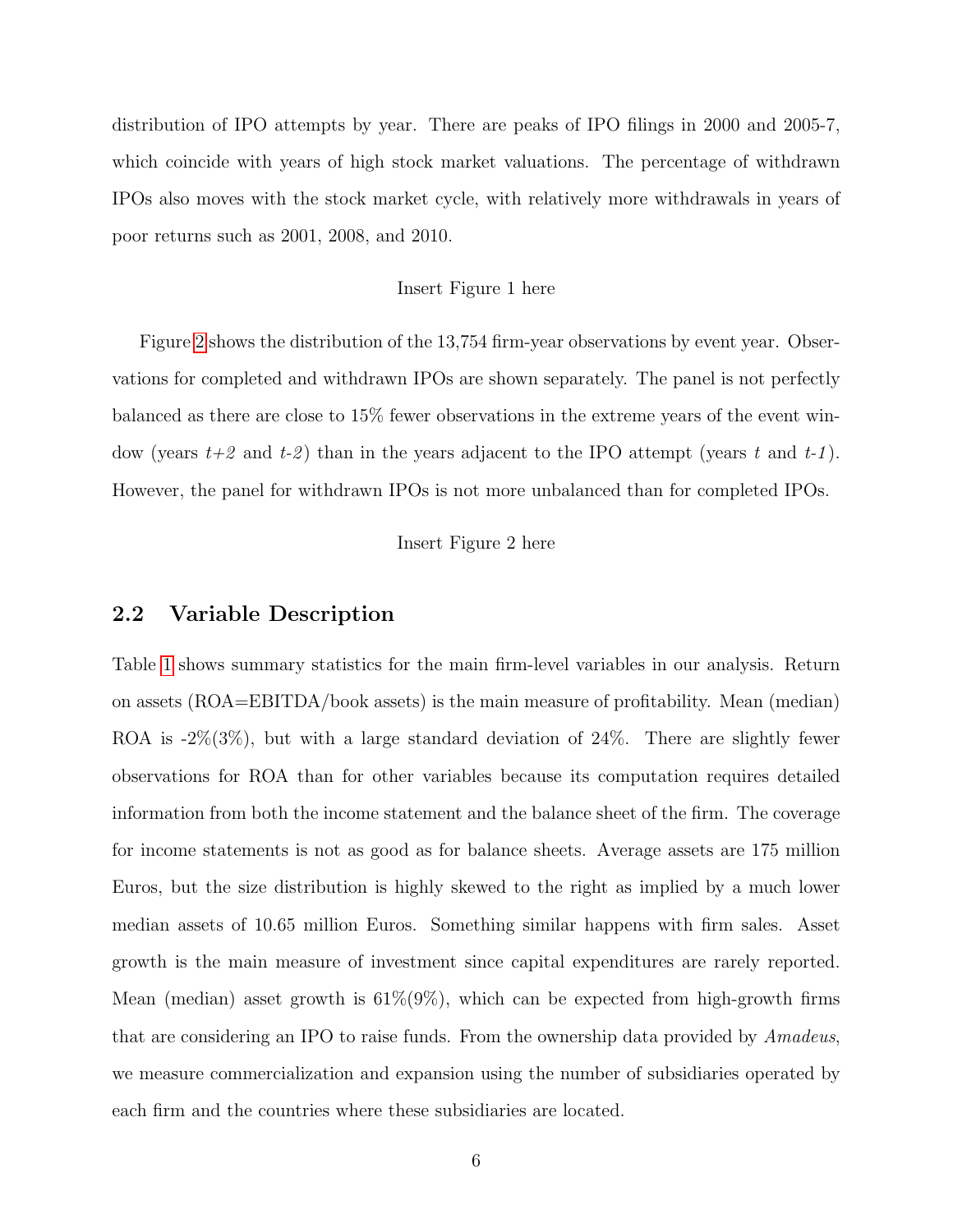#### Insert Table [1](#page-31-0) here

Besides financials, we consider some long-term outcomes for each firm. Summary statistics for these variables are reported in Table [A.1](#page-43-0) in the appendix. Patents correspond to the number of patent applications that are eventually approved. These data comes from Zephyr, which matches firms and patent information from the European Patent Office. Acquisitions correspond to the number of firms that the firm acquires. Target is a dummy variable that takes a value of one if the firm is acquired within five years of the IPO. Acquisitions and target data also come from Zephyr. Since we want to compute long-term outcomes after the IPO attempt for patents and acquisitions we use a 2-year forward-looking moving average of the following 3 years (e.g., in year t we use the average of patents between years  $t+2$ ,  $t+3$ , and  $t+4$  $t+4$ ).<sup>4</sup>

We also employ several industry and country characteristics in our analysis. The external finance dependence of each industry, measured at the 3-digit SIC level, is taken from [Rajan](#page-23-4) [and Zingales](#page-23-4) [\(1998\)](#page-23-4). At the country-level, the anti-self-dealing index is taken from [Djankov,](#page-22-6) La Porta, López-de-Silanes, and Shleifer [\(2008\)](#page-22-6), while the prospectus disclosure index is taken from La Porta, López-de-Silanes, and Shleifer [\(2006\)](#page-22-5).

# <span id="page-7-0"></span>3 Empirical Design

# 3.1 OLS and Instrumental Variables (IV)

We first estimate the dynamics of firm-level outcomes around the IPO decision by running the following OLS regression:

<span id="page-7-2"></span>
$$
Y_{it} = \beta IPO_{it} + \alpha_i + \alpha_\tau + \alpha_{jt} + \varepsilon_{it}
$$
\n<sup>(1)</sup>

<span id="page-7-1"></span>The dependent variable is measured for firm  $i$  at the end of calendar year  $t$ . The main

<sup>&</sup>lt;sup>4</sup>The results for patents and acquisitions are qualitatively similar if we use yearly observations instead of the forward-looking moving averages.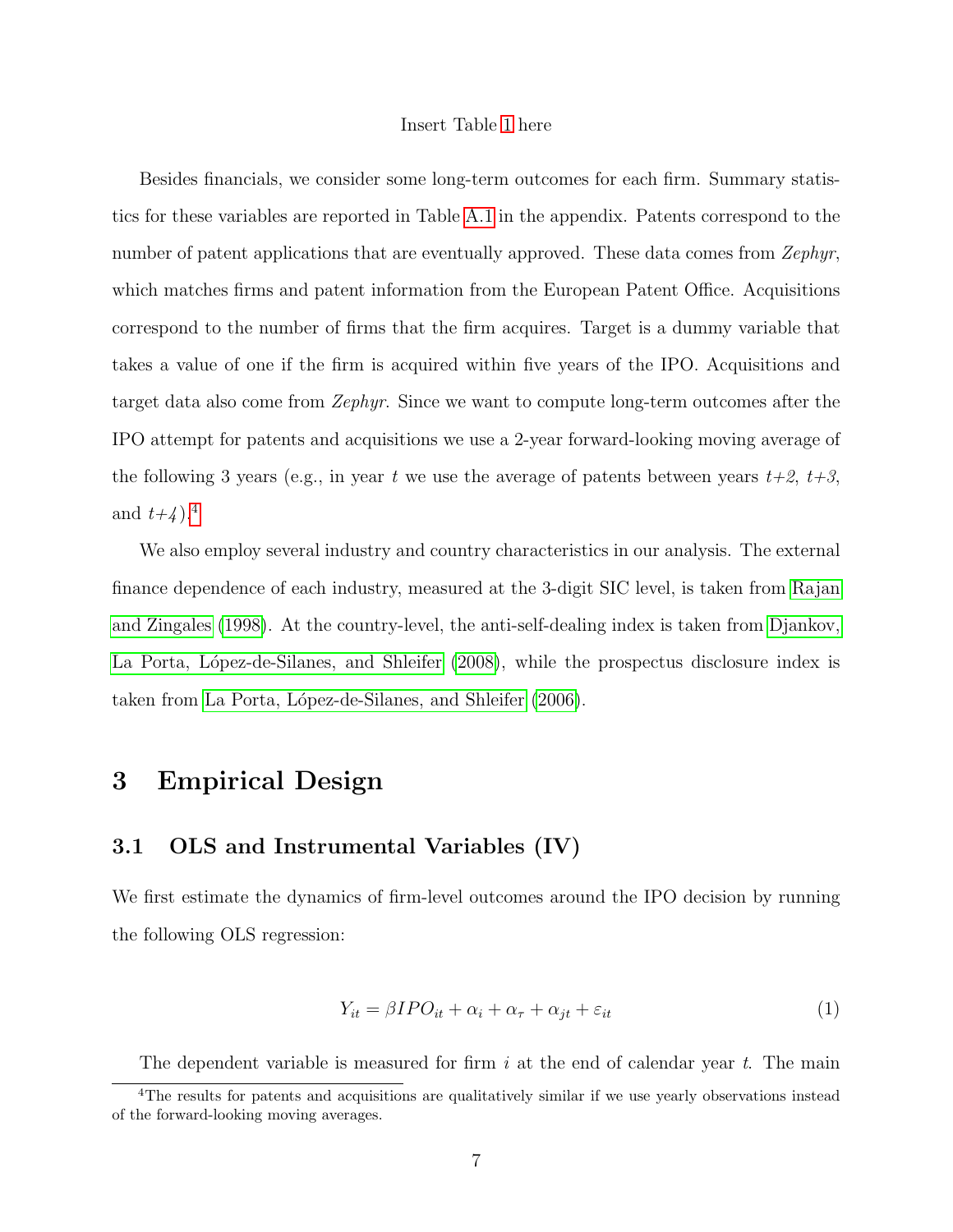variable of interest is  $IPO_{it}$ , which takes a value of 1 if firm i has gone public in year t or earlier, and 0 if the firm is still private. In other words, this dummy captures the beforeand-after of completed IPOs. One of the advantages of the panel structure is that we can include firm fixed effects  $(\alpha_i)$ . With the firm fixed effects we avoid the need to control for initial conditions such as size, profitability, and others.<sup>[5](#page-8-0)</sup> The unbalanced nature of the panel suggests that it is necessary to control for event-time fixed effects  $(\alpha_{\tau})$ .<sup>[6](#page-8-1)</sup> These fixed effects have the additional advantage that they control for life-cycle dynamics and mean reversion related to the timing of IPO attempts (see, for example, [Degeorge and Zeckhauser 1993\)](#page-22-2). The industry-by-calendar-year fixed effects  $(\alpha_{it})$  capture annual swings at the one-digit SIC level.

A causal interpretation of the OLS coefficient on  $IPO_{it}$  is problematic. For example, let's consider the case where  $Y_{it}$  is firm profitability. A positive signal about future profitability, not fully captured by the set of fixed effects, can trigger the decision to complete the IPO. The resulting correlation between  $IDQ_{it}$ , and the error term  $\varepsilon_{it}$ , would violate OLS assumptions. To the extent that there is some type of mean reversion in profitability (e.g., Pástor, Taylor, [and Veronesi 2009\)](#page-23-3), the OLS likely downward biases the true effect of the IPO on profitability.

Another indication of endogeneity is presented in Table [2.](#page-32-0) Panel A shows that the decision to complete the IPO is related to pre-IPO firm characteristics. Firms that complete their IPOs are significantly less profitable and smaller (both in terms of assets and sales), less levered, and have larger cash holdings than withdrawn IPO firms. These differences suggest that, even this late in the IPO process, firms self-select into listed status. For instance, although all firms in this sample have announced their intention to list, smaller firms can

<span id="page-8-0"></span><sup>5</sup>Alternatively, one could collapse the panel into a pre-vs-post setting. In that case, to level the field for cross-sectional comparisons, it is common to use firm-level initial characteristics (e.g., assets in  $t-2$ ). However, this implies having a full set of control variables in the pre-period. In our context, this would mean losing a quarter of the sample and thus losing substantial power in the IV estimates we discuss later on.

<span id="page-8-1"></span><sup>&</sup>lt;sup>6</sup>The event-time fixed effects include event-year dummies from  $t-2$  to  $t+2$  together with a calendar-month effect for the post-IPO-decision period. The calendar-month effect allows us to level the field for comparisons between firms that take the IPO decision in, say, January of year t and firms that take the decision in, say, December of year t. It can be expected that firms taking the decision in December show little or no effect on their year-end outcomes in t compared to firms that take the decision in January, hence the need to control for such mechanical differences.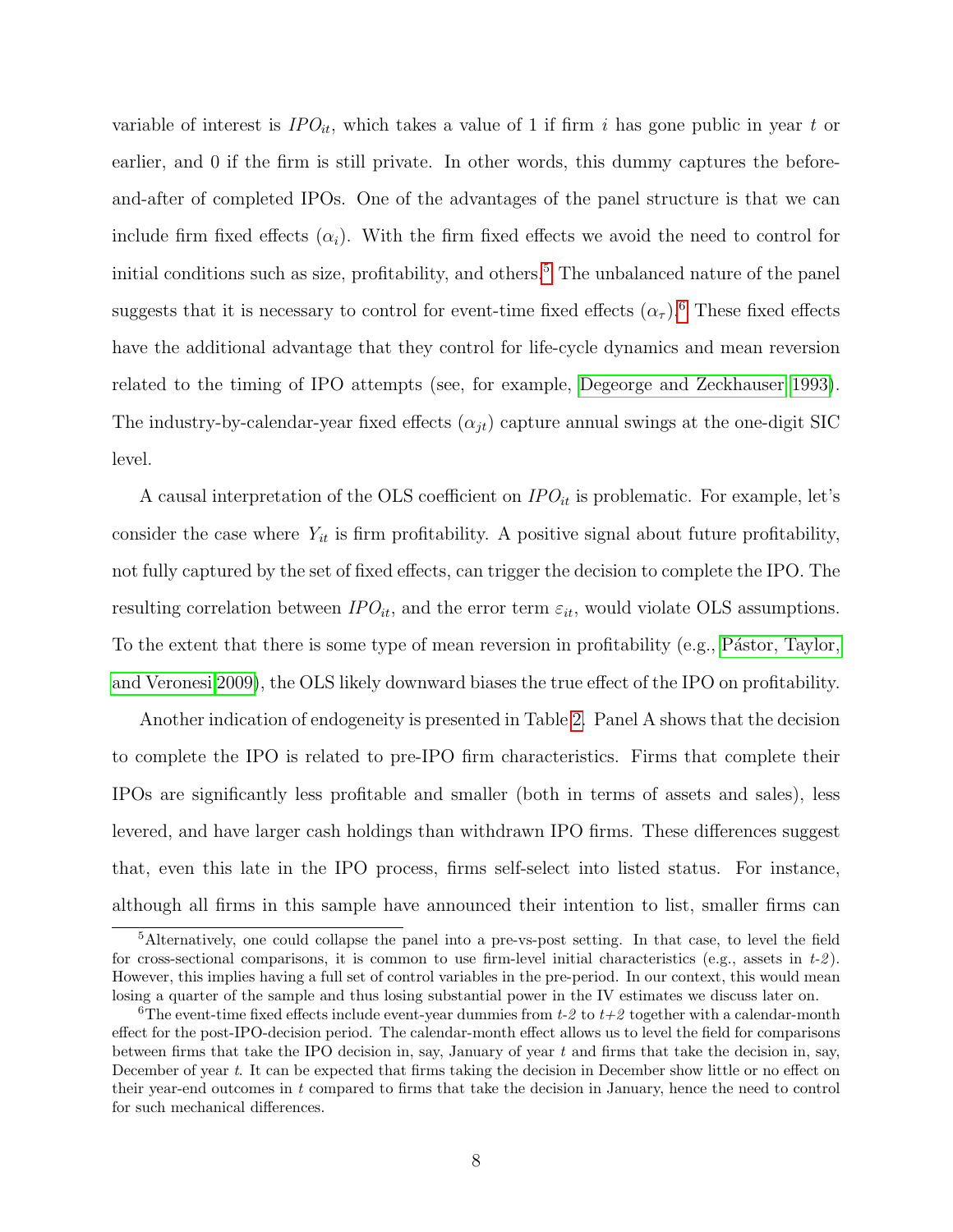be more financially constrained and more likely to complete their IPO [\(Hadlock and Pierce](#page-22-13) [2010\)](#page-22-13).

#### Insert Table [2](#page-32-0) here

In order to interpret the effect of going public in a causal way we need exogenous variation in the decision to complete the IPO. Exogenous does not mean totally random, as could be the case in the hypothetical case that some firms make random clerical errors which prevent those IPOs from being approved by the stock market regulator. We need to clear a lower bar than that; namely, that the source of variation in IPO completion is uncorrelated with future firm outcomes except through its impact on the decision to complete the IPO.

[Bernstein](#page-22-1) [\(2015\)](#page-22-1) proposes an instrument for IPO completion based on market returns in the pre-IPO-decision period. Strong market returns right before the IPO can increase the likelihood that owners go through with the listing. For example, good recent returns make owners more prone to accept the traditional underpricing of IPOs [\(Loughran and Ritter 2002;](#page-22-14) [Edelen and Kadlec 2005\)](#page-22-15). We focus on the returns over 30 days before the IPO completion or withdrawal date. This period encompasses the last few weeks of book-building immediately before an IPO.<sup>[7](#page-9-0)</sup> Since we have IPOs from several markets we use the returns for the main stock index in each country.

Therefore, the first stage of the IV estimation is as follows:

$$
IPO_{it} = \gamma Return PreDecision_m \times Post_{it} + \alpha_i + \alpha_{\tau} + \alpha_{jt} + \zeta_{it}
$$
 (2)

In order to account for the time dimension in the panel we need to interact the market return in the pre-decision period ( $ReturnPreDecision_m$ ) with an indicator variable for the post-decision period ( $Post<sub>it</sub>$ ). This is necessary because the returns in the pre-decision period are only relevant to explain the post-decision period, and not whatever happened in,

<span id="page-9-0"></span><sup>7</sup>[Bernstein](#page-22-1) [\(2015\)](#page-22-1) uses returns on the post-SEC-filing period that precedes IPOs. There is no uniform rule in Europe for IPO filings, so it is easier to count backwards from the actual date in which the decision to complete or withdraw the IPO is made. We use 30-day returns as these returns empirically have more power to predict IPO completions.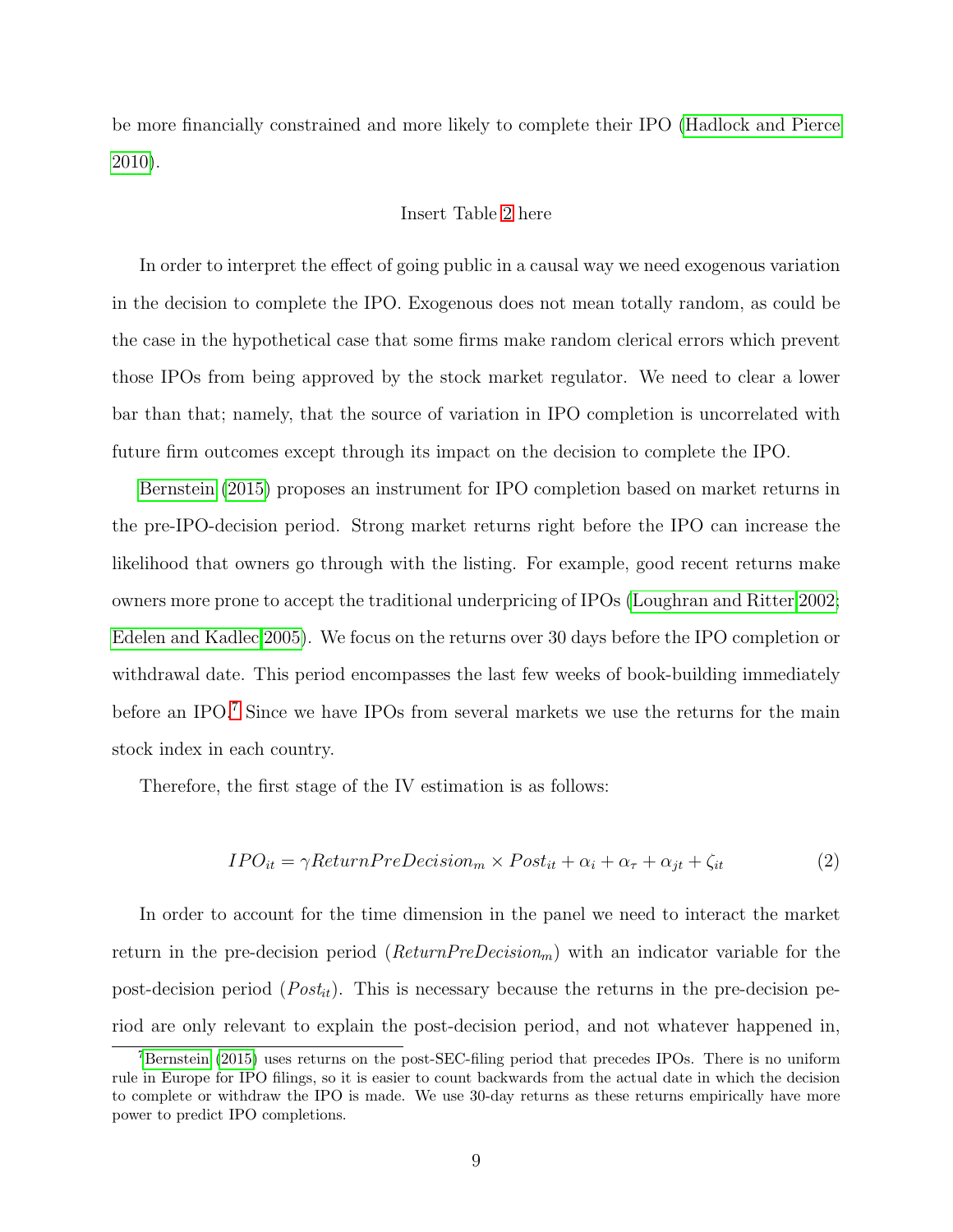say, event-year  $t-2$  or  $t-1$ . [Bernstein](#page-22-1) [\(2015\)](#page-22-1) runs only a cross-sectional regression of post-IPO-decision outcomes on a completed IPO indicator dummy (controlling for pre-decision characteristics), so he does not need to interact market returns.

# 3.2 IV Assumptions

#### 3.2.1 Relevance and Instrument Balance

In terms of instrument balance, Panel B in Table [2](#page-32-0) shows that firms considering IPOs are not significantly different between periods of high and low 30-day returns. This goes against the idea that high market returns coincide with a stronger cohort of firms attempting to list in the stock market. The absence of differences in pre-IPO variables is consistent with asrandom assignment of the instrument [\(Atanasov and Black 2016;](#page-22-16) [Bennedsen, Nielsen, Perez-](#page-22-17)[Gonzalez, and Wolfenzon 2007\)](#page-22-17). It also means that excluding these pre-IPO characteristics does not bias the first-stage regression. However, including them comes at the cost of losing power.

In terms of relevance, the bottom rows of Panel B in Table [2](#page-32-0) show that IPOs are 6.9% more likely to be completed when market returns in the 30 days before the IPO decision are higher than average. That is, when returns are on average 5% instead of -3.3%. These results suggest that the instrument is relevant for the IPO decision.

In Table [3,](#page-33-0) we examine if completed IPOs after high returns are different (in terms of pre-IPO characteristics) than completed IPOs after low returns, and similarly for withdrawn IPOs. In Panel A, we see that differences within completed (or within withdrawn) IPOs are smaller than differences across the IPO decision. The double sorts also allows us to introduce our definition of compliers. In general, compliers are agents that respond to the instrument as expected. In our setup, compliers are IPOs that are completed after high returns, or IPOs that are withdrawn after low returns. There are 1,823 compliers and 1,587 non-compliers in our sample according to this definition. In Panel B of Table [3](#page-33-0) we report average pre-IPO characteristics for compliers and non-compliers. The absence of significant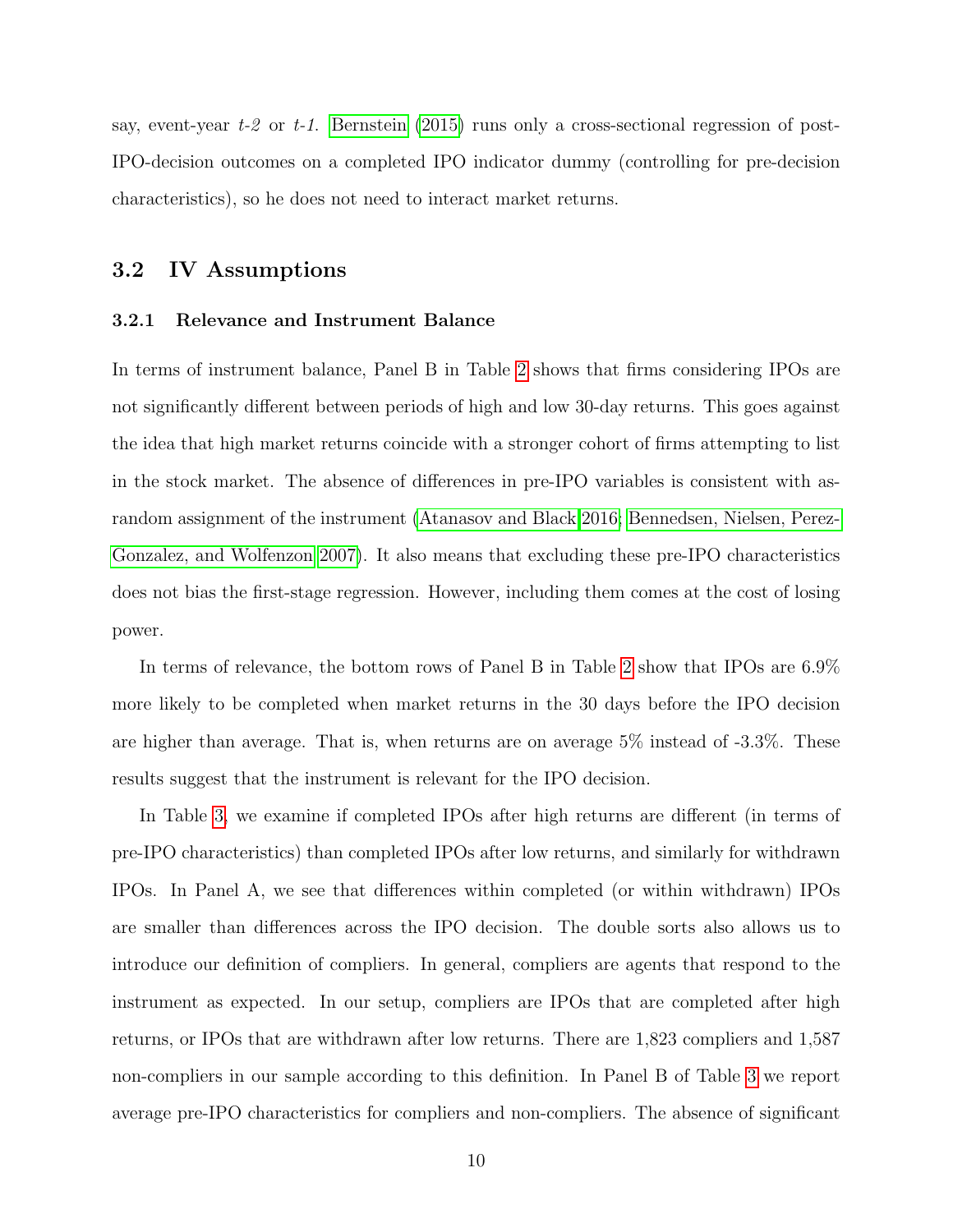differences between them (see last column) implies that compliers are not a subset of the population of IPO attempts with special characteristics.

#### Insert Table [3](#page-33-0) here

### 3.2.2 Exclusion Restriction

The exclusion restriction implies that 30-day market returns have no effect on future firm outcomes, except through their impact on the IPO decision. This restriction is ultimately untestable. The reduced form regression can show a correlation between firm outcomes and pre-IPO market returns, but the underlying channel may be different from the firm's listed status.

A potential violation of the exclusion restriction would be as follows. Imagine that 30-day returns provide a valuable signal of higher expected profitability according to the market. Some firms pick up this signal and complete their IPOs to raise capital. Under this scenario, future profitability is not caused by listed status, but it is only correlated with it.

One way to tackle this alternative hypothesis is to take advantage of the binary nature of the IPO decision. Unless the informational content of returns discontinuously drops at the IPO date, which sounds unlikely, one can expect that returns on the 30 days after the IPO decision also provide a useful signal about long-run profitability. Hence, a placebo test for our identification strategy is to use as instrument those returns immediately after the IPO decision, but that cannot influence the IPO decision since it is already fixed. Since the first stage of the IV setup is severed by construction in this case, then the second stage, which relates future outcomes to the IPO decision, should also be severed. After presenting our main results, we examine this possibility using reduced-form regressions that relate market returns with firms' outcomes.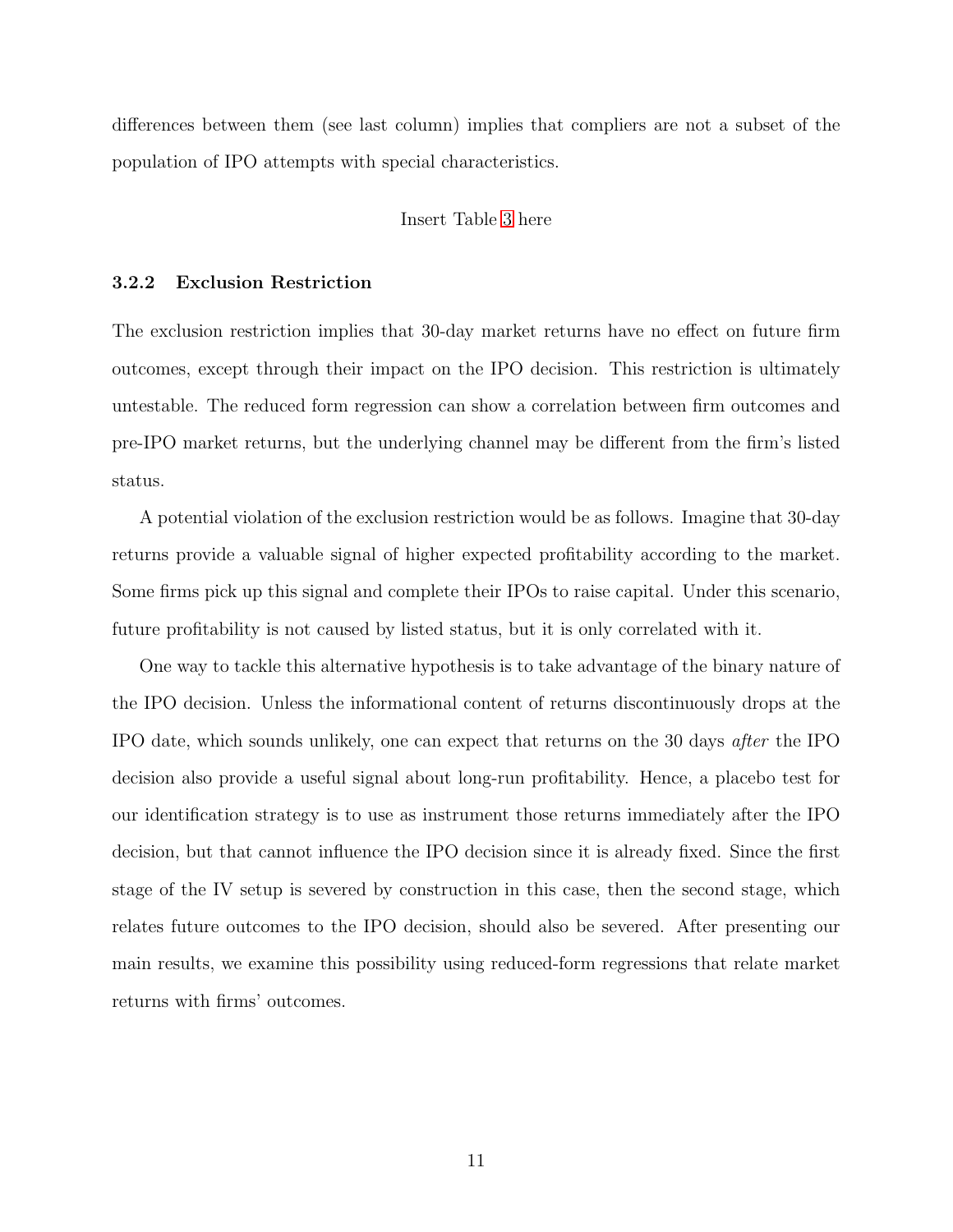# <span id="page-12-0"></span>4 Results

# 4.1 OLS Results

Before running the OLS regression in equation [\(1\)](#page-7-2) we run separate regressions for completed and withdrawn IPOs on firm and event-year fixed effects. This is a close analog to an event study. In Figures [3.1-](#page-27-0)[3.4](#page-30-0) we report the event-year fixed effects  $(\alpha_{\tau})$  for different dependent variables. The effects on year  $t-1$  are normalized to zero. In Figure [3.1](#page-27-0) we see a fall in the ROA of completed IPOs starting with the year of the IPO  $(t=0)$ , and also going forward. This post-IPO drop in profitability fits with the facts documented in the literature on U.S. IPOs [\(Degeorge and Zeckhauser 1993;](#page-22-2) [Jain and Kini 1994;](#page-22-3) Pástor, Taylor, and Veronesi [2009\)](#page-23-3). A new fact is that withdrawn IPOs see a similar decline in profitability after their IPO attempt. This suggests that the post-IPO drop in profitability is an artifact of using an inappropriate counterfactual rather than a causal effect of going public.

### Insert Figure 3 here

In Figure [3.2](#page-28-0) we see a post-IPO increase in the asset growth of completed IPOs. Withdrawn IPOs also increase asset growth after their IPO attempts, but the increase is smaller than in the case of completed IPOs. In Figure [3.3,](#page-29-0) we present the evolution for financial leverage. As can be expected given the increase in equity at IPOs, there is a clear decline in leverage for completed IPOs after they go public, and no effect for withdrawn IPOs. Figure [3.4](#page-30-0) showcases that the results for sales are similar than for asset growth.[8](#page-12-1)

We now examine firm outcomes surrounding the IPO with OLS regressions following equation [\(1\)](#page-7-2). We examine firm ROA, asset growth, leverage, log(sales) and two additional variables that capture increased commercialization and expansion by firms - the log number of countries in which a firm operates and the log number of subsidiaries.

<span id="page-12-1"></span><sup>8</sup>Another interesting fact from Figures [3.1](#page-27-0)[-3.4](#page-30-0) is that the differences between completed and withdrawn IPOs before their IPO attempts are negligible in almost all cases. To see this look at the coefficients for event year  $t=2$  (since coefficients are normalized to zero in year  $t=-1$ ). This evidence supports the parallel trends assumption of the difference-in-differences setup. We do not rely on this assumption since we have an instrument for the IPO decision.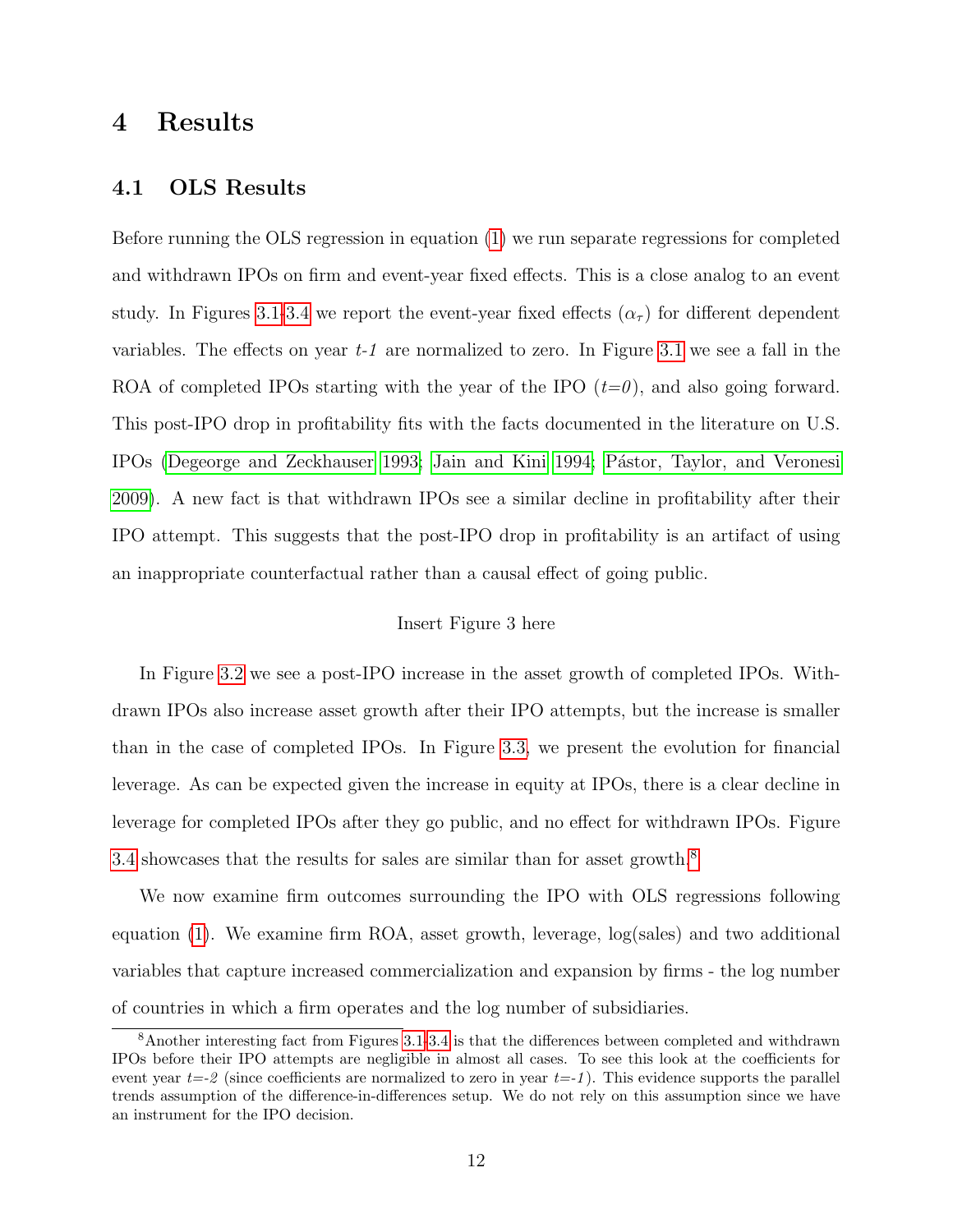Table [4](#page-34-0) shows our results. Firm ROA is not significantly different post IPO in the OLS estimation, consistent with what we see in Figure [3.1.](#page-27-0) Other outcome variables show significant changes. IPO firms show increased asset growth, decreased leverage, increased sales and also increased expansion through selling in multiple countries and by increasing the number of operating subsidiaries. As we noted earlier, these results do not take into account the endogeneity of the IPO decision as firms with better signals about expansion opportunities may choose to complete an IPO. We now turn to our regression results that address endogeneity.

#### Insert Table [4](#page-34-0) here

# 4.2 First-satge IV Results

We now examine post-IPO outcomes using market returns as an instrument, as in [Bernstein](#page-22-1) [\(2015\)](#page-22-1). We use the main stock market index returns in each country as our instrument. The intuition for the first-stage of our instrument is straight forward. Strong market returns right before the IPO can increase the likelihood that owners go through with the listing, while strong negative returns will increase the likelihood a firm will pull its IPO: With high market returns, firms are more willing to accept the underpricing, while after negative market returns firms are more likely to withdraw their IPO.

Table [5](#page-35-0) shows our first stage results. Columns 1 and 2 show that the both 30 day returns and the dummy for positive returns in those 30 days predict the decision to complete the IPO. The first stage is stronger when using the dichotomic version of the instrument, so we use this specification throughout the paper. The main takeaway from columns 1 and 2 is that the 30-day returns sharply separate IPO filers into those firms that complete their IPOs versus those that withdraw.

Insert Table [5](#page-35-0) here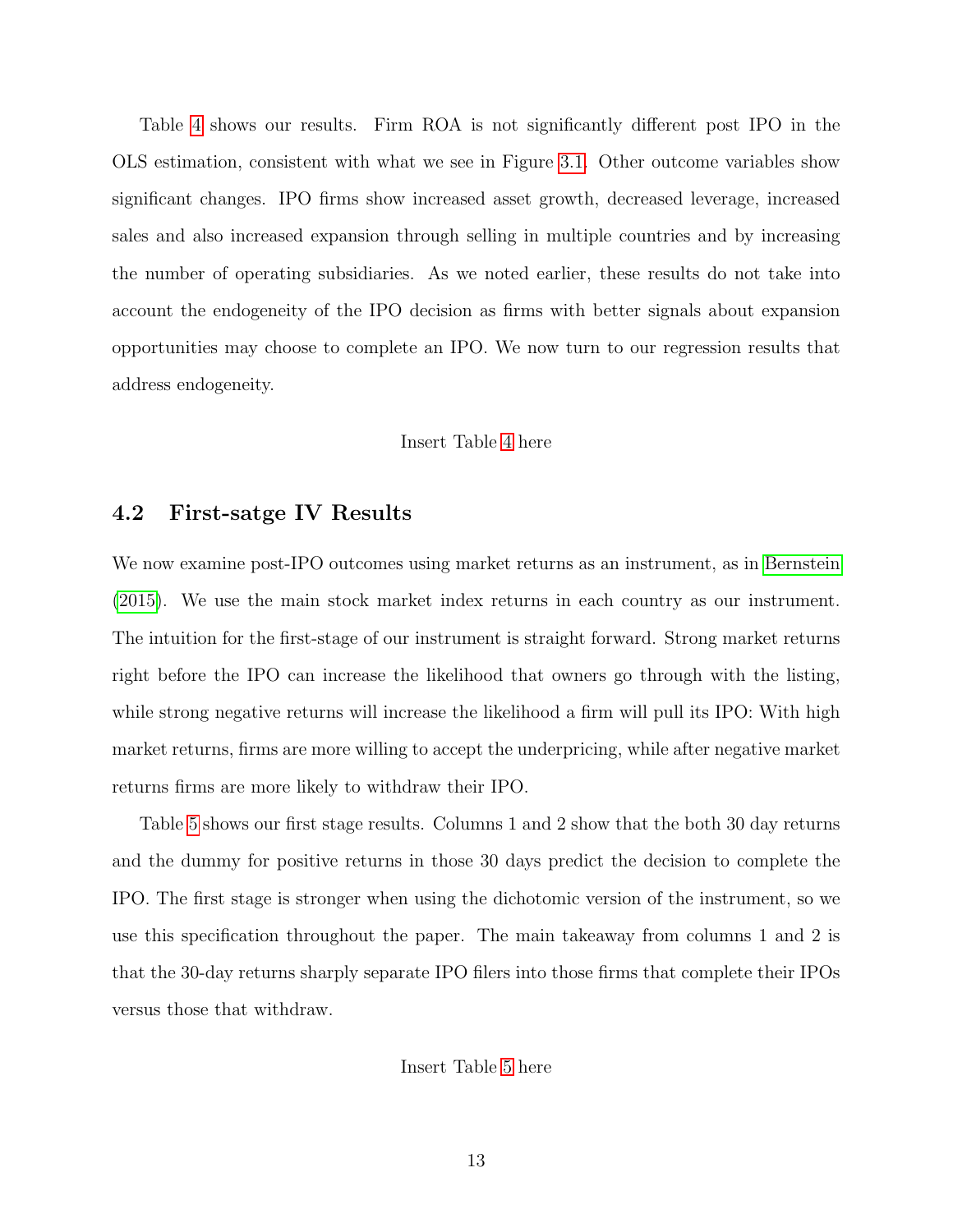Columns 3 and 4 conduct placebo tests for the returns 30 days afterwards to see if these two are related to the IPO completion decision. The coefficients are much smaller and statistically insignificant showing that indeed the post 30 day returns do not predict the decision to proceed with the IPO. As adjacent returns likely capture similar market signals, but post-IPO market returns do not affect the IPO completion decision, they represent a good placebo instrument that we can exploit in reduced-form tests to examine the exclusion restriction's validity.

# 4.3 Second-stage IV results

Using our first-stage instrument, we now examine firm outcomes post-IPO. We examine if the predicted IPO decision influences firm ROA, firm asset growth, leverage and log(sales). We also examine two measures of commercialization: the number of countries in which a firm operates and the number of subsidiaries.

Results in Table [6](#page-36-0) show that the instrumented IPO decision is positively and significantly related to firm profitability as measured by ROA and also our measures of firm commercialization: the number of countries a firm operates in and the number of subsidiaries. We still find positive coefficients for asset growth and sales but these coefficients become insignificant given large standard errors. Our interpretation of these results is that firms switch their strategy from exploration and innovation to commercialization after going public. It is likely that public investors put pressure on firms to achieve profitability in exchange for capital. This strategy seems to benefit firms more than potential agency considerations harm them, at least for the first few years after going public.

### Insert Table [6](#page-36-0) here

The sharpest difference between the IV and OLS results is in the results for firm ROA. In the OLS, the coefficient on the IPO indicator on firm ROA was insignificant and close to zero. In the IV estimation, the coefficient becomes positive, larger in magnitude, and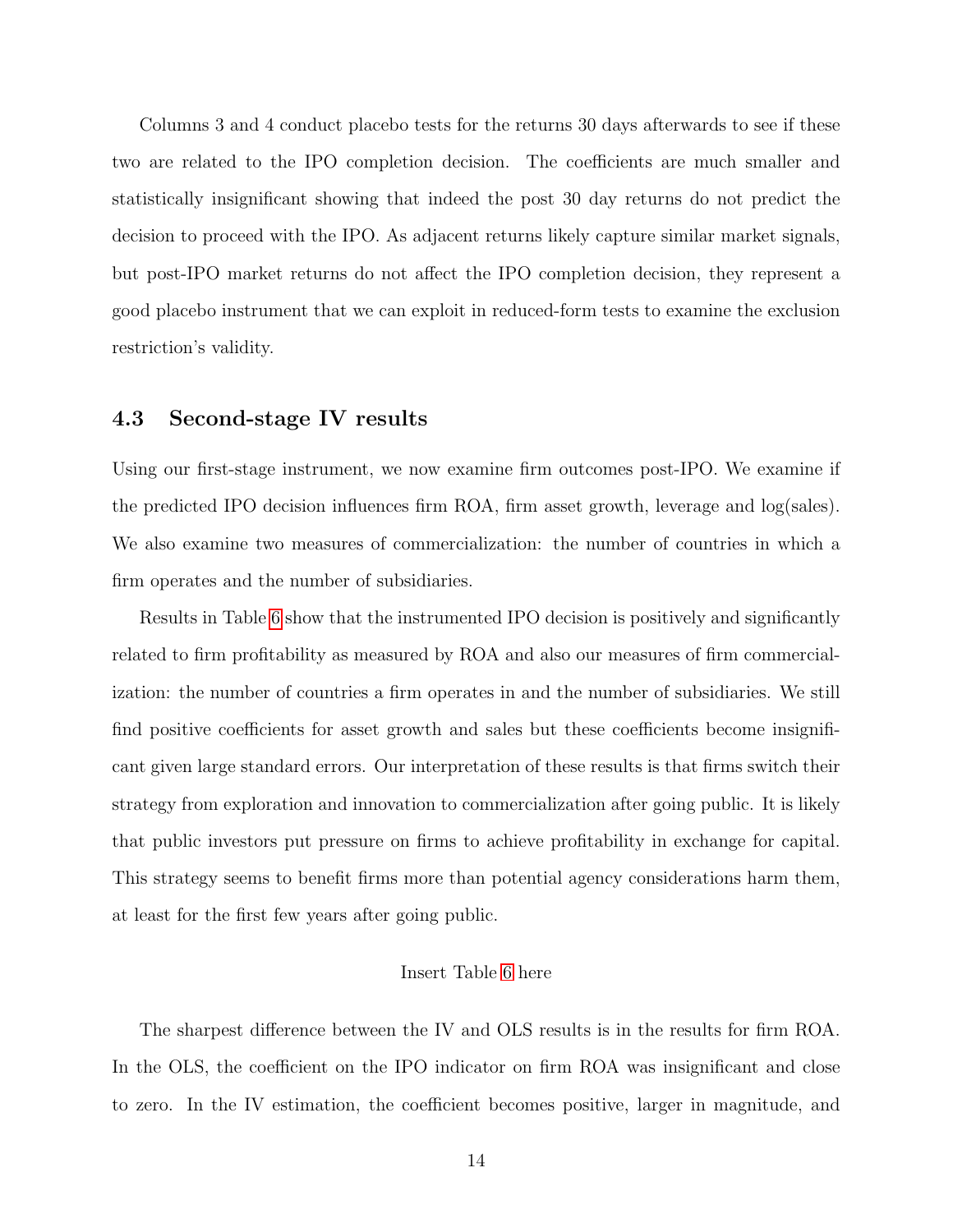statistically significant. The result on profitability contradicts previous findings in the literature. Without a proper counterfactual (withdrawn IPOs) and as-random variation (given by the IV strategy), firms that go public appear to reduce their profitability rather than increase it. The increase in profitability we document represents important new evidence, as it sheds light on the treatment effect of going public, isolating this effect from confounding selection effects. Of course, the usual caveats with IV estimations apply, as the IV approach identify the effects of going public by focusing on the sub-population of filers whose IPO decision is affected by prior stock returns. These compliers can be understood as firms who were previously at the "margin" of completing their IPO before they experienced changes in market valuations. However, as we showed in Table 3b, compliers do not seem to be a special set of firms, so the results likely apply to the average firm going public as well.

The magnitude of the IPO coefficient on firm profitability in the IV estimation is large. Firms that go public increase ROA by 0.25, or close to one standard deviation. A large coefficient could indicate an IV-blow-up problem, whereby a weak instrument amplifies a potentially small violation of the exclusion restriction. We address this issue from both the econometric and the theory angles following the recommendations of [Jiang](#page-22-18) [\(2017\)](#page-22-18). First, from the econometrics perspective, our results pass the standard threshold of 10 using the F-test of Montiel-Olea and Pflueger. The F-test for the main instrument is 37.97 (see Table [5,](#page-35-0) Column 2), so the instrument is not weak. Second, from the perspective of economic theory, we argue that the magnitude of the IV coefficient is plausible. As suggested by Jiang (2017), the first thing to note is the direction of the endogeneity bias in OLS. The expected mean-reversal in profitability proposed by Pástor, Taylor, and Veronesi [\(2009\)](#page-23-3) should lead to a negative bias on performance post IPO in OLS estimations. Hence, from an ex-ante perspective we should not be surprised that the IV coefficient is larger than the OLS coefficient. Notice also that the IV identifies the local average treatment effect (LATE) in the context of IPOs. A strong change in strategy — from exploration to commercialization could, in principle, result in a one-time large change in performance as the one we document.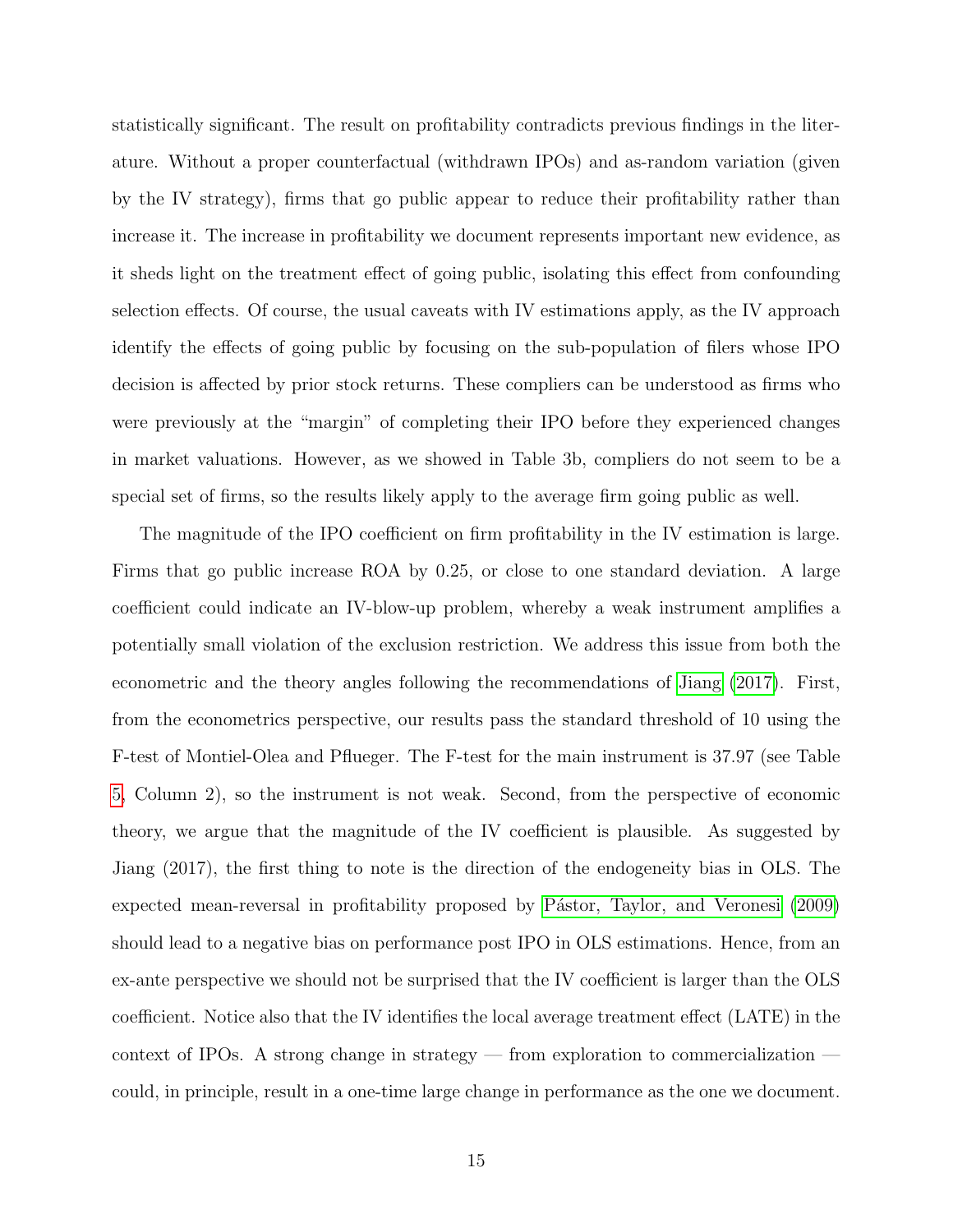Table [7](#page-37-0) presents the results of the reduced-form regressions of firm outcomes on shortterm market returns. The coefficients represent the "intent" to treat effect. Panel A shows the results where the dependent variables are run against the main instrument (Positive 30-day ret X Post). The results in Panel A are in principle consistent with the exclusion restriction holding, as the coefficients from the reduced-form regression are approximately the coefficient from the first-stage regression times the coefficient from the second-stage regression. For instance, the reduced-form coefficient for ROA in Column 1 is 1.6%, which is approximately 7.6% (first stage) times 24.7% (second stage). If there was an additional direct effect from short-term returns on long-term profitability, the reduced-form coefficient could have been significantly different. Although potentially consistent with as-random assignment, the fact that the coefficient on the reduced-form regression is "well-behaved" is merely suggestive.

#### Insert Table [7](#page-37-0) here

More compelling evidence on the validity of the exclusion is presented in Panel B. The results show that the placebo instrument (*Positive 30-day fwd X Post*) has no bearing on post-IPO outcomes in reduced-form regressions. Given that the returns just after the IPO are a close substitute of a market signal to the returns pre-IPO, the lack of a reducedform effects suggests that short-term market returns are a valid instrument for long-term outcomes: When market returns do not affect the IPO decision, there are no effects on profitability or other firm-level strategies.

# 4.4 Cross-sectional Variation and Mechanisms

We now examine industry- and country-level variation in our results to understand why the IPO decision positively influences firm outcomes. Adding an interaction term between the endogenous IPO decision and a time-invariant characteristic requires estimating two first stages: One for the IPO decision and one for the interaction term. The standard approach is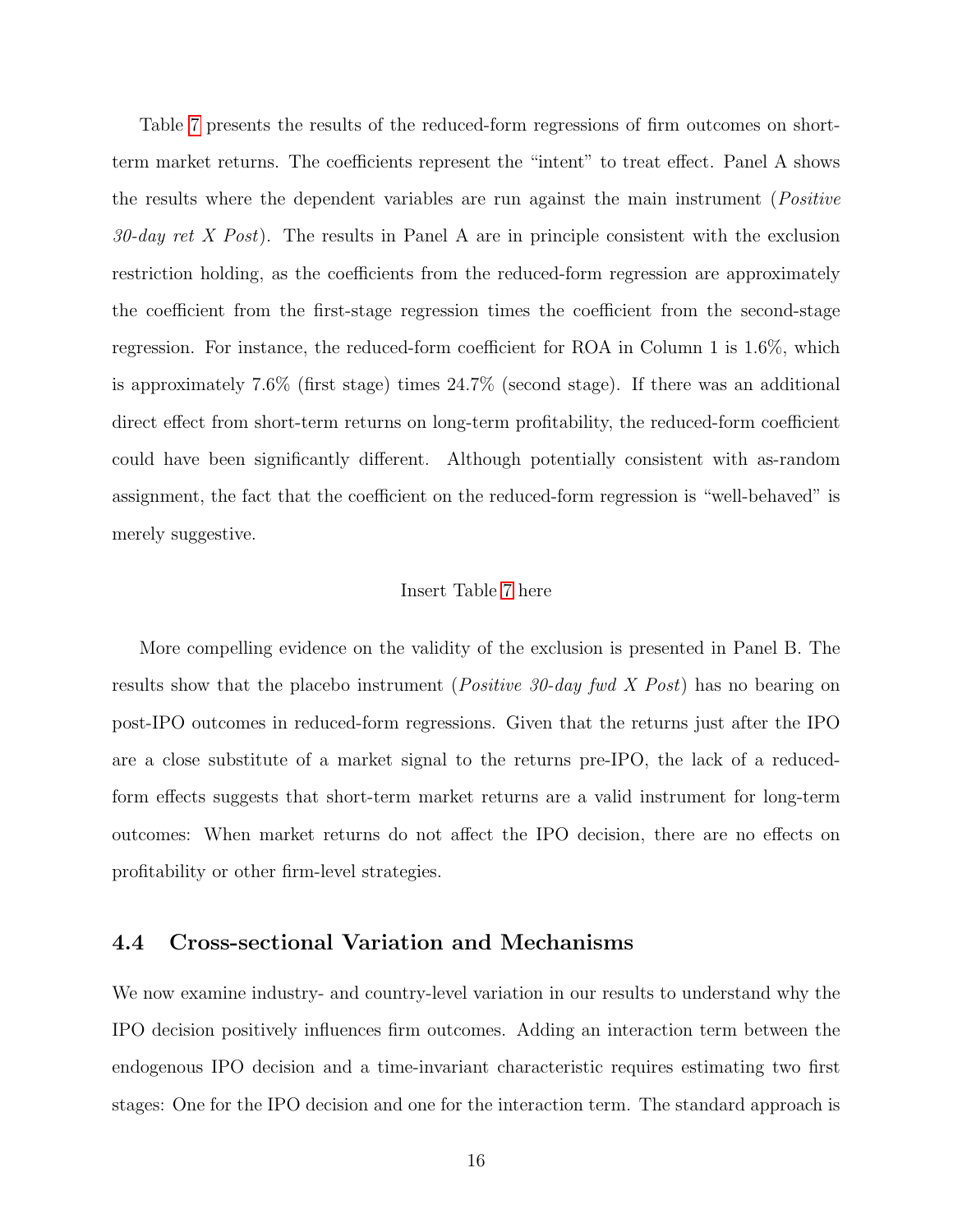to use as additional instrument the interaction of the cross-sectional characteristic with the time-varying instrument (*Positive 30-day ret x Post*). We present the extended first-stages that we use for the cross-sectional variation in Table [A.2](#page-44-0) in the Appendix.

We first examine whether the financial dependence of the IPO filer impacts the results. To this end, we interact the IPO dummy with a dummy for high financial dependence at the industry level. The financial dependence index follows from [Rajan and Zingales](#page-23-4) [\(1998\)](#page-23-4) with industries defined at the 3-digit SIC code level. High financial dependence equals 1 if the firm operates in an industry with financial dependence index above the sample mean, and 0 otherwise. We present the second-stage results in in Table [8.](#page-38-0)

# Insert Table [8](#page-38-0) here

The results in Table [8](#page-38-0) shows that the impact of going public on ROA and asset growth is higher in industries with high financial dependence. These findings suggest that the impact of the increased funds leads firms to increase profitability and also grow. We also see an incremental negative effect on the number of countries a firm operates in and the number of subsidiaries. These results combined with the positive impact on ROA and asset growth indicate that if a firm is in an industry with a high need for external capital, when it gets fresh capital it stays focused on adding assets within its main industry and country. However, if the firm is an industry with a low need for external capital, when it gets fresh capital it expands the number of subsidiaries and countries.

Next, we study whether the effects of going public vary across countries according to measures of investor protection and disclosure requirements. The rationale for examining investor protection we postulate is that post IPO, investors will be less worried about insiders extracting rents from them in these countries and thus more willing to provide capital at the margin as it will be used productively. The underlying idea for analyzing cross-sectional variation in disclosure requirements is that if higher quality information is disclosed, investors will be more willing to provide capital as they can better ascertain underlying fundamental value of the firm.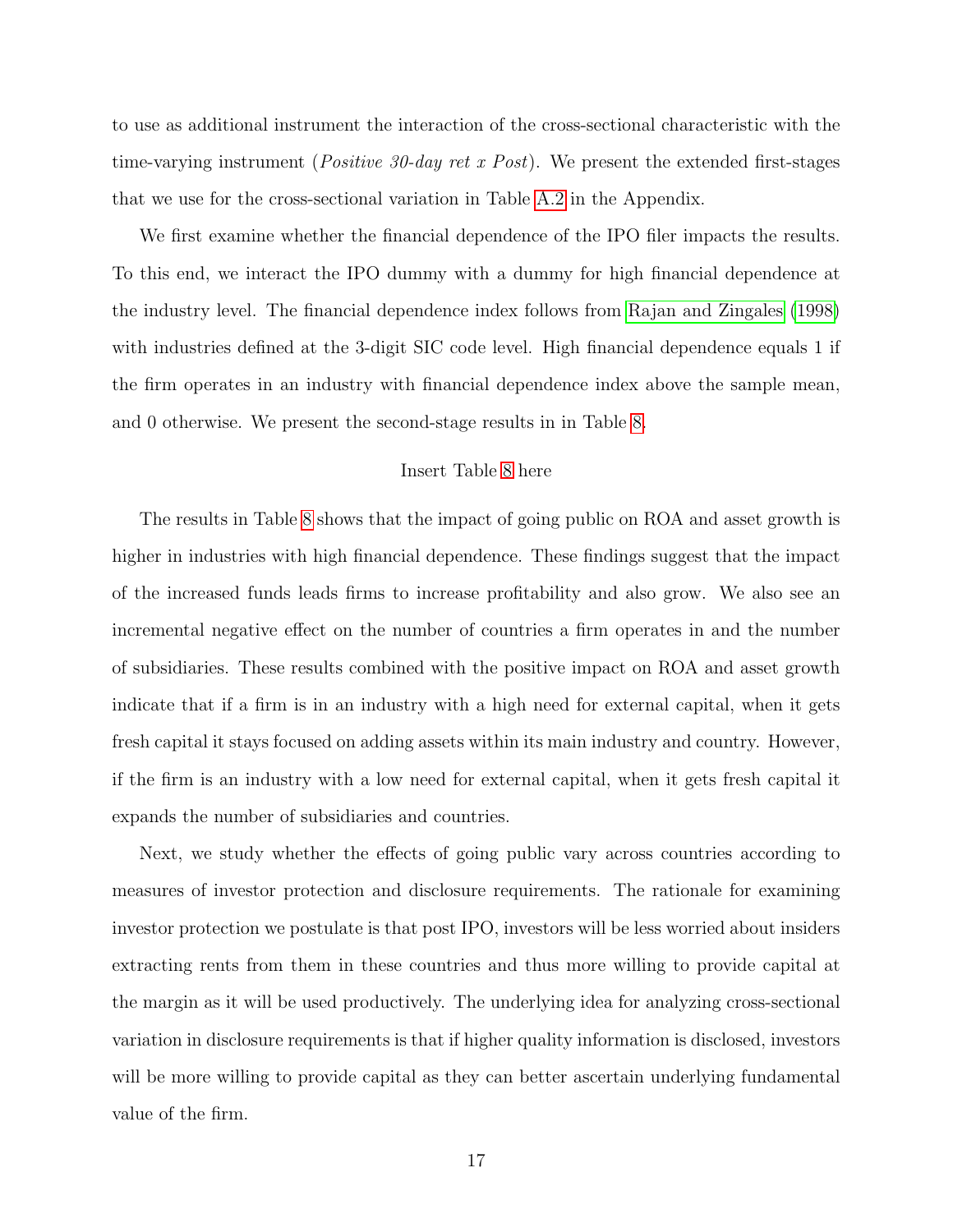We present the results that study how investor protection mediates the going public effects in Table [9.](#page-39-0) We use the anti-self-dealing index from Djankov, La Porta, López-de-[Silanes, and Shleifer](#page-22-6) [\(2008\)](#page-22-6) to capture country-level investor protection. We interact the IPO dummy with an indicator variable that takes a value of 1 if the firm operates in a country with investor protection above the sample mean, and 0 otherwise.

#### Include Table [9](#page-39-0) here

Inspection of the results in Table [9](#page-39-0) reveals that there is an additional positive impact on ROA, asset growth, and the number of subsidiaries for IPOs in countries with high investor protection. These results are consistent with investors at the margin being more willing to invest in firms in these countries as they are less likely to be subject to agency problems. Alternatively, these findings can be interpreted as evidence that the marginal value of capital is higher when agency problems are smaller.

We now turn to examining how our results differ in countries where more information disclosed in IPO prospectuses. To capture better information we use a country-level measure of the requirements for information disclosed in the IPO prospectus from La Porta, López[de-Silanes, and Shleifer](#page-22-5) [\(2006\)](#page-22-5). We use an indicator for high disclosure requirements that equals one if the firm operates in a country with IPO disclosure requirements above the sample mean, and 0 otherwise. As before, we interact the IPO dummy with the crosscountry variation indicator. We present the results in Table [10.](#page-40-0)

#### Include Table [10](#page-40-0) here

The results in Table [10](#page-40-0) show an incremental positive effect of high disclosure for ROA and asset growth. These findings are consistent with the idea that investors are more willing to invest in IPO firms in countries where they can better ascertain if a firm has valuable investment opportunities. We note, however, that investor protection and disclosure are positively correlated. Hence, whether the incremental effect in profitability and growth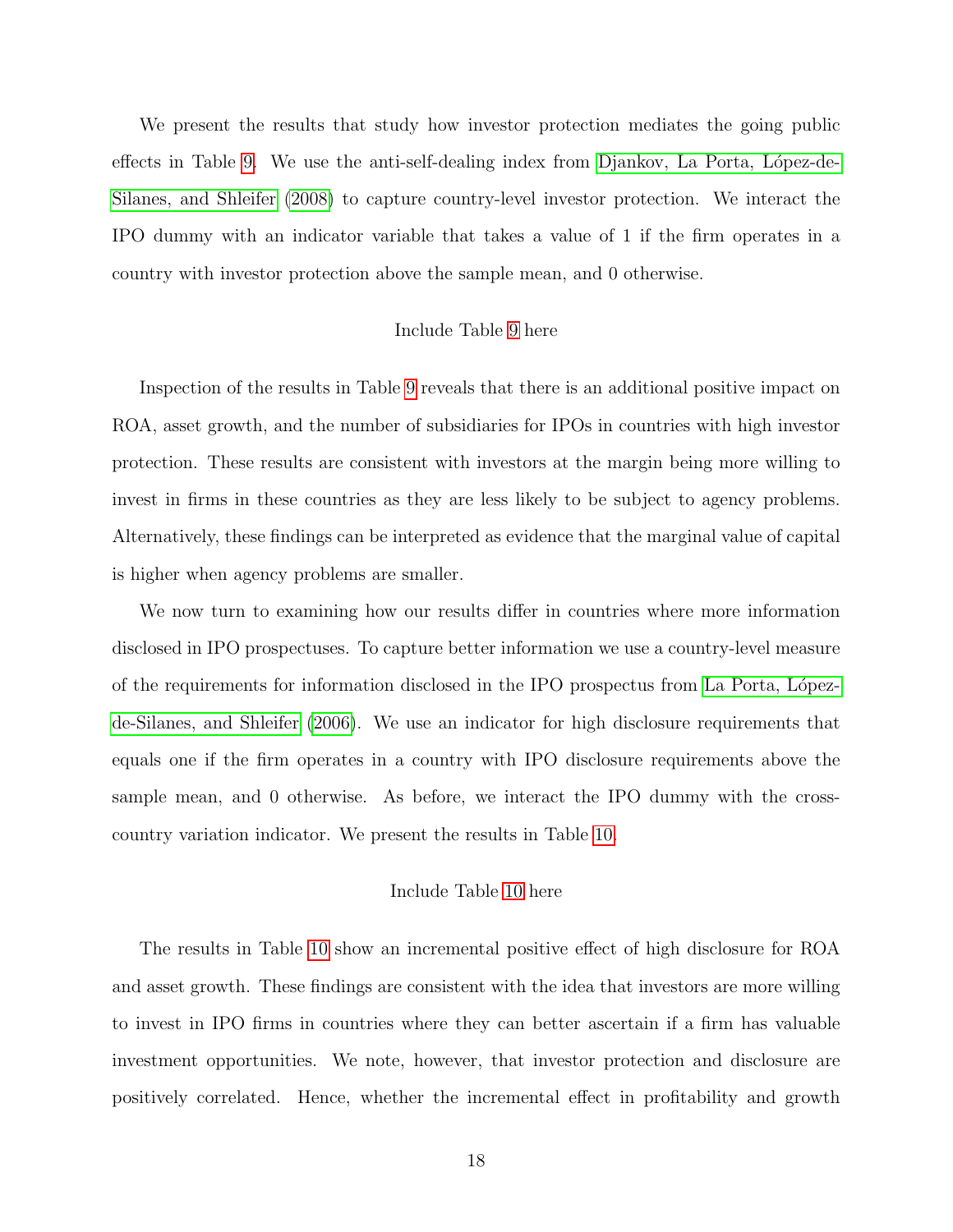should be attributed to better investor protection or disclosure is not entirely clear. The key takeaway from tables [9](#page-39-0) and [10](#page-40-0) is that the positive effects of the IPO are stronger when there is a more investor-friendly environment. This could be either because investors are more willing to provide more capital or, equivalently, because potential agency conflicts where controllers expropriate minority shareholders are curbed in those environments, making investment in firms more profitable to investors.

Finally, in Table [11](#page-41-0) we study the combined mediating effects of industry-level financial dependence and country-level investor protection and disclosure, to further isolate the importance of each of these channels on IPOs. As investor protection and disclosure are highly correlated, we present the interaction effects of financial dependence with investor protection and disclosure separately in Panels A and B.

#### Include Table [11](#page-41-0) here

Inspection of the results in Panel A of Table [11](#page-41-0) shows that there is a positive incremental effect of high financial dependence on asset growth and the number of countries in which the firm operates when the anti-self-dealing index is high. In Panel B we show the interaction of high financial dependence with high disclosure requirements. We don't see a significant triple interaction effect for asset growth in this case, but we still find a significant effect for the number of countries. Overall, these result show the importance of completing an IPO for commercialization, specially in financially dependent industries and when firms operate in investor-friendly environments.

# 4.5 Long-term Outcomes

We also explore the impact of going public on longer-term patenting activity. We focus only on the post-IPO number of (eventually granted) patent applications, since we do not have data on patent citations like [Bernstein](#page-22-1) [\(2015\)](#page-22-1) has for U.S. firms. As explained in Section 3, we use forward-looking moving averages for patent applications post-IPO to account for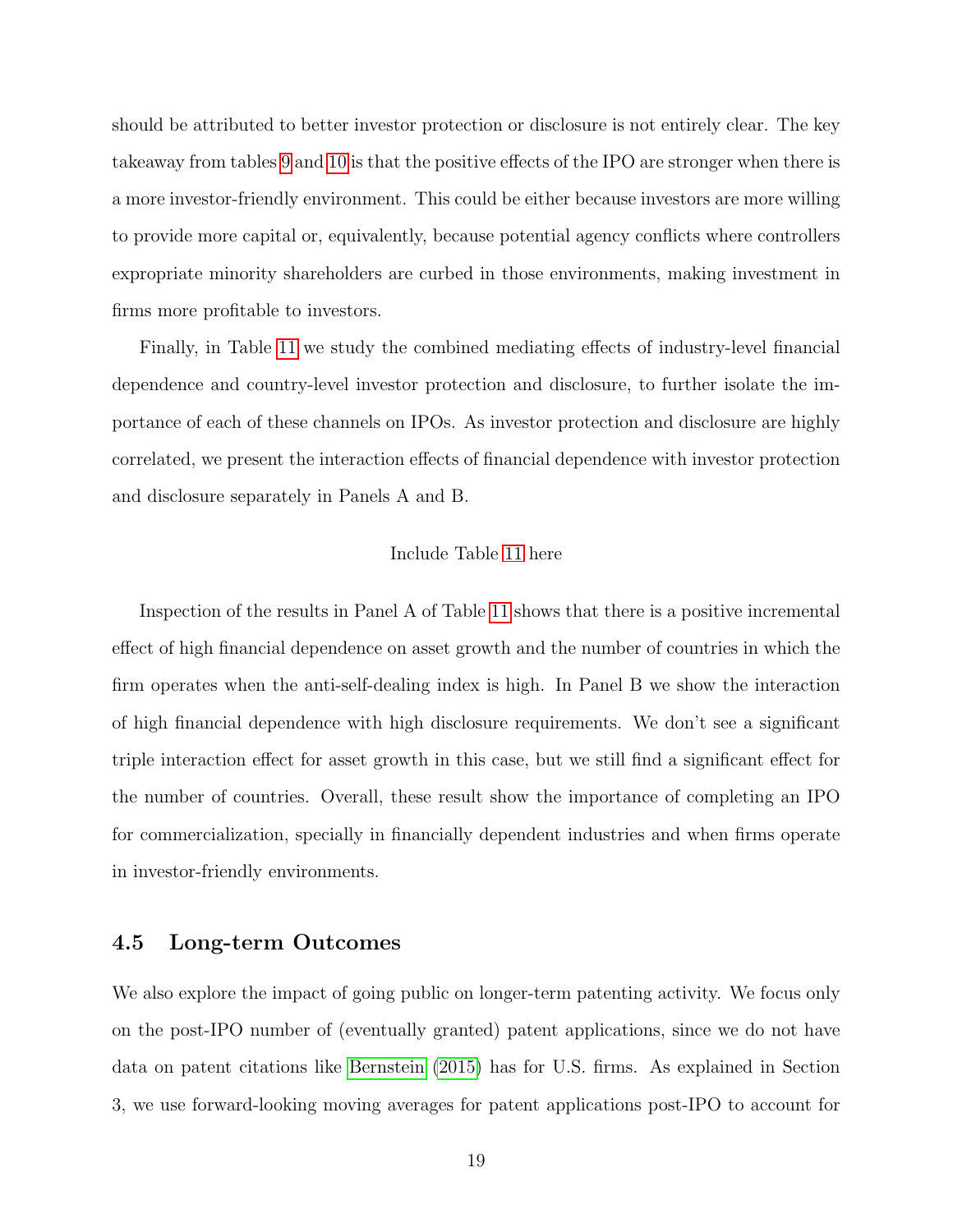the potential delay in the development and granting of patents. We examine the impact of the IPO decision by itself and also interact it with our industry and country variables. We instrument for both the IPO variable and the interaction terms using previous market returns and cross-sectional interactions as an additional instruments, as before.

Column 1 in Table [12](#page-42-0) shows a negative but insignificant average impact on patent applications similar to [Bernstein](#page-22-1) [\(2015\)](#page-22-1). However, we find a negative and significant effect on patents for IPOs in countries with high anti-self-dealing and high disclosure requirements. That is, in markets that resemble the U.S. in terms of investor protection and disclosure, we do find that the number of patents granted eventually declines after going public.

### Insert Table [12](#page-42-0) here

Our interpretation of these results, combined with the previous results of a positive impact on profitability and asset growth, is that we find strong evidence of a shift in strategy from exploration and searching for new ideas, that can be patented, to a commercialization strategy. These results are consistent with a move along the life cycle of the firm induced by going public: Firms stay private to provide stronger incentives to reward patentable ideas and switch towards commercialization and higher margins with the capital provided by public markets.[9](#page-20-1)

# <span id="page-20-0"></span>5 Conclusions

This paper sheds light on the rationale for why firms choose to go public using a large sample of 3,400 firms that file for IPOs in 16 European countries. Our data contains preand post-filing financial information irrespective of whether firms complete their IPO (i.e., for completed and withdrawn IPOs). The panel structure of our data allows us to control for a host of self-selection issues and life-cycle patterns. We directly address the endogeneity

<span id="page-20-1"></span><sup>9</sup>We also examine whether the IPO firm engages in acquisitions or becomes the target of an acquisition after the IPO using our instrumental-variable strategy. We present these results in Appendix Tables [A.3](#page-45-0) and Table [A.4.](#page-46-0) We do not find no significant results for acquisition activity in our sample.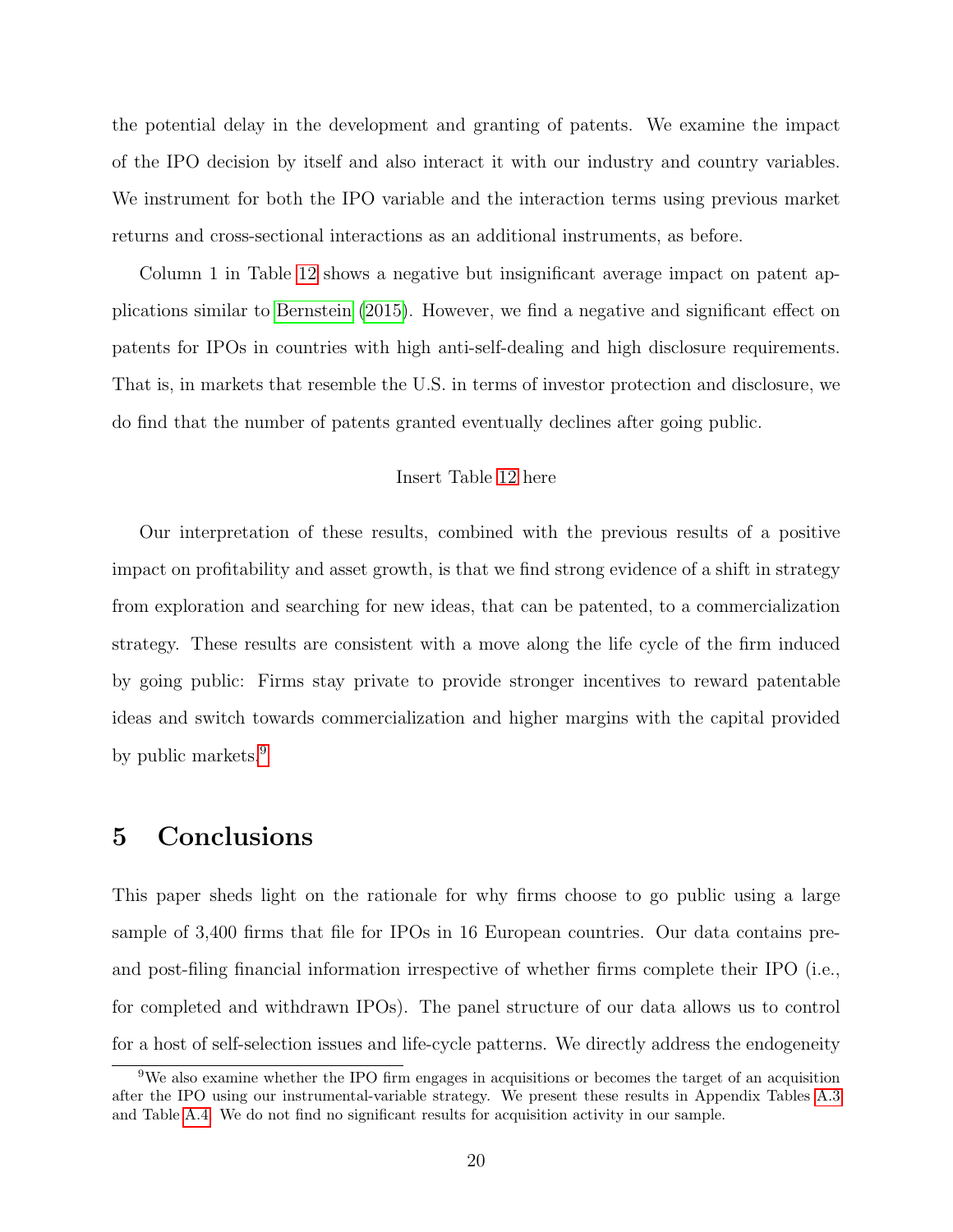in the IPO completion following the strategy in [Bernstein](#page-22-1) [\(2015\)](#page-22-1): We instrument for IPO completion using short-term market returns before the IPO decision. Market returns in this short window can affect the decision to complete the IPO, but are unlikely to directly affect long-run outcomes.

Consistent with prior finding in the literature, we show that firms profitability goes down after the IPO. However, we also show that the profitability of withdrawn-IPO firms also goes down after the IPO, so the OLS effect on firm performance is essentially zero. Moreover, after correcting for endogeneity, we find a strong a positive effect on performance. In a nutshell, after using a proper counterfactual and tackling the endogeneity problem, we find a benefit of increased profitability for firms that go public - a result that is the opposite of the prior literature.

We also show that firms expand their operations to more countries and operate more subsidiaries post-IPO. Exploiting cross-sectional variation across industries and countries, we find that the effects on profitability and performance are stronger in financially dependent industries and in investor-friendly countries. However, patenting activity goes down in those environments - suggesting a switch in firm strategy from exploration and innovation towards commercialization.

Overall, our findings support the idea that firms benefit by going public despite potentially higher agency problems, at least for the first few years after the IPO. Becoming publicly traded provides financial capital to firms that helps them commercialize their products. Investors likely push for profitability in exchange for their capital and firms deliver in the years subsequent to the IPO by changing their strategy from innovation to commercialization.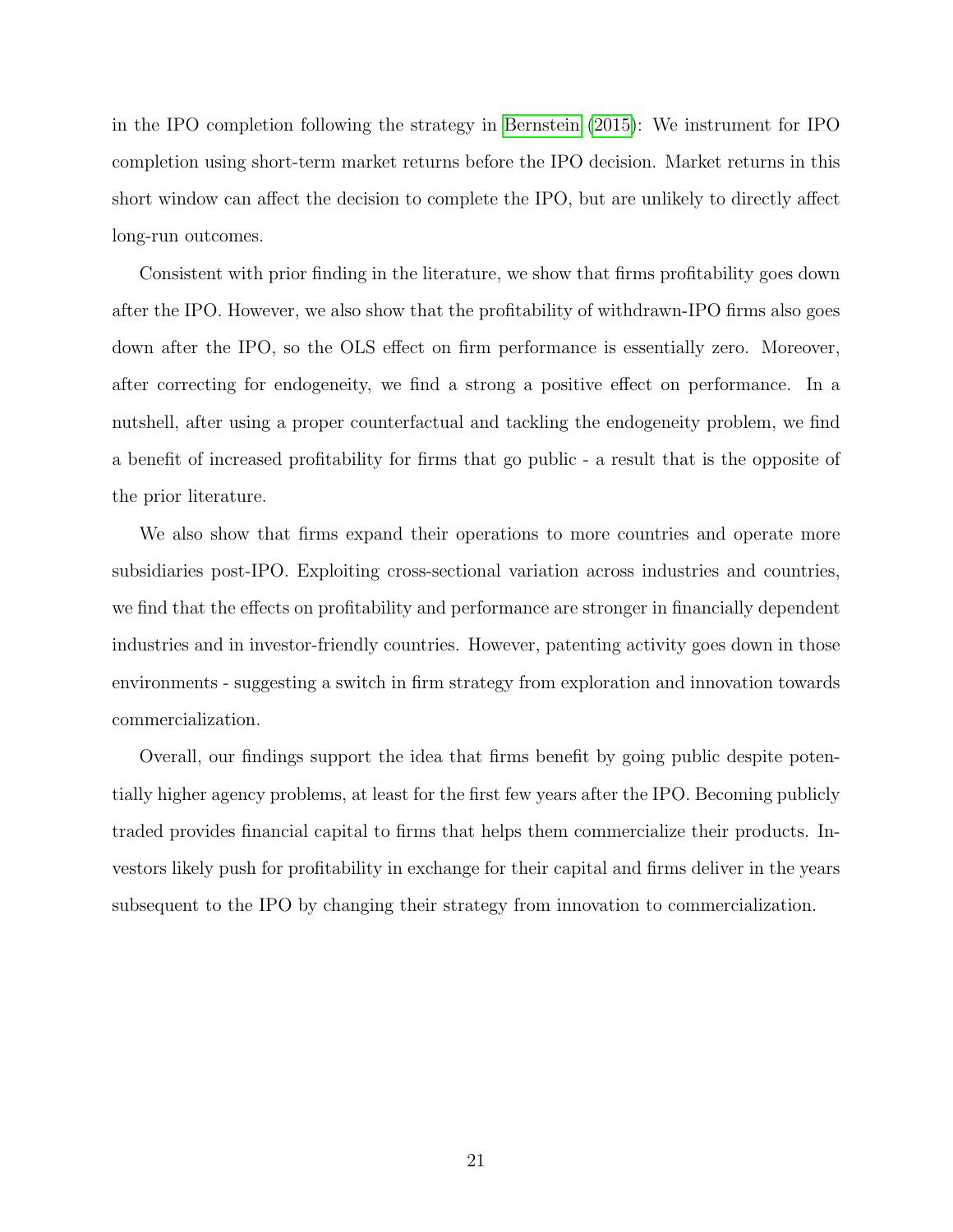# References

- <span id="page-22-11"></span>Asker, John, Joan Farre-Mensa, and Alexander Ljungqvist, 2015, Corporate investment and stock market listing: A puzzle?, Review of Financial Studies 28, 342–390.
- <span id="page-22-16"></span>Atanasov, Vladimir, and Bernard Black, 2016, Shock-based causal inference in corporate finance and accounting research, Critical Finance Review 5, 207–304.
- <span id="page-22-9"></span>Babina, Tania, Paige Ouimet, and Rebecca Zarutskie, 2020, Ipos, human capital, and labor reallocation, Columbia University and University North Carolina Chapel Hill Working Paper.
- <span id="page-22-17"></span>Bennedsen, Morten, Kasper Meiner Nielsen, Francisco Perez-Gonzalez, and Daniel Wolfenzon, 2007, Inside the family firm: The role of families in succession decisions and performance, Quarterly Journal of Economics 122, 647–691.
- <span id="page-22-1"></span>Bernstein, Shai, 2015, Does going public affect innovation?, Journal of Finance 70, 1365–1403.
- <span id="page-22-8"></span>Borisnov, Alexander, Andre Ellul, and Merih Sevilir, 2019, Access to public capital markets and employment growth, University of Cincinnati and University of Indiana Working Paper.
- <span id="page-22-2"></span>Degeorge, Francois, and Richard Zeckhauser, 1993, The reverse lbo decision and firm performance: Theory and evidence, Journal of Finance 48, 1323–1348.
- <span id="page-22-6"></span>Djankov, Simeon, Rafael La Porta, Florencio López-de-Silanes, and Andrei Shleifer, 2008, The law and economics of self-dealing, Journal of Financial Economics 88, 430–465.
- <span id="page-22-15"></span>Edelen, Roger, and Gregory Kadlec, 2005, Issuer surplus and the partial adjustment of IPO prices to public information, Journal of Financial Economics 77, 347–373.
- <span id="page-22-12"></span>Gilje, Erik, and Jerome Taillard, 2016, Do private firms invest differently than public firms? taking cues from the natural gas industry, Journal of Finance 71, 1733–1778.
- <span id="page-22-13"></span>Hadlock, Charles, and Joshua Pierce, 2010, New evidence on measuring financial constraints: Moving beyond the kz index, Review of Financial Studies 23, 1909–1940.
- <span id="page-22-3"></span>Jain, Bharat, and Omesh Kini, 1994, The post-issue operating performance of ipo firms, Journal of Finance 49, 1699–1726.
- <span id="page-22-0"></span>Jensen, Michael, and William Meckling, 1976, Theory of the firm: Managerial behavior, agency costs and ownership structure, Journal of Financial Economics 3, 305–360.
- <span id="page-22-10"></span>Jess Cornaggia, Mathew Gustafson, Jason Kotter, and Kevin Pisciotta, 2020, Initial public offerings and the local economy, Penn State University Working Paper.
- <span id="page-22-18"></span>Jiang, Wei, 2017, Have instrumental variables brought us closer to truth?, Review of Corporate Finance Studies 6, 127–140.
- <span id="page-22-7"></span>Kim, Woojin, and Michael Weisbach, 2008, Motivations for public equity offers: An international perspective, Journal of Financial Economics 87, 281–307.
- <span id="page-22-5"></span>La Porta, Rafael, Florencio López-de-Silanes, and Andrei Shleifer, 2006, What works in securities laws?, Journal of Finance 61, 1–32.
- <span id="page-22-14"></span>Loughran, Tim, and Jay Ritter, 2002, Why dont issuers get upset about leaving money on the table in ipos, Review of Financial Studies 15, 413–433.
- <span id="page-22-4"></span>Maksimovic, Vojislav, Gordon Phillips, and Liu Yang, 2020, Are public firms really myopic? evidence from matching ipo firms at birth, University of Maryland and Dartmouth College Working Paper.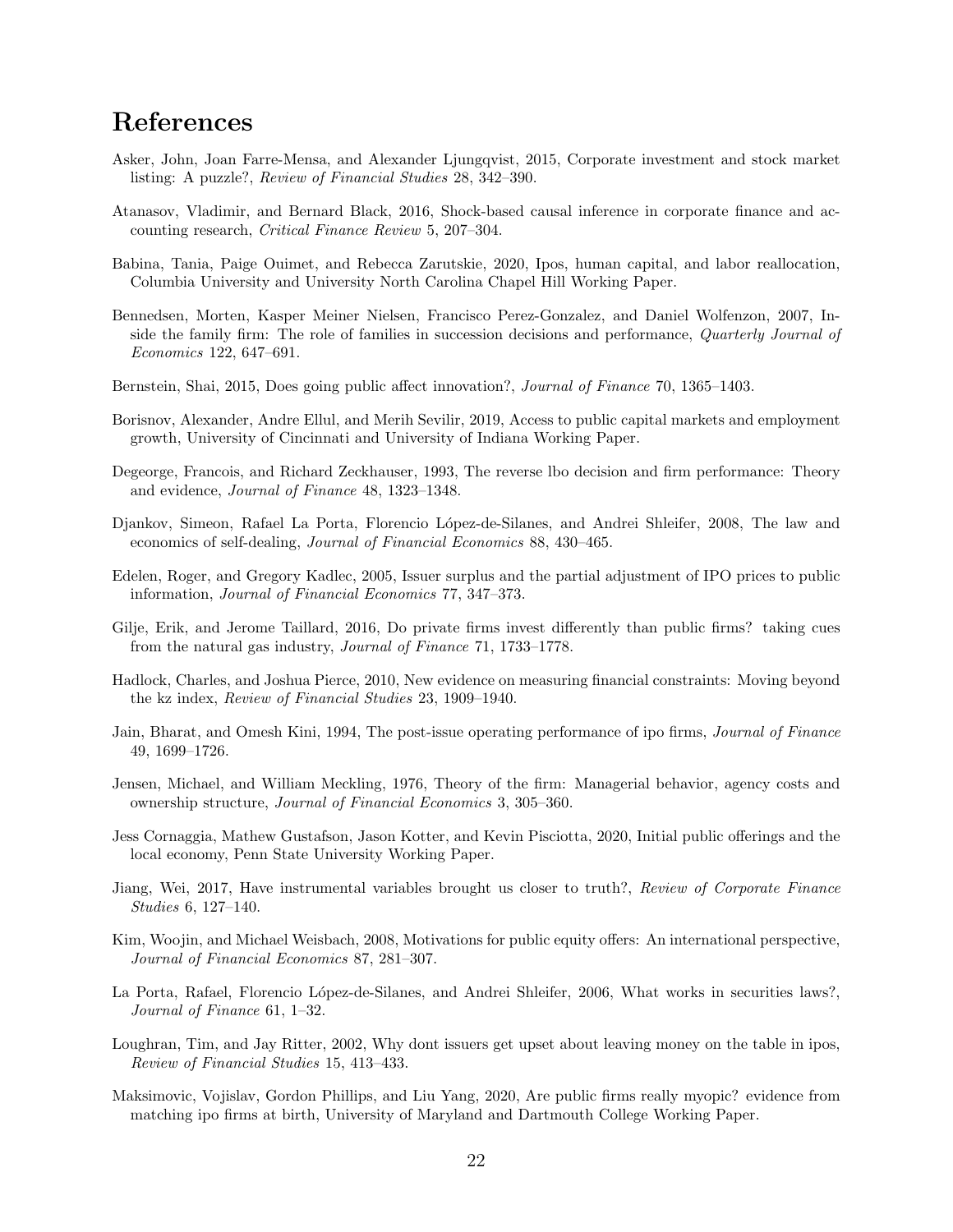- <span id="page-23-1"></span>Mikkelson, Wayne H., M. Megan Partch, and Kshitij Shah, 1997, Ownership and operating performance of companies that go public, Journal of Financial Economics 44, 281–307.
- <span id="page-23-0"></span>Pagano, Marco, Fabio Panetta, and Luigi Zingales, 1998, Why do companies go public? an empirical analysis, Journal of Finance 53, 27–64.
- <span id="page-23-3"></span>Pástor, Luboš, Lucian Taylor, and Pietro Veronesi, 2009, Entrepreneurial learning, the IPO decision, and the post-IPO drop in firm profitability, Review of Financial Studies 22, 3000–3046.
- <span id="page-23-5"></span>Phillips, Gordon M., and Giorgo Sertsios, 2017, Financing and new product decisions of private and publicly traded firms, Review of Financial Studies 30, 1744–1789.
- <span id="page-23-4"></span>Rajan, Raghuram, and Luigi Zingales, 1998, Financial dependence and growth, American Economic Review 88, 559–586.
- <span id="page-23-2"></span>Teoh, Siew-Hong, Ivo Welch, and T.J. Wong, 1998, Earnings management and the long-run market performance of initial public offerings, Journal of Finance 53, 1935–1974.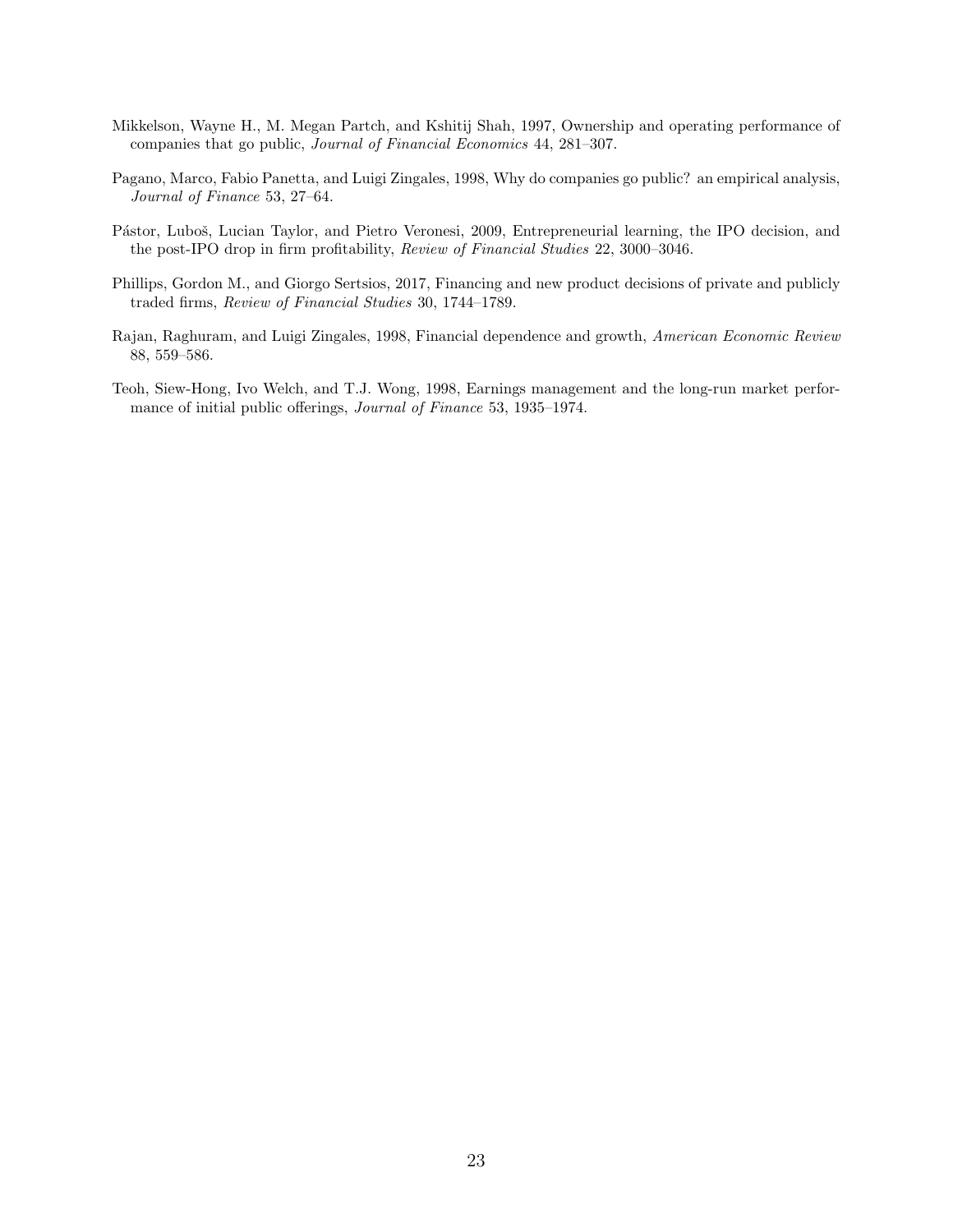# Figures

Figure 1: IPOs over countries and years

Figure 1.1: Total and Withdrawn IPO Filings per Country

<span id="page-24-0"></span>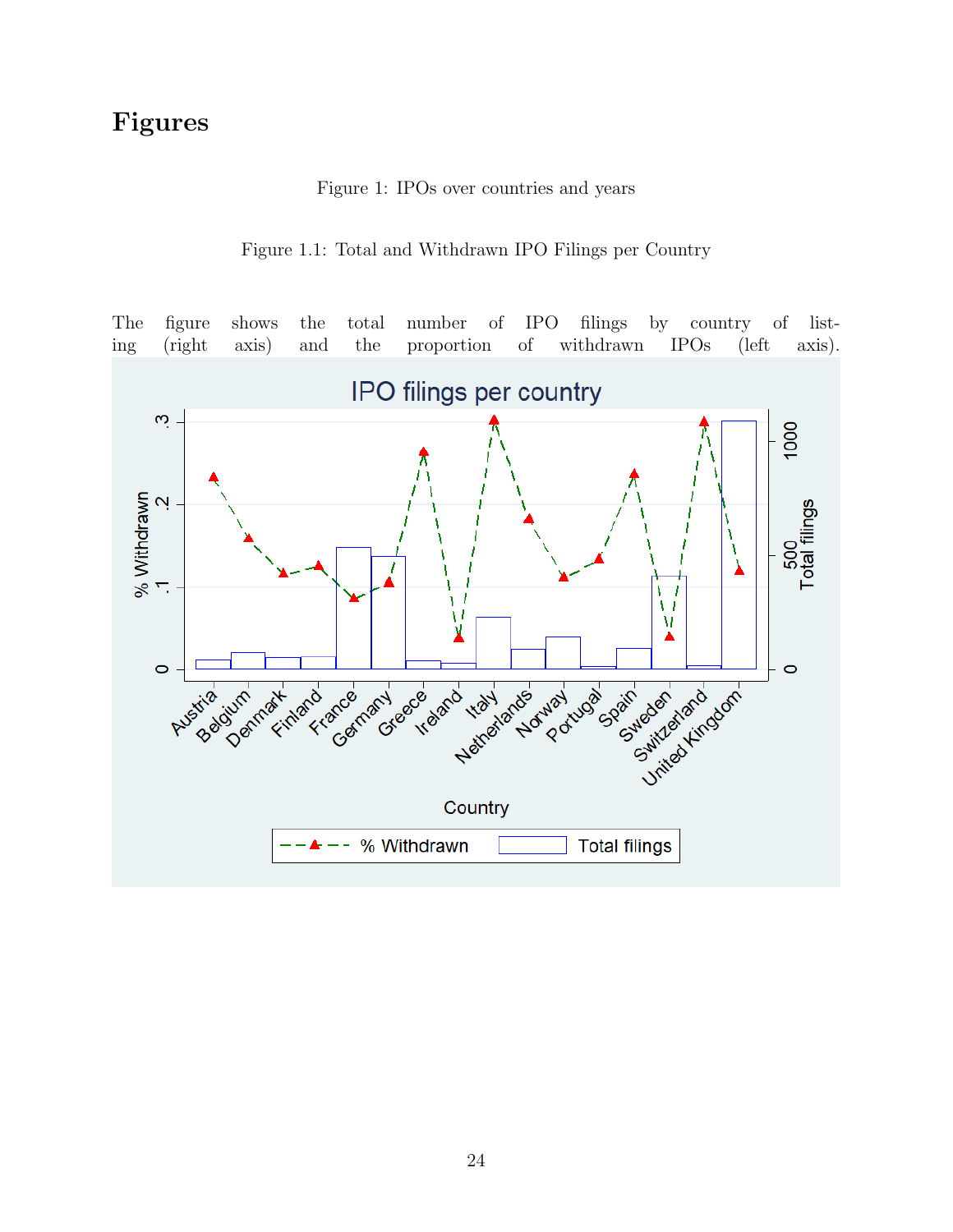<span id="page-25-0"></span>

# Figure 1.2: Total and Withdrawn IPO Filings per Year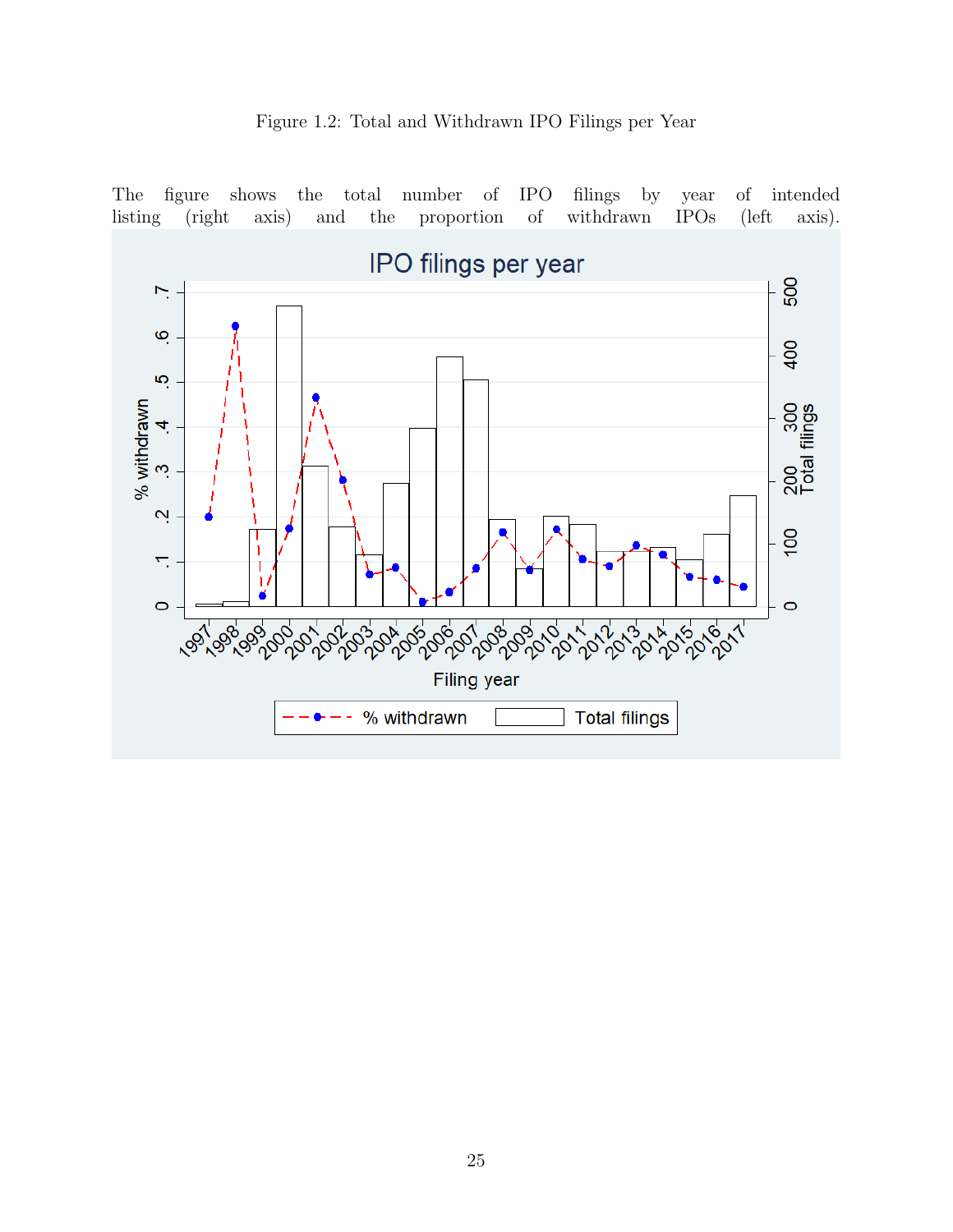## Figure 2: Observations by Event Year

<span id="page-26-0"></span>The figure shows the number of observations per event-year for withdrawn IPOs (red bar, left axis) and completed IPOs (white bar, right axis). Event years are measured at the end-of-the-year around the IPO-attempt year  $(t=0)$ .

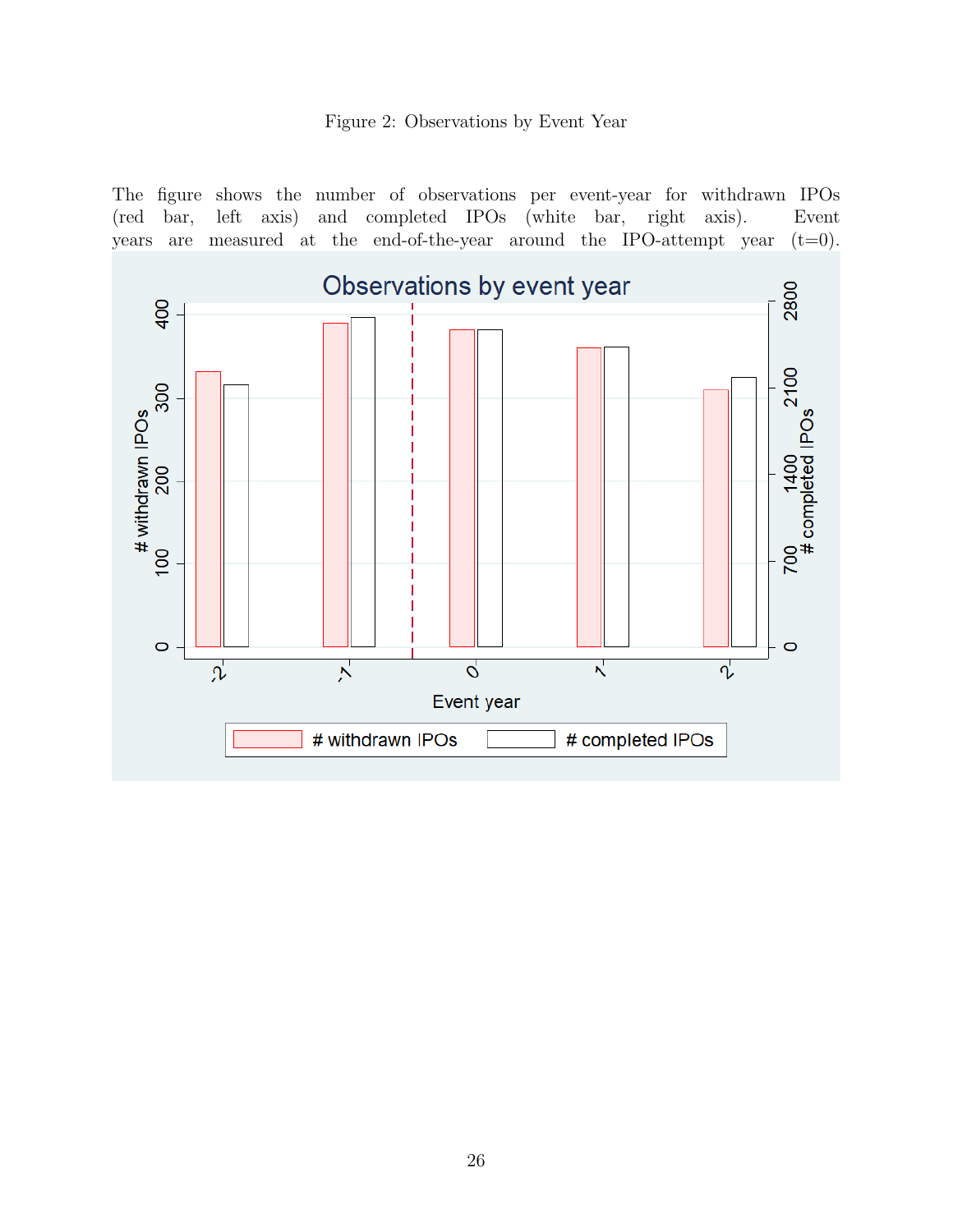# Figure 3: Completed and withdrawn IPOs by event year

The figures displays coefficient estimates of event-time fixed effects. The dependent variable is run against event-time fixed effects for completed and withdrawn IPOs, setting  $t=1$  as the default category. The regressions include firm fixed effects to account for within-firm dynamics.

<span id="page-27-0"></span>

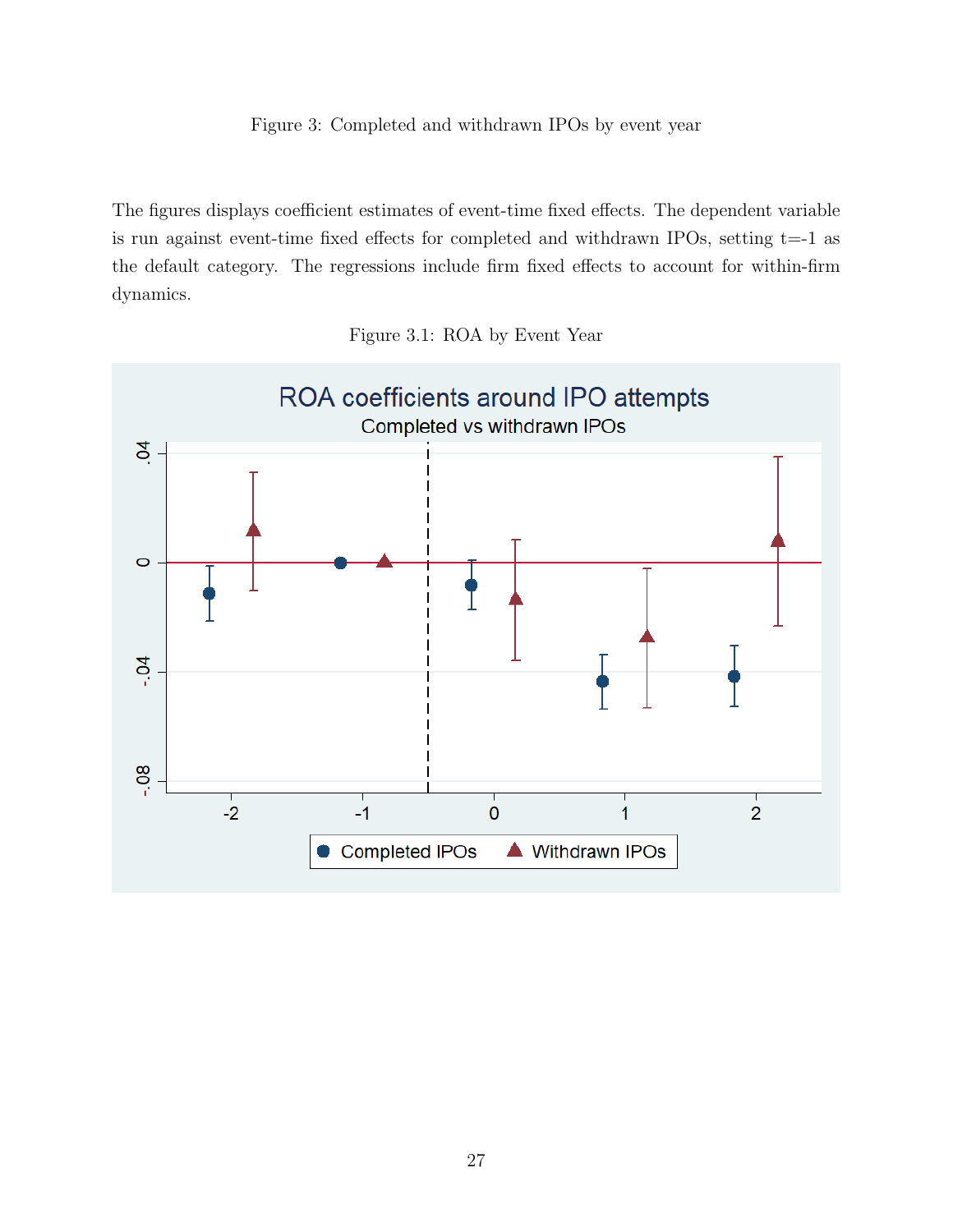<span id="page-28-0"></span>

Figure 3.2: Asset Growth by Event Year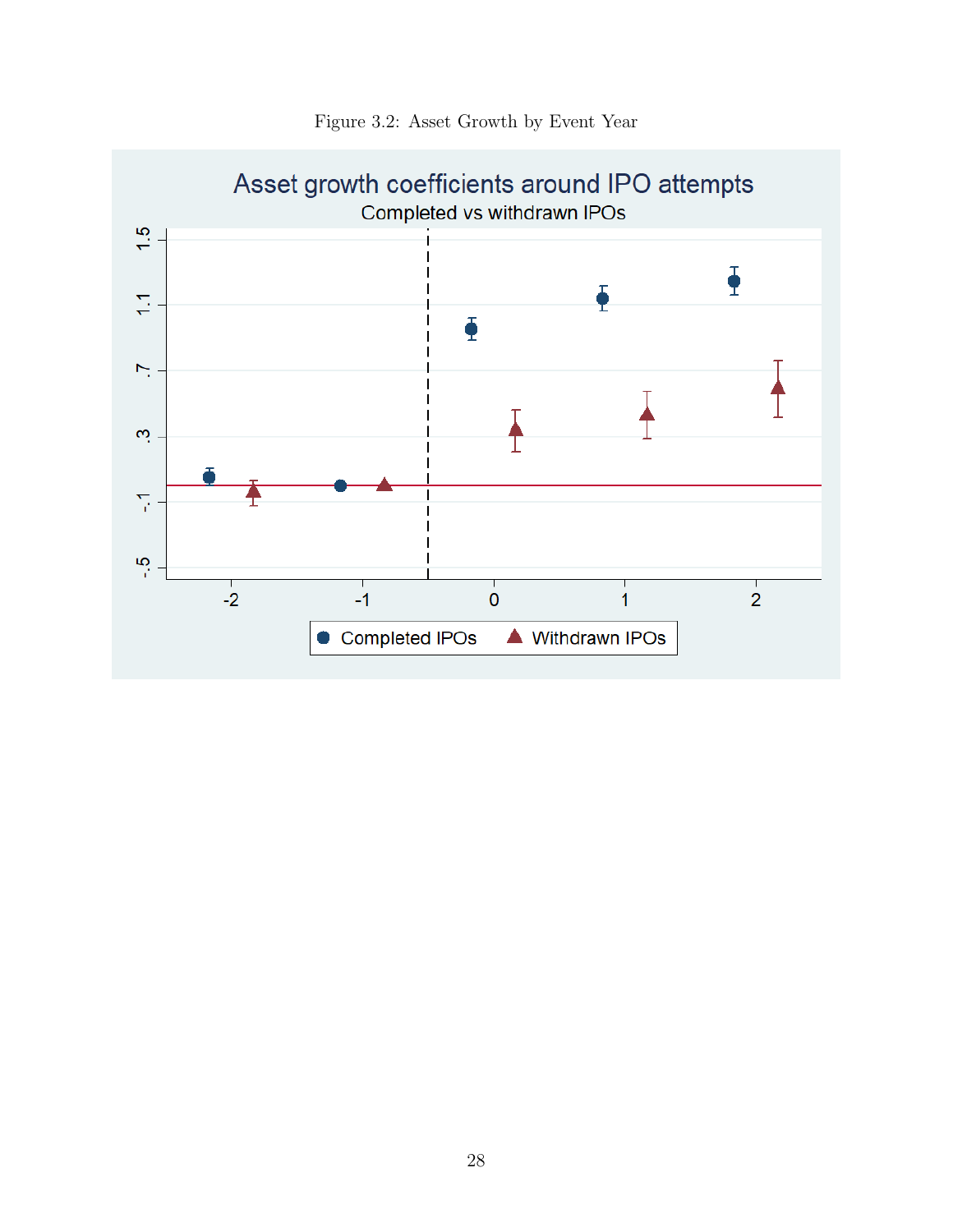<span id="page-29-0"></span>

Figure 3.3: Leverage by Event Year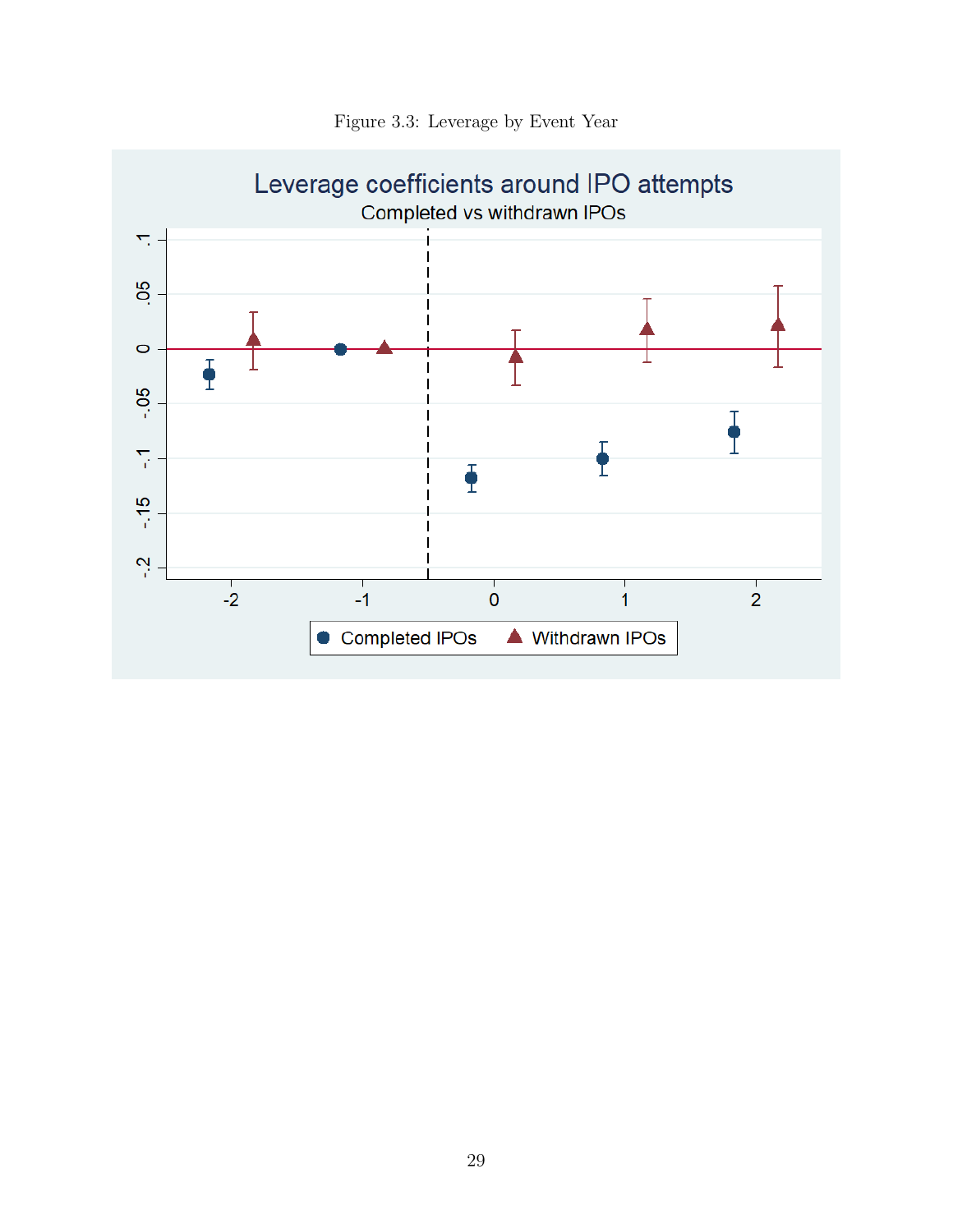

<span id="page-30-0"></span>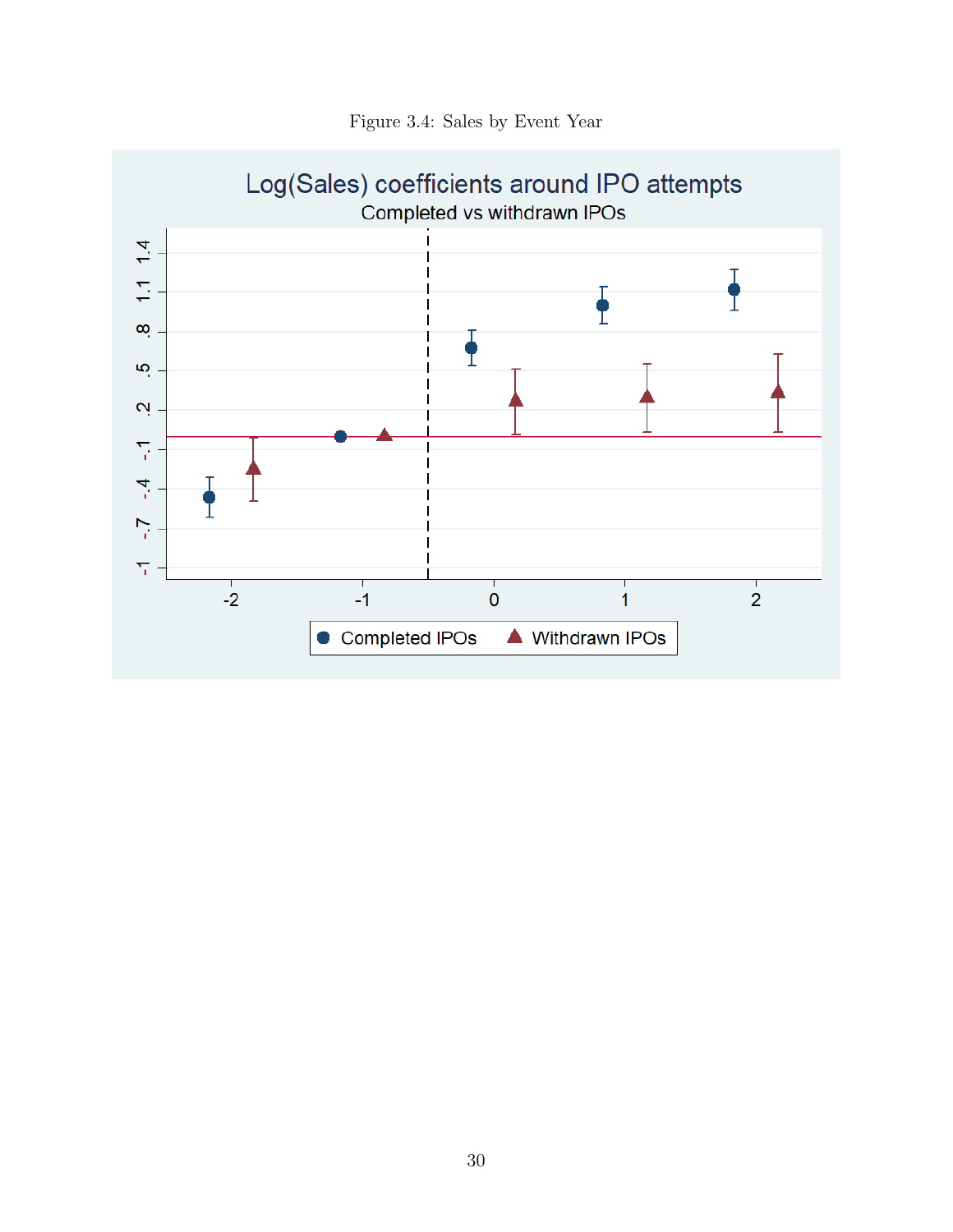# <span id="page-31-0"></span>Tables

### Table 1: Summary Statistics

This table shows the summary statistics of the variables used in our analysis. Completed IPO is an indicator variable that takes a value of 1 if a firm completed an IPO and 0 otherwise. Post is an indicator variable that takes a value of 1 for the IPO-attempt year and after; 0 otherwise. IPO = Completed IPO x Post. ROA is EBITDA over book assets. Assets  $(MM)$ is book assets in 2019 millions of Euros. Asset growth is Log(assets) (t)- log(assets) (t-1). Leverage is the sum of total liabilities divided by the book value of assets. Sales (MM) is yearly sales in 2019 millions of Euros. Cash/Assets is cash holdings to book assets ratio. Countries is the number of countries where a firm operates in a year. Subsidiaries is the number of subsidiaries a firm owns in a year. Age= calendar year – incorporation year. Returns 30 days is the market return (country-index) where the firm is listed, for the month preceding the IPO listing, or withdrawn month. Positive 30-day ret is an indicator variable that takes a value of 1 if Returns 30 days is positive, and 0 otherwise. Accounting variables are winsorized at the 0.5% level.

|                     | Mean    | P10     | P <sub>25</sub> | P <sub>50</sub> | P75    | P <sub>90</sub> | <b>SD</b> | Total  |
|---------------------|---------|---------|-----------------|-----------------|--------|-----------------|-----------|--------|
| Completed IPO       | 0.87    | 0.00    | 1.00            | 1.00            | 1.00   | 1.00            | 0.34      | 13,754 |
| Post                | 0.60    | 0.00    | 0.00            | 1.00            | 1.00   | 1.00            | 0.49      | 13,754 |
| <b>IPO</b>          | 0.52    | 0.00    | 0.00            | 1.00            | 1.00   | 1.00            | 0.50      | 13,754 |
| <b>ROA</b>          | $-0.02$ | $-0.35$ | $-0.09$         | 0.03            | 0.10   | 0.19            | 0.24      | 11,995 |
| Assets (MM)         | 175.74  | 0.47    | 2.31            | 10.65           | 55.28  | 335.24          | 609.89    | 13,340 |
| Asset growth        | 0.61    | $-0.21$ | 0.00            | 0.09            | 0.82   | 1.85            | 1.39      | 11,868 |
| Leverage            | 0.49    | 0.08    | 0.26            | 0.51            | 0.72   | 0.86            | 0.28      | 12,346 |
| Sales (MM)          | 319.53  | 0.45    | 3.73            | 20.50           | 114.00 | 614.11          | 1,098.38  | 12,020 |
| Cash/Assets         | 0.22    | 0.01    | 0.03            | 0.11            | 0.31   | 0.62            | 0.25      | 12,581 |
| Countries           | 1.22    | 1.00    | 1.00            | 1.00            | 1.00   | 1.00            | 0.93      | 13,754 |
| Subsidiaries        | 3.21    | 0.00    | 0.00            | 0.00            | 2.00   | 7.00            | 11.22     | 13,754 |
| Age                 | 11.41   | 1.00    | 3.00            | 7.00            | 13.00  | 24.00           | 15.30     | 12,531 |
| Returns 30 days     | 0.01    | $-0.06$ | $-0.02$         | 0.01            | 0.04   | 0.07            | 0.06      | 13,754 |
| Positive 30-day ret | 0.62    | 0.00    | 0.00            | 1.00            | 1.00   | 1.00            | 0.49      | 13,754 |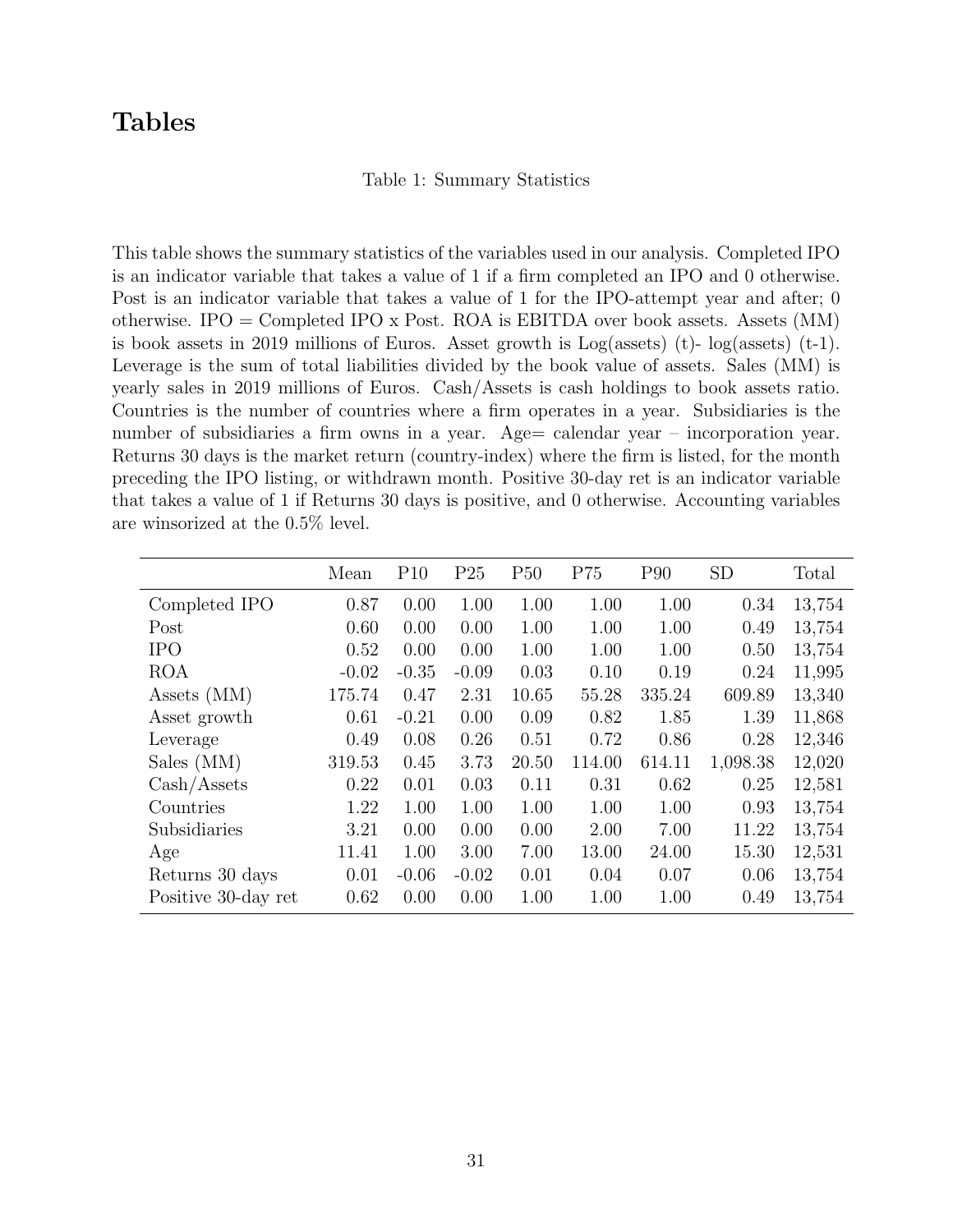Table 2: Sorts by IPO status and returns

<span id="page-32-0"></span>This table shows averages of the main variables for sample splits before the IPO attempt. Panel A presents the means and differences according to the treatment: withdrawn vs. completed IPOs Panel B shows the means and differences according to the instrument's exposure: High vs. low pre-IPO market returns.

|                     | Panel A: Split by endogenous treatment |               |                 |  |  |  |
|---------------------|----------------------------------------|---------------|-----------------|--|--|--|
| Variable (pre IPO)  | Withdrawn                              | Completed IPO | Diff.           |  |  |  |
| <b>ROA</b>          | 0.015                                  | $-0.012$      | $-0.027**$      |  |  |  |
| Assets (MM)         | 257.861                                | 136.839       | $-121.022***$   |  |  |  |
| Asset growth        | $-0.013$                               | $-0.027$      | $-0.014$        |  |  |  |
| Leverage            | 0.577                                  | 0.543         | $-0.035**$      |  |  |  |
| Sales (MM)          | 547.275                                | 256.210       | $-291.066***$   |  |  |  |
| Cash/Assets         | 0.165                                  | 0.208         | $0.043***$      |  |  |  |
| Countries           | 1.158                                  | 1.089         | $-0.069***$     |  |  |  |
| Subsidiaries        | 1.700                                  | 1.369         | $-0.331$        |  |  |  |
| Returns 30 days     | $-0.009$                               | 0.011         | $0.020^{***}\,$ |  |  |  |
| Positive 30-day ret | 0.436                                  | 0.643         | $0.207***$      |  |  |  |
| $\#$ of firms       | 422                                    | 2,988         |                 |  |  |  |

Panel B: Split by the instrument

| Variable (pre IPO) | Low ret. | High ret | Diff.           |
|--------------------|----------|----------|-----------------|
| <b>ROA</b>         | $-0.003$ | $-0.015$ | $-0.012$        |
| Assets (MM)        | 153.794  | 148.574  | $-5.221$        |
| Asset growth       | $-0.028$ | $-0.023$ | 0.005           |
| Leverage           | 0.548    | 0.545    | $-0.003$        |
| Sales (MM)         | 296.005  | 289.703  | $-6.303$        |
| Cash/Assets        | 0.201    | 0.205    | 0.004           |
| Countries          | 1.084    | 1.110    | 0.026           |
| Subsidiaries       | 1.318    | 1.502    | 0.184           |
| Returns 30 days    | $-0.033$ | 0.05     | $0.083^{***}\,$ |
| Completed IPO      | 0.842    | 0.911    | $0.069***$      |
| $\#$ of firms      | 1,705    | 1,705    |                 |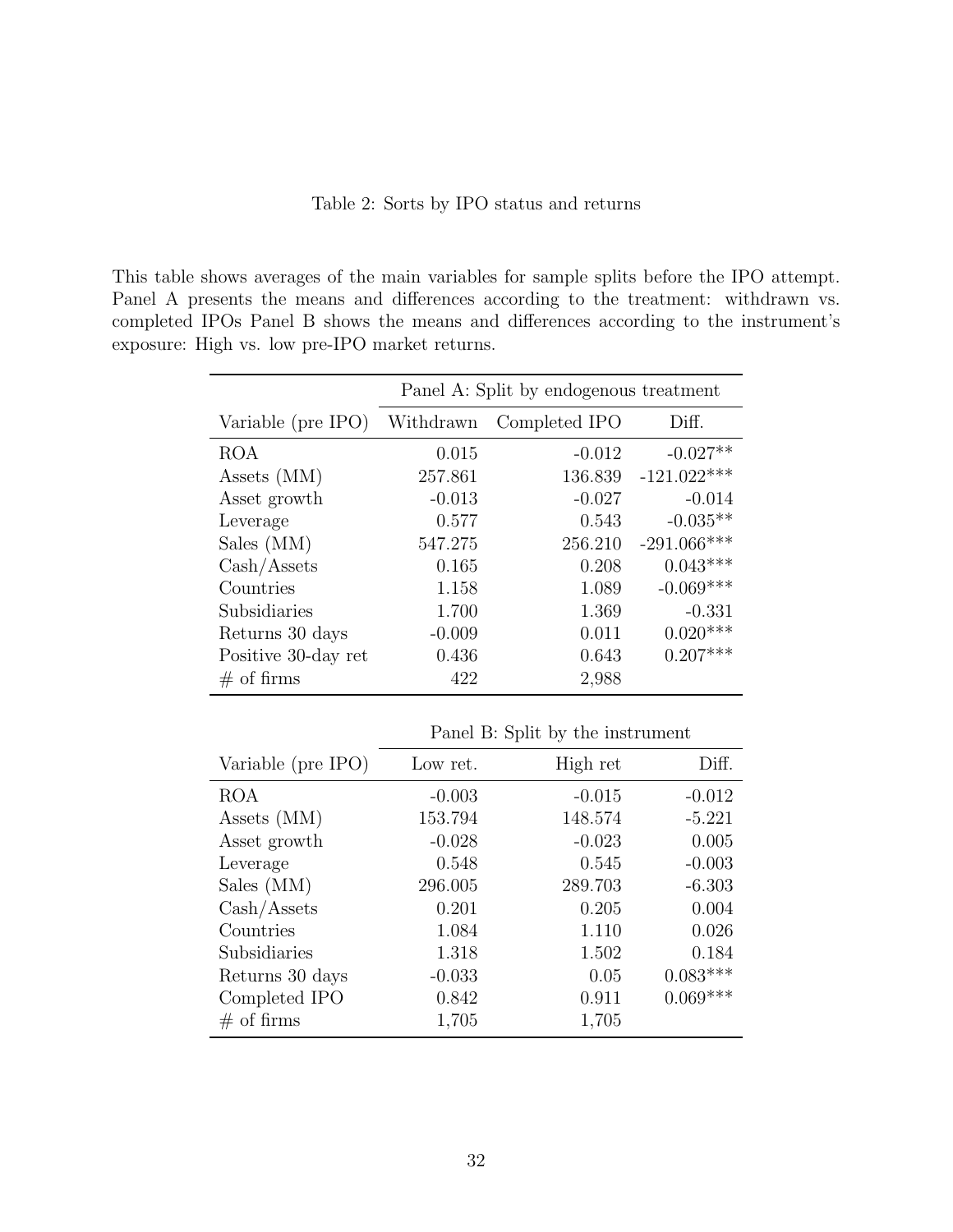# Table 3: Double sorts by IPO status and returns

<span id="page-33-0"></span>Panel A shows averages of the main variables for double sorts of high (*High ret.*) and low (Low ret.) market return, and completed (Compl.) and withdrawn (With.) IPOs. Panel B shows differences for Compliers (Completed IPO after High returns + Withdrawn IPOs after low returns) and Non-compliers (Withdrawn IPO after High returns + Completed IPOs after low returns).

|                    | Panel A: Double sort by returns and IPO status |         |                                |        |  |  |  |  |  |
|--------------------|------------------------------------------------|---------|--------------------------------|--------|--|--|--|--|--|
| Variable (pre IPO) | High ret/ Compl. Low ret/ Compl.               |         | High ret/ With. Low ret/ With. |        |  |  |  |  |  |
| <b>ROA</b>         | $-0.02$                                        | $-0.01$ | 0.03                           | 0.01   |  |  |  |  |  |
| Assets (MM)        | 137.85                                         | 255.43  | 262.06                         | 135.73 |  |  |  |  |  |
| Asset growth       | $-0.02$                                        | $-0.03$ | $-0.03$                        | 0      |  |  |  |  |  |
| Leverage           | 0.54                                           | 0.55    | 0.61                           | 0.56   |  |  |  |  |  |
| Sales (MM)         | 260.63                                         | 530.36  | 576.70                         | 251.43 |  |  |  |  |  |
| Cash/Assets        | 0.21                                           | 0.21    | 0.16                           | 0.17   |  |  |  |  |  |
| Countries          | 1.10                                           | 1.10    | 1.25                           | 1.08   |  |  |  |  |  |
| Subsidiaries       | 1.44                                           | 1.45    | 2.14                           | 1.29   |  |  |  |  |  |
| $\#$ of firms      | 1,553                                          | 1,435   | 152                            | 270    |  |  |  |  |  |

Panel B: Compliers vs Non-Compliers

| Variable (pre IPO) | Complier $(C)$ | Non-complier (NC) | Diff: C-NC |
|--------------------|----------------|-------------------|------------|
| <b>ROA</b>         | $-0.01$        | $\theta$          | $-0.01$    |
| Assets (MM)        | 154.35         | 147.52            | 6.83       |
| Asset growth       | $-0.02$        | $-0.03$           | 0.01       |
| Leverage           | 0.54           | 0.55              | $-0.01$    |
| Sales (MM)         | 301.02         | 283.50            | 17.52      |
| Cash/Assets        | 0.2            | 0.2               | 0.00       |
| Countries          | 1.10           | 1.10              | $-0.00$    |
| Subsidiaries       | 1.44           | 1.37              | 0.07       |
| $\#$ of firms      | 1,823          | 1,587             |            |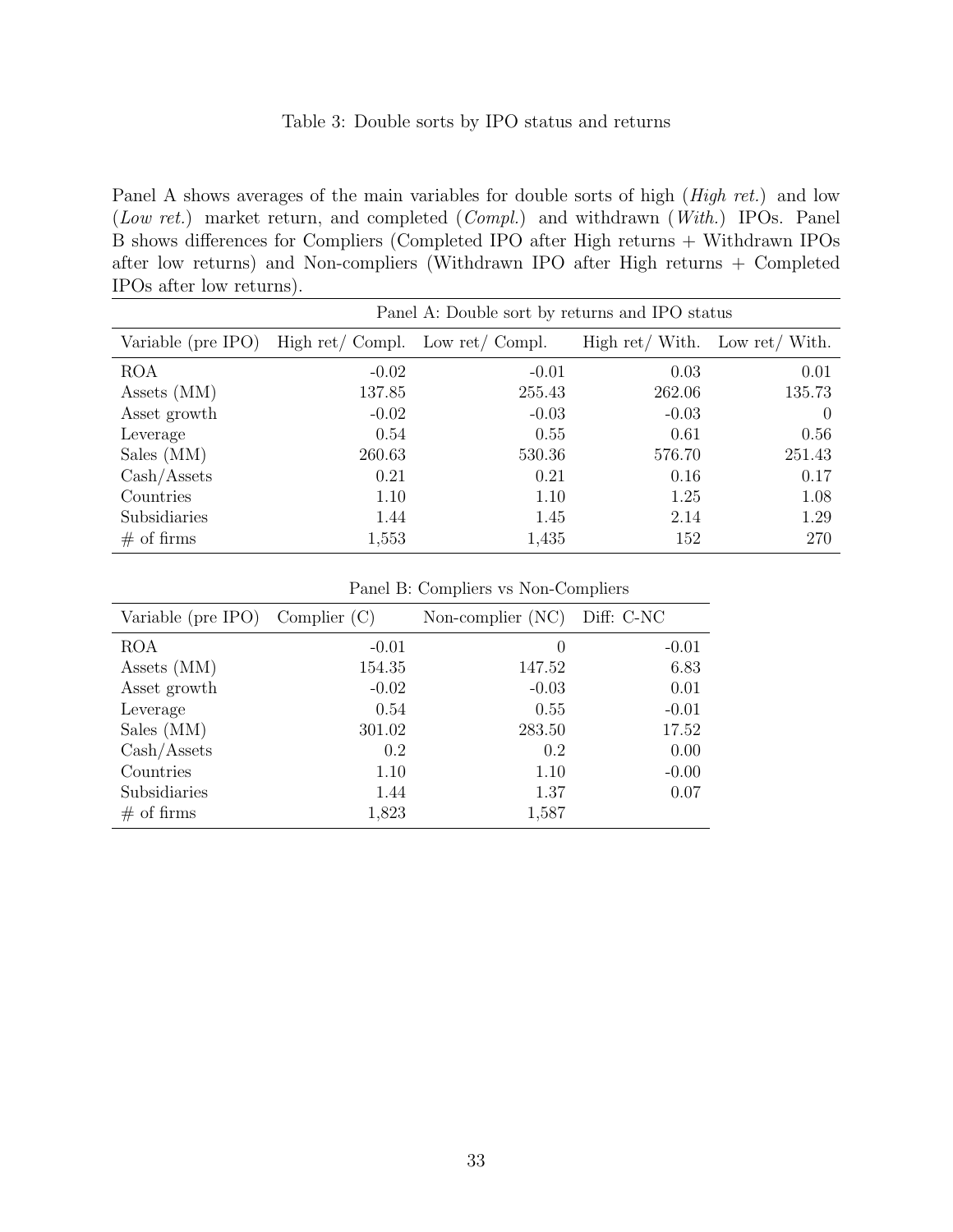# Table 4: OLS

| roscedasticity and clustered at the firm level. Significant at: " $10\%$ , "" $5\%$ and """ $1\%$ . |            |              |             |                  |                |            |
|-----------------------------------------------------------------------------------------------------|------------|--------------|-------------|------------------|----------------|------------|
|                                                                                                     | (1)        | (2)          | (3)         | $\left(4\right)$ | (5)            | (6)        |
| <b>VARIABLES</b>                                                                                    | <b>ROA</b> | Asset growth | Leverage    | Log(Sales)       | Log(Countries) | Log(Subs.) |
|                                                                                                     |            |              |             |                  |                |            |
| <b>IPO</b>                                                                                          | $-0.005$   | $0.541***$   | $-0.101***$ | $0.668***$       | $0.016*$       | $0.155***$ |
|                                                                                                     | (0.010)    | (0.074)      | (0.013)     | (0.119)          | (0.009)        | (0.041)    |
|                                                                                                     |            |              |             |                  |                |            |
| Observations                                                                                        | 11,995     | 11,868       | 12,346      | 12,020           | 13,754         | 13,754     |
| R-squared                                                                                           | 0.061      | 0.329        | 0.118       | 0.123            | 0.129          | 0.359      |
| Number of firms                                                                                     | 3,269      | 3,022        | 3,305       | 3,209            | 3,410          | 3,410      |
| Firm FE                                                                                             | Yes        | Yes          | Yes         | Yes              | Yes            | Yes        |
| Event year FE                                                                                       | Yes        | Yes          | Yes         | Yes              | Yes            | Yes        |
| SIC x calendar year FE                                                                              | Yes        | Yes          | Yes         | Yes              | Yes            | Yes        |
| IPO month x Post FE                                                                                 | Yes        | Yes          | Yes         | Yes              | Yes            | Yes        |
| Regression                                                                                          | <b>OLS</b> | <b>OLS</b>   | <b>OLS</b>  | <b>OLS</b>       | <b>OLS</b>     | <b>OLS</b> |
|                                                                                                     |            |              |             |                  |                |            |

<span id="page-34-0"></span>This table shows OLS regressions. Standard errors (in parentheses) are adjusted for heteroscedasticity and clustered at the firm level. Significant at: \*10%, \*\*5% and \*\*\*1%.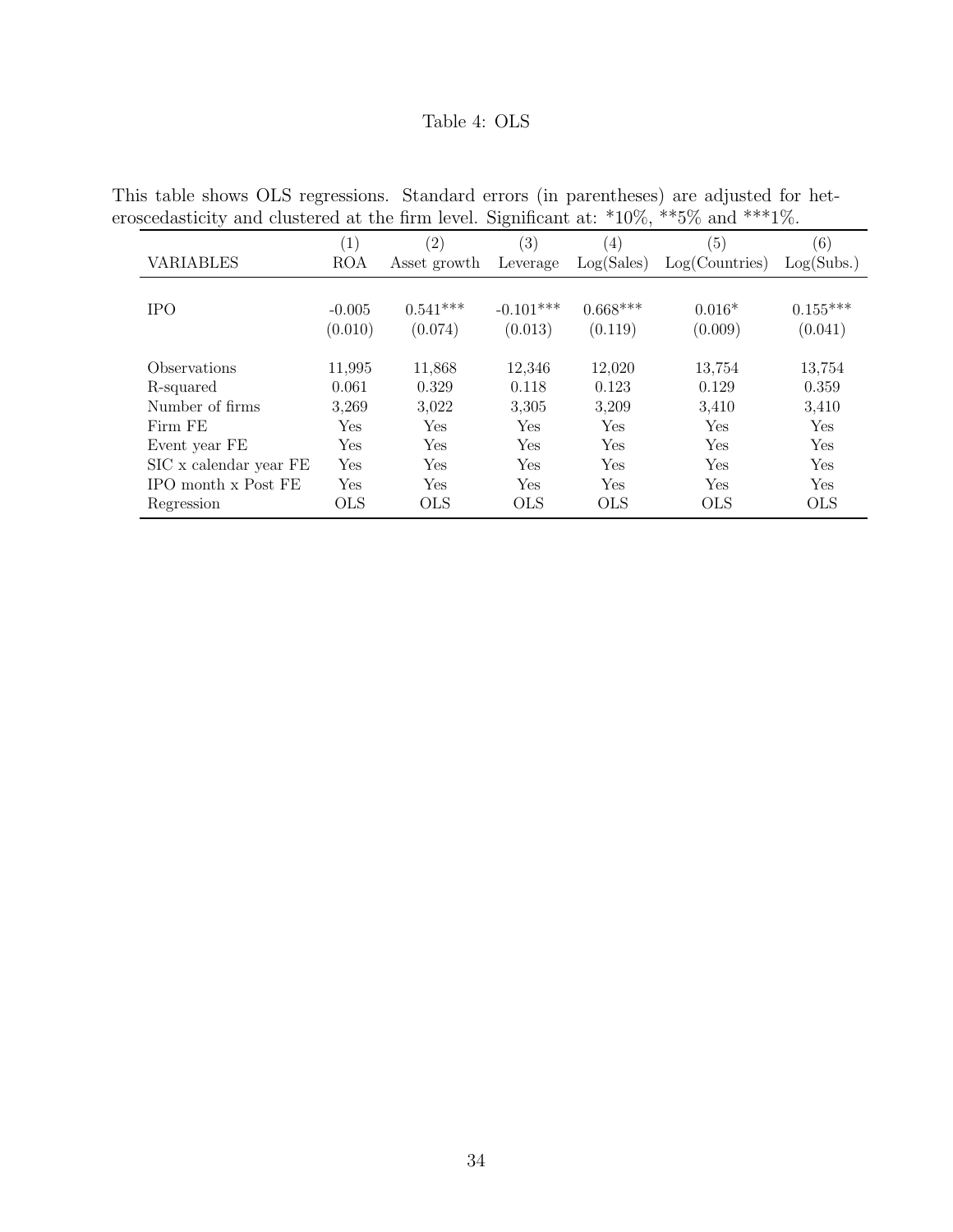### Table 5: First Stage

<span id="page-35-0"></span>This table shows First-Stage regressions and F-tests according to the instrument (columns 1 and 2) and a placebo instrument (columns 3 and 4). Column 1 presents results where the instrument is the Returns 30 days before an IPO is completed or withdrawn. Column 2 shows similar results but using a dummy variable that takes a value of 1 if pre-IPO returns were positive or not. Columns 3 and 4 repeat the analyses of columns 1 and 2, but using a placebo instrument: The market returns in the month after the IPO is completed or withdrawn. Standard errors (in parentheses) are adjusted for heteroscedasticity and clustered at the firm level. Significant at:  $*10\%, **5\%$  and  $***1\%.$ 

|                                 | (1)         | $\left( 2\right)$ | (3)         | (4)         |
|---------------------------------|-------------|-------------------|-------------|-------------|
| <b>VARIABLES</b>                | <b>IPO</b>  | <b>IPO</b>        | <b>IPO</b>  | <b>IPO</b>  |
|                                 |             |                   |             |             |
| Returns 30 days x Post          | $0.522***$  |                   |             |             |
|                                 | (0.116)     |                   |             |             |
| Positive 30-day ret x Post      |             | $0.076***$        |             |             |
|                                 |             | (0.012)           |             |             |
| Returns 30 days forward x Post  |             |                   | 0.167       |             |
|                                 |             |                   | (0.102)     |             |
| Positive 30 days forward x Post |             |                   |             | 0.006       |
|                                 |             |                   |             | (0.012)     |
| Observations                    | 13,754      | 13,754            | 13,754      | 13,754      |
| R-squared                       | 0.888       | 0.888             | 0.887       | 0.887       |
| Number of firms                 | 3,410       | 3,410             | 3,410       | 3,410       |
| Firm FE                         | Yes         | Yes               | Yes         | Yes         |
| Event year FE                   | Yes         | Yes               | Yes         | Yes         |
| SIC x calendar year FE          | Yes         | Yes               | Yes         | Yes         |
| IPO month x Post FE             | Yes         | Yes               | Yes         | Yes         |
| Regression                      | First stage | First stage       | Placebo     | Placebo     |
|                                 |             |                   | First stage | First stage |
| F-test                          | 20.13       | 37.97             | 2.68        | 0.26        |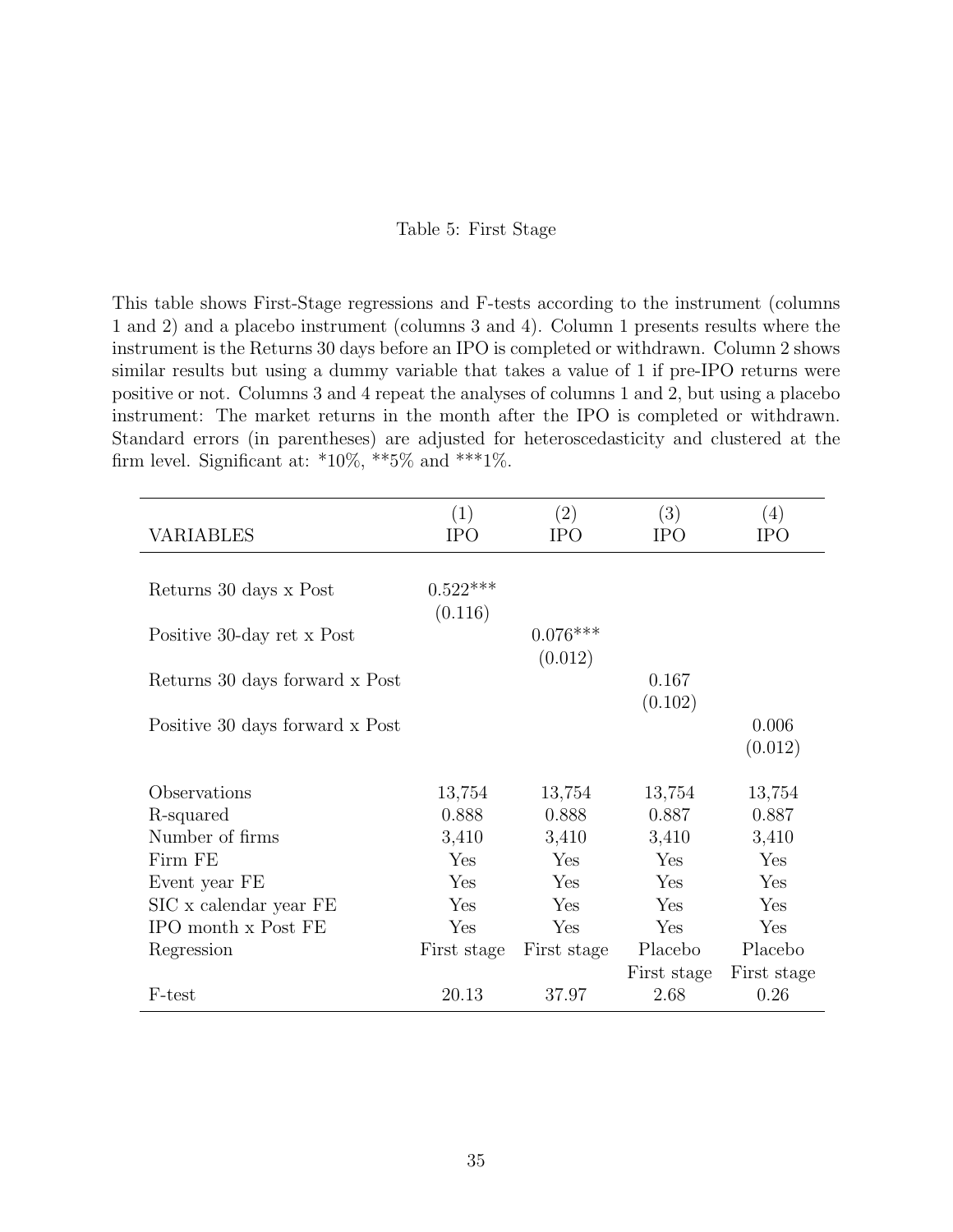# Table 6: Second Stage

<span id="page-36-0"></span>This table shows the second stage regressions results. The instrument is a dummy variable for high returns pre IPO attempt times the Post dummy (Positive 30-day ret x Post), as shown in column 2 of Table [5.](#page-35-0) Standard errors (in parentheses) are adjusted for heteroscedasticity and clustered at the firm level. Significant at:  $*10\%, **5\%$  and  $***1\%$ .

| <b>VARIABLES</b>           | $\left( \begin{smallmatrix} 1 \end{smallmatrix} \right)$<br><b>ROA</b> | $\left( 2\right)$<br>Asset growth | (3)<br>Leverage        | (4)<br>Log(Sales)  | (5)<br>$Log(\# Countries)$ | (6)<br>$Log(\# Subs.)$ |
|----------------------------|------------------------------------------------------------------------|-----------------------------------|------------------------|--------------------|----------------------------|------------------------|
| <b>IPO</b>                 | $0.247**$<br>(0.118)                                                   | 1.275<br>(0.844)                  | $-0.496***$<br>(0.157) | 1.186<br>(1.467)   | $0.225**$<br>(0.093)       | $1.164***$<br>(0.375)  |
| <i><b>Observations</b></i> | 11.860                                                                 | 11,838                            | 12.238                 | 11,897             | 13,754                     | 13.754                 |
| Number of firms            | 3.134                                                                  | 2,992                             | 3,197                  | 3,086              | 3.410                      | 3,410                  |
|                            |                                                                        |                                   |                        |                    |                            |                        |
| Firm FE                    | Yes                                                                    | Yes                               | Yes                    | Yes.               | Yes                        | Yes                    |
| Event year FE              | Yes                                                                    | Yes                               | Yes                    | Yes                | Yes                        | Yes                    |
| SIC x calendar year FE     | Yes                                                                    | Yes                               | Yes                    | Yes                | Yes.                       | Yes                    |
| IPO month x Post FE        | Yes                                                                    | Yes                               | Yes                    | Yes                | Yes                        | Yes                    |
| Regression                 | Second stage                                                           | Second stage                      | Second stage           | Second stage       | Second stage               | Second stage           |
| Instrument                 | $Pre-IPO$ ret $>0$                                                     | $Pre-IPO$ ret $>0$                | $Pre-IPO$ ret $>0$     | $Pre-IPO$ ret $>0$ | $Pre-IPO$ ret $>0$         | $Pre-IPO$ ret $>0$     |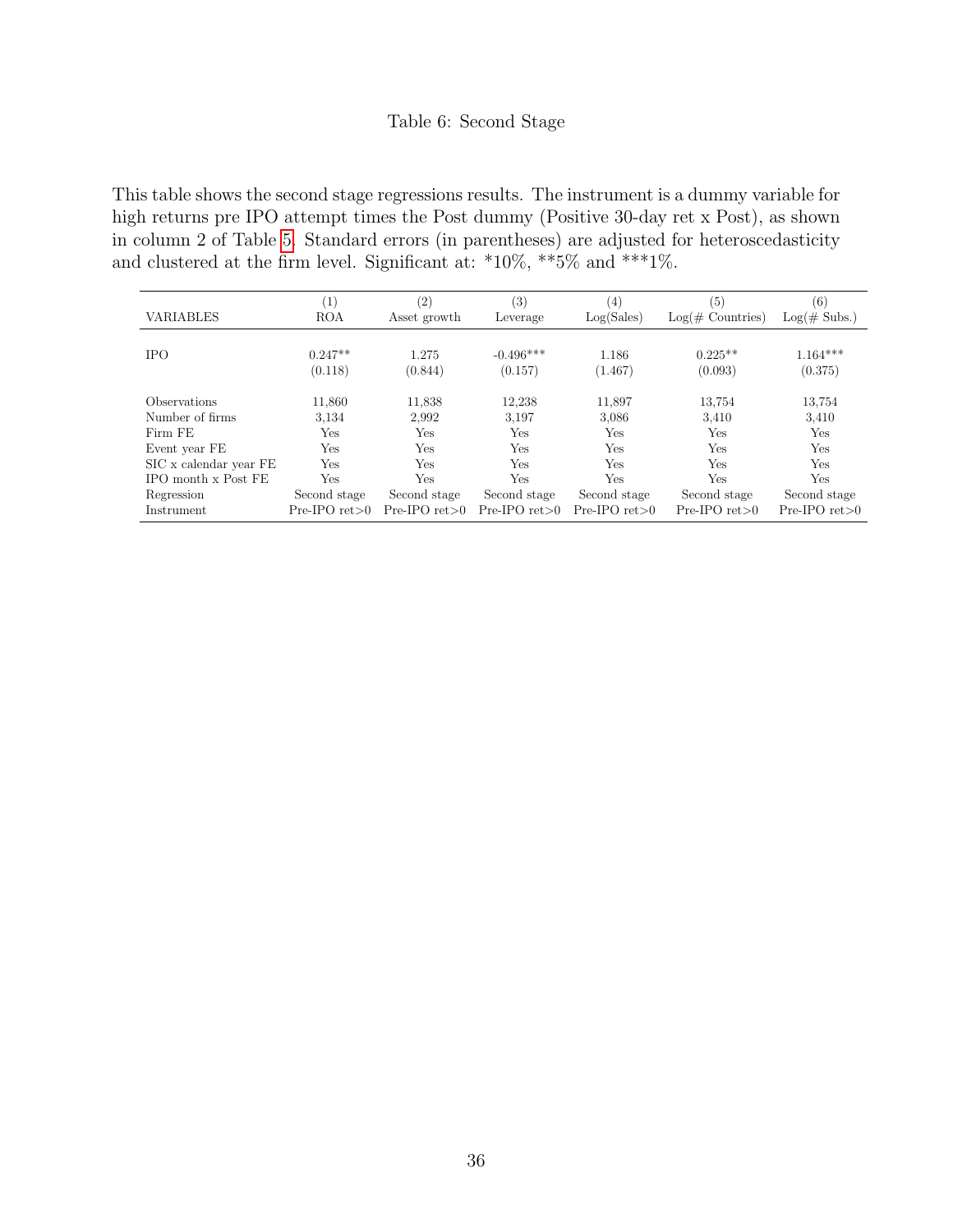# Table 7: Reduced Form

<span id="page-37-0"></span>This table shows the results of the reduced-form regressions. Panel A shows the results where the dependent variables are run against the key instrument (Positive 30-day ret x Post), whereas panel B presents the results where the dependent variable are run against the placebo instrument (Positive 30-day ret fwd x Post). Standard errors (in parentheses) are adjusted for heteroscedasticity and clustered at the firm level. Significant at: \*10%, \*\*5% and \*\*\*1%.

|                            |                   | Panel A: Reduced form with instrument |                   |              |                     |                 |  |
|----------------------------|-------------------|---------------------------------------|-------------------|--------------|---------------------|-----------------|--|
| <b>VARIABLES</b>           | $\left( 1\right)$ | $\left( 2\right)$                     | $\left( 3\right)$ | (4)          | (5)                 | (6)             |  |
|                            | <b>ROA</b>        | Asset growth                          | Leverage          | Log(Sales)   | $Log(\#$ Countries) | $Log(\# Subs.)$ |  |
| Positive 30-day ret x Post | $0.016**$         | 0.084                                 | $-0.033***$       | 0.083        | $0.017***$          | $0.089***$      |  |
|                            | (0.007)           | (0.055)                               | (0.009)           | (0.104)      | (0.007)             | (0.026)         |  |
| <b>Observations</b>        | 11,995            | 11.868                                | 12,346            | 12,020       | 13,754              | 13.754          |  |
| R-squared                  | 0.062             | 0.322                                 | 0.112             | 0.119        | 0.129               | 0.359           |  |
| Number of firms            | 3.269             | 3.022                                 | 3.305             | 3,209        | 3.410               | 3,410           |  |
| Firm FE                    | Yes               | Yes                                   | Yes               | Yes          | Yes                 | Yes             |  |
| Event year FE              | Yes               | Yes                                   | Yes               | Yes          | Yes                 | Yes             |  |
| SIC x calendar year FE     | Yes               | Yes                                   | Yes               | Yes          | Yes                 | Yes             |  |
| IPO month x Post FE        | Yes               | Yes                                   | Yes               | Yes          | Yes                 | Yes             |  |
| Regression                 | Reduced form      | Reduced form                          | Reduced form      | Reduced form | Reduced form        | Reduced form    |  |

|                             | Panel B: Reduced form with placebo instrument |                     |                              |                                 |                            |                        |
|-----------------------------|-----------------------------------------------|---------------------|------------------------------|---------------------------------|----------------------------|------------------------|
| <b>VARIABLES</b>            | (1)<br><b>ROA</b>                             | (2)<br>Asset growth | $\left(3\right)$<br>Leverage | $\left( 4\right)$<br>Log(Sales) | (5)<br>$Log(\# Countries)$ | (6)<br>$Log(\# Subs.)$ |
| Positive 30 days fwd x Post | $-0.001$<br>(0.007)                           | $-0.046$<br>(0.057) | $-0.01$<br>(0.009)           | $-0.093$<br>(0.107)             | $-0.007$<br>(0.007)        | 0.012<br>(0.026)       |
| <i><b>Observations</b></i>  | 11,995                                        | 11.868              | 12,346                       | 12,020                          | 13,754                     | 13.754                 |
| R-squared                   | 0.061                                         | 0.322               | 0.11                         | 0.119                           | 0.129                      | 0.358                  |
| Number of firms             | 3.269                                         | 3,022               | 3.305                        | 3,209                           | 3.410                      | 3,410                  |
| Firm FE                     | Yes                                           | Yes                 | Yes                          | Yes                             | Yes                        | Yes                    |
| Event year FE               | Yes                                           | Yes                 | Yes                          | Yes                             | Yes                        | Yes                    |
| SIC x calendar year FE      | Yes                                           | Yes                 | Yes                          | Yes                             | Yes                        | Yes                    |
| IPO month x Post FE         | Yes                                           | Yes                 | Yes                          | Yes                             | Yes                        | Yes                    |
| Regression                  | Placebo                                       | Placebo             | Placebo                      | Placebo                         | Placebo                    | Placebo                |
|                             | reduced form                                  | reduced form        | reduced form                 | reduced form                    | reduced form               | reduced form           |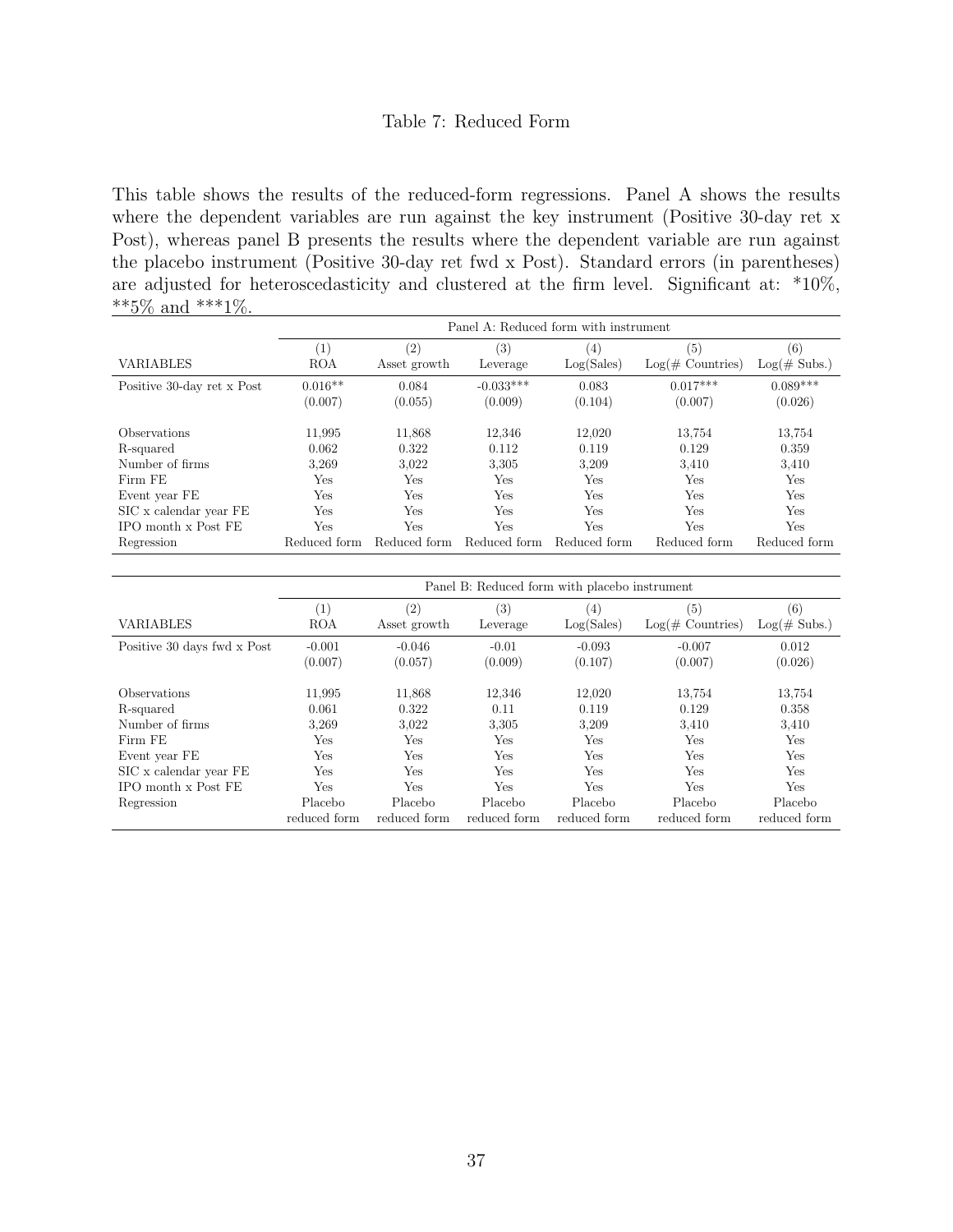### Table 8: Mechanisms: Financial Dependence

<span id="page-38-0"></span>This table shows the second stage regressions results, additionally including the interaction of the IPO variable with an indicator for High Financial Dependence (see Table [A.1\)](#page-43-0), which takes a value of 1 if the firm operates in an industry with Financial Dependence above the sample mean, and 0 otherwise. To obtain the instrumented interaction coefficient, we extend the first-stage regression to include as an additional instrument Positive 30-day ret x Post x High Fin. Dep., as shown in columns 1 and 2 of Table [A.2.](#page-44-0) Standard errors (in parentheses) are adjusted for heteroscedasticity and clustered at the firm level. Significant at: \*10%, \*\*5% and \*\*\*1%.

|                            | (1)                | (2)                | (3)                | (4)                | (5)                 | (6)             |
|----------------------------|--------------------|--------------------|--------------------|--------------------|---------------------|-----------------|
| <b>VARIABLES</b>           | <b>ROA</b>         | Asset growth       | Leverage           | Log(Sales)         | $Log(\#$ Countries) | $Log(\# Subs.)$ |
| <b>IPO</b>                 | $0.235**$          | 1.195              | $-0.492***$        | 1.21               | $0.230**$           | $1.208***$      |
|                            | (0.117)            | (0.839)            | (0.157)            | (1.464)            | (0.093)             | (0.377)         |
| IPO x High Fin. Dep.       | $0.055***$         | $0.358**$          | $-0.026$           | $-0.091$           | $-0.027**$          | $-0.240***$     |
|                            | (0.020)            | (0.152)            | (0.022)            | (0.254)            | (0.014)             | (0.054)         |
| <i><b>Observations</b></i> | 11,860             | 11,838             | 12,238             | 11,897             | 13,754              | 13,754          |
| Number of firms            | 3.134              | 2,992              | 3.197              | 3,086              | 3,410               | 3,410           |
| Firm FE                    | <b>Yes</b>         | Yes                | <b>Yes</b>         | Yes.               | <b>Yes</b>          | <b>Yes</b>      |
| Event year FE              | Yes                | Yes                | Yes                | <b>Yes</b>         | Yes                 | Yes             |
| SIC x calendar year FE     | Yes                | Yes                | Yes                | <b>Yes</b>         | Yes                 | <b>Yes</b>      |
| IPO month x Post FE        | Yes                | Yes                | Yes                | Yes                | Yes                 | Yes             |
| Regression                 | Second stage       | Second stage       | Second stage       | Second stage       | Second stage        | Second stage    |
| Instrument $#1$            | $Pre-IPO$ ret $>0$ | $Pre-IPO$ ret $>0$ | $Pre-IPO$ ret $>0$ | $Pre-IPO$ ret $>0$ | $Pre-IPO$ ret $>0$  | Pre-IPO $ret>0$ |
| Instrument $#2$            | $Pre-IPO$ ret $>0$ | $Pre-IPO$ ret $>0$ | $Pre-IPO$ ret $>0$ | $Pre-IPO$ ret $>0$ | $Pre-IPO$ ret $>0$  | Pre-IPO $ret>0$ |
|                            | x High Fin.Dep.    | x High Fin.Dep.    | x High Fin.Dep.    | x High Fin.Dep.    | x High Fin.Dep.     | x High Fin.Dep. |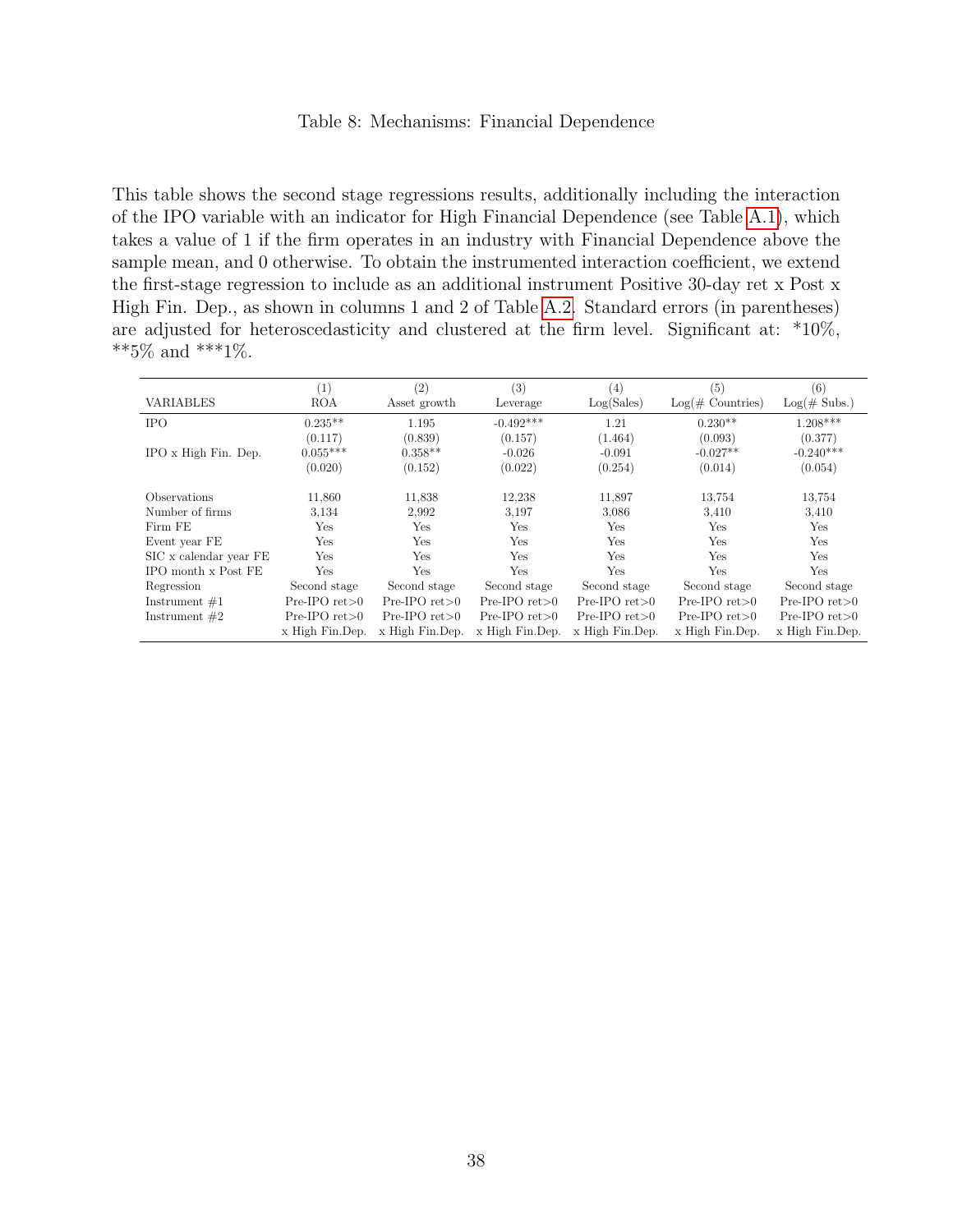### Table 9: Mechanisms: Investor Protection

<span id="page-39-0"></span>This table shows the second stage regressions results, additionally including the interaction of the IPO variable with an indicator for High anti-self-dealing index (see Table [A.1\)](#page-43-0), which takes a value of 1 if the firm operates in a country with investor protection above the sample mean, and 0 otherwise. To obtain the instrumented interaction coefficient, we extend the first-stage regression to include as an additional instrument Positive 30-day ret x Post x High anti-self-dealing., as shown in columns 3 and 4 of Table [A.2.](#page-44-0) Standard errors (in parentheses) are adjusted for heteroscedasticity and clustered at the firm level. Significant at: \*10%, \*\*5% and \*\*\* $1\%$ .

| <b>VARIABLES</b>             | (1)<br><b>ROA</b>  | (2)<br>Asset growth | (3)<br>Leverage    | (4)<br>Log(Sales)  | $\left( 5\right)$<br>$Log(\#$ Countries) | (6)<br>$Log(\# Subs.)$ |
|------------------------------|--------------------|---------------------|--------------------|--------------------|------------------------------------------|------------------------|
|                              |                    |                     |                    |                    |                                          |                        |
| <b>IPO</b>                   | $0.236**$          | 1.107               | $-0.496***$        | 1.111              | $0.247***$                               | $1.122***$             |
|                              | (0.117)            | (0.820)             | (0.156)            | (1.447)            | (0.093)                                  | (0.370)                |
| IPO x High anti-self-dealing | $0.028**$          | $0.313***$          | 0.001              | 0.149              | $-0.046***$                              | $0.088**$              |
|                              | (0.012)            | (0.089)             | (0.015)            | (0.156)            | (0.010)                                  | (0.043)                |
|                              |                    |                     |                    |                    |                                          |                        |
| <b>Observations</b>          | 11,860             | 11,838              | 12,238             | 11,897             | 13,754                                   | 13.754                 |
| Number of firms              | 3.134              | 2,992               | 3.197              | 3.086              | 3.410                                    | 3.410                  |
| Firm FE                      | Yes                | Yes                 | Yes                | Yes                | Yes                                      | Yes                    |
| Event year FE                | Yes                | Yes                 | Yes                | Yes                | <b>Yes</b>                               | Yes                    |
| SIC x calendar year FE       | <b>Yes</b>         | <b>Yes</b>          | Yes                | Yes                | <b>Yes</b>                               | Yes                    |
| IPO month x Post FE          | Yes                | Yes                 | Yes                | Yes                | <b>Yes</b>                               | <b>Yes</b>             |
| Regression                   | Second stage       | Second stage        | Second stage       | Second stage       | Second stage                             | Second stage           |
| Instrument $#1$              | $Pre-IPO$ ret $>0$ | $Pre-IPO$ ret $>0$  | $Pre-IPO$ ret $>0$ | $Pre-IPO$ ret $>0$ | $Pre-IPO$ ret $>0$                       | $Pre-IPO$ ret $>0$     |
| Instrument $#2$              | $Pre-IPO$ ret $>0$ | $Pre-IPO$ ret $>0$  | $Pre-IPO$ ret $>0$ | $Pre-IPO$ ret $>0$ | $Pre-IPO$ ret $>0$                       | Pre-IPO $ret>0$        |
|                              | x High anti-sd     | x High anti-sd      | x High anti-sd     | x High anti-sd     | x High anti-sd                           | x High anti-sd         |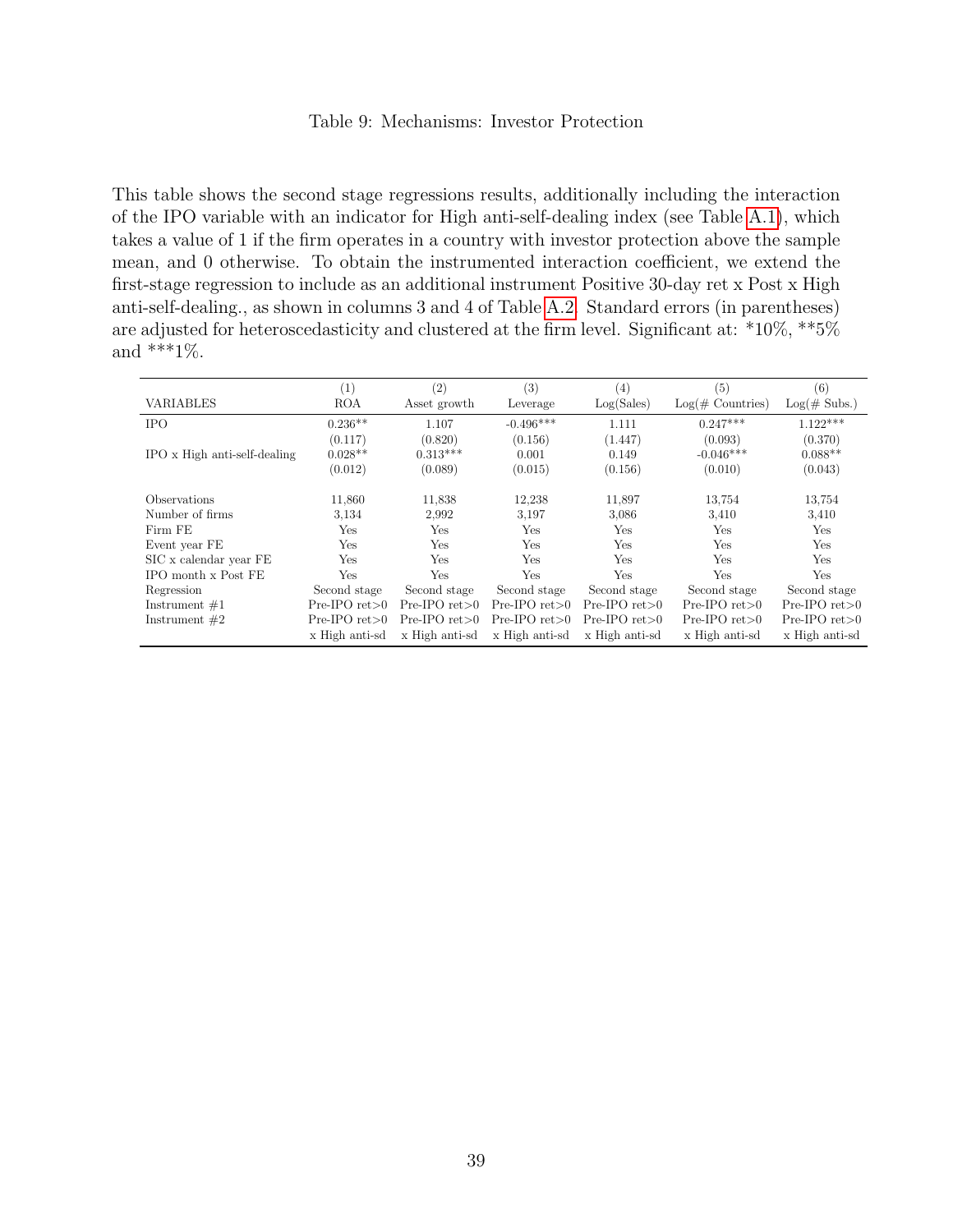#### Table 10: Mechanisms: Country-level Index of IPO Disclosure

<span id="page-40-0"></span>This table shows the second stage regressions results, additionally including the interaction of the IPO variable with an indicator for High disclosure index (see Table [A.1\)](#page-43-0), which takes a value of 1 if the firm operates in a country with IPO disclosure requirements above the sample mean, and 0 otherwise. To obtain the instrumented interaction coefficient, we extend the first-stage regression to include as an additional instrument Positive 30-day ret x Post x High disclosure., as shown in columns 5 and 6 of Table [A.2.](#page-44-0) Standard errors (in parentheses) are adjusted for heteroscedasticity and clustered at the firm level. Significant at: \*10%, \*\*5% and \*\*\*1%.

|                            | (1)                | (2)                | (3)                | (4)                | $\left( 5\right)$   | (6)                |
|----------------------------|--------------------|--------------------|--------------------|--------------------|---------------------|--------------------|
| <b>VARIABLES</b>           | <b>ROA</b>         | Asset growth       | Leverage           | Log(Sales)         | $Log(\#$ Countries) | $Log(\# Subs.)$    |
| <b>IPO</b>                 | $0.221*$           | 1.107              | $-0.529***$        | 1.311              | $0.288***$          | $1.101***$         |
|                            | (0.122)            | (0.865)            | (0.168)            | (1.565)            | (0.102)             | (0.387)            |
| IPO x High disclosure      | $0.021*$           | $0.138*$           | $0.029*$           | $-0.098$           | $-0.054***$         | 0.054              |
|                            | (0.011)            | (0.080)            | (0.017)            | (0.159)            | (0.012)             | (0.042)            |
|                            |                    |                    |                    |                    |                     |                    |
| <i><b>Observations</b></i> | 11,860             | 11,838             | 12,238             | 11,897             | 13,754              | 13,754             |
| Number of firms            | 3.134              | 2,992              | 3.197              | 3.086              | 3.410               | 3.410              |
| Firm FE                    | Yes                | <b>Yes</b>         | Yes                | <b>Yes</b>         | <b>Yes</b>          | <b>Yes</b>         |
| Event year FE              | Yes                | Yes                | Yes                | <b>Yes</b>         | Yes                 | Yes                |
| SIC x calendar year FE     | Yes                | Yes                | Yes                | <b>Yes</b>         | Yes                 | Yes                |
| IPO month x Post FE        | Yes                | <b>Yes</b>         | Yes                | <b>Yes</b>         | Yes                 | Yes                |
| Regression                 | Second stage       | Second stage       | Second stage       | Second stage       | Second stage        | Second stage       |
| Instrument $#1$            | $Pre-IPO$ ret $>0$ | $Pre-IPO$ ret $>0$ | $Pre-IPO$ ret $>0$ | $Pre-IPO$ ret $>0$ | $Pre-IPO$ ret $>0$  | $Pre-IPO$ ret $>0$ |
| Instrument $#2$            | $Pre-IPO$ ret $>0$ | $Pre-IPO$ ret $>0$ | $Pre-IPO$ ret $>0$ | $Pre-IPO$ ret $>0$ | $Pre-IPO$ ret $>0$  | $Pre-IPO$ ret $>0$ |
|                            | x High discl.      | x High discl.      | x High discl.      | x High discl.      | x High discl.       | x High discl.      |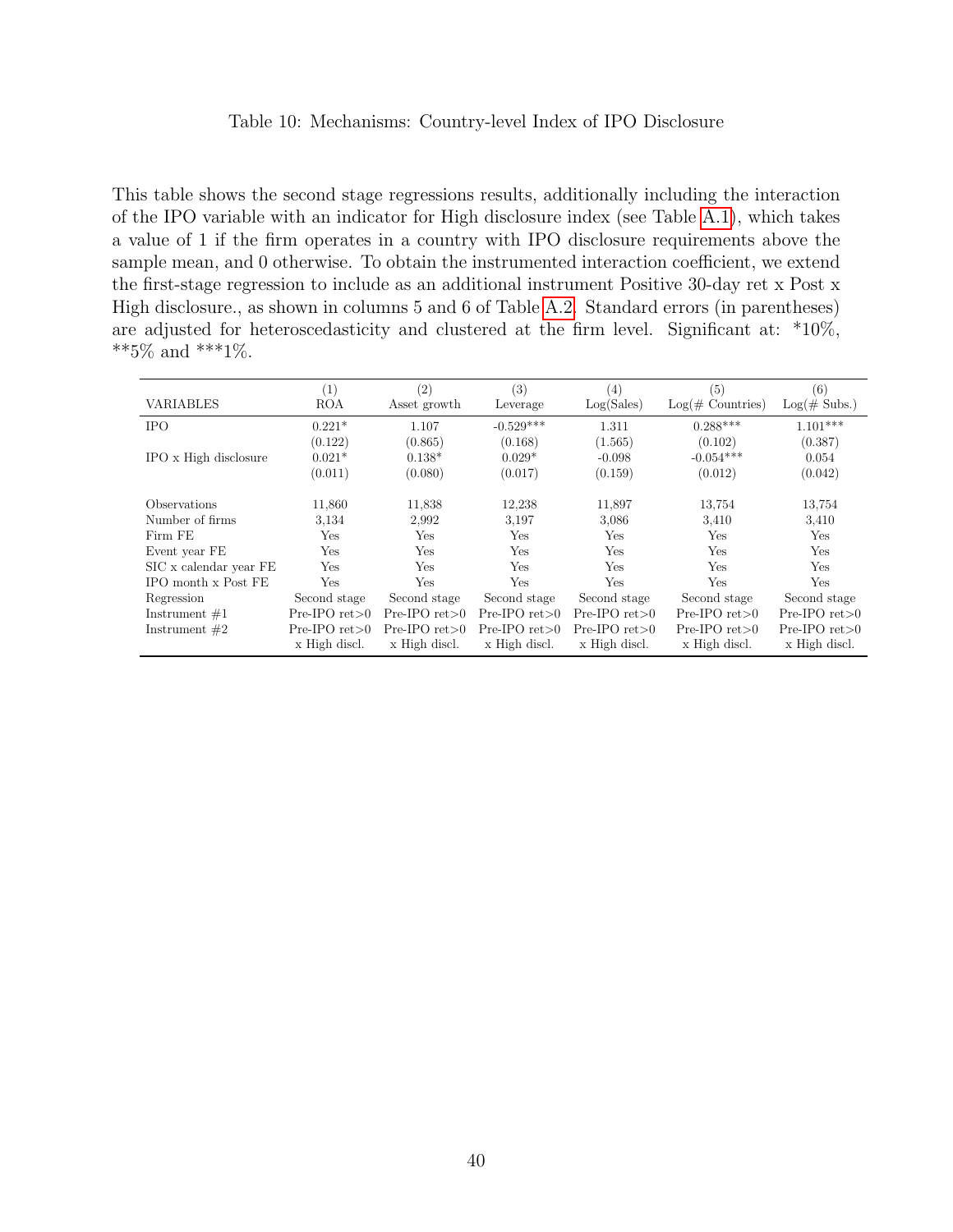### Table 11: Mechanisms: Triple Interactions

<span id="page-41-0"></span>This table shows the second stage regressions results, including triple interactions for IPO, industry High Fin. Dep., and country-level measures of investor protection (panel A), or disclosure (panel B). The first stage regressions are adjusted accordingly to instrument for these interactions. Standard errors (in parentheses) are adjusted for heteroscedasticity and clustered at the firm level. Significant at: \*10%, \*\*5% and \*\*\*1%.

|                                           | Panel A            |                    |                    |                    |                     |                    |
|-------------------------------------------|--------------------|--------------------|--------------------|--------------------|---------------------|--------------------|
|                                           | (1)                | (2)                | (3)                | (4)                | (5)                 | (6)                |
| <b>VARIABLES</b>                          | <b>ROA</b>         | Asset growth       | Leverage           | Log(Sales)         | $Log(\#$ Countries) | $Log(\# Subs.)$    |
| <b>IPO</b>                                | $0.224*$           | 0.992              | $-0.493***$        | 1.086              | $0.251***$          | $1.163***$         |
|                                           | (0.116)            | (0.810)            | (0.156)            | (1.439)            | (0.092)             | (0.370)            |
| IPO x High Fin. Dep.                      | 0.036              | 0.041              | $-0.036$           | $-0.325$           | $-0.053***$         | $-0.300***$        |
|                                           | (0.023)            | (0.108)            | (0.027)            | (0.280)            | (0.020)             | (0.068)            |
| IPO x High Anti-self-dealing              | $0.024**$          | $0.238***$         | $-0.002$           | 0.081              | $-0.053***$         | 0.07               |
|                                           | (0.011)            | (0.090)            | (0.016)            | (0.163)            | (0.011)             | (0.046)            |
| IPO x High F.D. x High Anti s.d.          | 0.053              | $0.626**$          | 0.023              | 0.592              | $0.050**$           | 0.13               |
|                                           | (0.040)            | (0.262)            | (0.041)            | (0.499)            | (0.023)             | (0.092)            |
| Observations                              | 11,860             | 11,838             | 12,238             | 11,897             | 13,754              | 13,754             |
| Number of firms                           | 3,134              | 2,992              | 3,197              | 3,086              | 3,410               | 3,410              |
| $\operatorname{Firm}$ $\operatorname{FE}$ | Yes                | Yes                | Yes                | Yes                | Yes                 | Yes                |
| Event year FE                             | Yes                | Yes                | Yes                | Yes                | Yes                 | Yes                |
| SIC x calendar year FE                    | Yes                | Yes                | Yes                | Yes                | Yes                 | Yes                |
| IPO month x Post FE                       | Yes                | Yes                | Yes                | Yes                | Yes                 | Yes                |
| Regression                                | Second stage       | Second stage       | Second stage       | Second stage       | Second stage        | Second stage       |
| Instrument $#1$                           | $Pre-IPO$ ret $>0$ | $Pre-IPO$ ret $>0$ | $Pre-IPO$ ret $>0$ | $Pre-IPO$ ret $>0$ | $Pre-IPO$ ret $>0$  | $Pre-IPO$ ret $>0$ |
| Instrument $#2$                           | $Pre-IPO$ ret $>0$ | $Pre-IPO$ ret $>0$ | $Pre-IPO$ ret $>0$ | $Pre-IPO$ ret $>0$ | $Pre-IPO$ ret $>0$  | $Pre-IPO$ ret $>0$ |
|                                           | x High Fin.Dep.    | x High Fin.Dep.    | x High Fin.Dep.    | x High Fin.Dep.    | x High Fin.Dep.     | x High Fin.Dep.    |
| Instrument $#3$                           | $Pre-IPO$ ret $>0$ | $Pre-IPO$ ret $>0$ | $Pre-IPO$ ret $>0$ | $Pre-IPO$ ret $>0$ | $Pre-IPO$ ret $>0$  | $Pre-IPO$ ret $>0$ |
|                                           | x High anti-sd     | x High anti-sd     | x High anti-sd     | x High anti-sd     | x High anti-sd      | x High anti-sd     |
| Instrument $#4$                           | Pre-IPO $ret>0$    | $Pre-IPO$ ret $>0$ | $Pre-IPO$ ret $>0$ | $Pre-IPO$ ret $>0$ | Pre-IPO $ret>0$     | Pre-IPO $ret>0$    |
|                                           | x High anti-sd     | x High anti-sd     | x High anti-sd     | x High anti-sd     | x High anti-sd      | x High anti-sd     |
|                                           | x High Fin.Dep.    | x High Fin.Dep.    | x High Fin.Dep.    | x High Fin.Dep.    | x High Fin.Dep.     | x High Fin.Dep.    |

|                               | Panel B            |                    |                    |                    |                     |                    |  |  |
|-------------------------------|--------------------|--------------------|--------------------|--------------------|---------------------|--------------------|--|--|
|                               | (1)                | (2)                | (3)                | (4)                | (5)                 | (6)                |  |  |
| <b>VARIABLES</b>              | <b>ROA</b>         | Asset growth       | Leverage           | Log(Sales)         | $Log(\#$ Countries) | $Log(\# Subs.)$    |  |  |
| <b>IPO</b>                    | $0.208*$           | 1.017              | $-0.526***$        | 1.338              | $0.292***$          | $1.148***$         |  |  |
|                               | (0.120)            | (0.859)            | (0.168)            | (1.562)            | (0.102)             | (0.389)            |  |  |
| IPO x High Fin. Dep.          | 0.043              | $0.192*$           | $-0.053*$          | $-0.232$           | $-0.055***$         | $-0.265***$        |  |  |
|                               | (0.026)            | (0.113)            | (0.030)            | (0.336)            | (0.019)             | (0.066)            |  |  |
| IPO x High Disclosure         | $0.019*$           | 0.105              | 0.022              | $-0.136$           | $-0.061***$         | 0.045              |  |  |
|                               | (0.011)            | (0.084)            | (0.018)            | (0.166)            | (0.013)             | (0.046)            |  |  |
| IPO x High F.D. x High Discl. | 0.03               | 0.338              | 0.058              | 0.31               | $0.055**$           | 0.052              |  |  |
|                               | (0.035)            | (0.267)            | (0.038)            | (0.454)            | (0.024)             | (0.090)            |  |  |
| Observations                  | 11,860             | 11,838             | 12,238             | 11,897             | 13,754              | 13,754             |  |  |
| Number of firms               | 3.134              | 2,992              | 3.197              | 3,086              | 3,410               | 3.410              |  |  |
| Firm FE                       | Yes                | Yes                | Yes                | Yes                | Yes                 | Yes                |  |  |
| Event year FE                 | Yes                | Yes                | Yes                | Yes                | Yes                 | Yes                |  |  |
| SIC x calendar year FE        | Yes                | Yes                | Yes                | Yes                | Yes                 | Yes                |  |  |
| IPO month x Post FE           | Yes                | Yes                | Yes                | Yes                | Yes                 | Yes                |  |  |
| Regression                    | Second stage       | Second stage       | Second stage       | Second stage       | Second stage        | Second stage       |  |  |
| Instrument $#1$               | $Pre-IPO$ ret $>0$ | $Pre-IPO$ ret $>0$ | $Pre-IPO$ ret $>0$ | $Pre-IPO$ ret $>0$ | $Pre-IPO$ ret $>0$  | $Pre-IPO$ ret $>0$ |  |  |
| Instrument $#2$               | $Pre-IPO$ ret $>0$ | $Pre-IPO$ ret $>0$ | $Pre-IPO$ ret $>0$ | $Pre-IPO$ ret $>0$ | $Pre-IPO$ ret $>0$  | $Pre-IPO$ ret $>0$ |  |  |
|                               | x High Fin.Dep.    | x High Fin.Dep.    | x High Fin.Dep.    | x High Fin.Dep.    | x High Fin.Dep.     | x High Fin.Dep.    |  |  |
| Instrument $#3$               | $Pre-IPO$ ret $>0$ | $Pre-IPO$ ret $>0$ | $Pre-IPO$ ret $>0$ | $Pre-IPO$ ret $>0$ | $Pre-IPO$ ret $>0$  | $Pre-IPO$ ret $>0$ |  |  |
|                               | x High Discl.      | x High Discl.      | x High Discl.      | x High Discl.      | x High Discl.       | x High Discl.      |  |  |
| Instrument $#4$               | $Pre-IPO$ ret $>0$ | $Pre-IPO$ ret $>0$ | $Pre-IPO$ ret $>0$ | $Pre-IPO$ ret $>0$ | $Pre-IPO$ ret $>0$  | $Pre-IPO$ ret $>0$ |  |  |
|                               | x High Discl.      | x High Discl.      | x High Discl.      | x High Discl.      | x High Discl.       | x High Discl.      |  |  |
|                               | x High Fin.Dep.    | x High Fin.Dep.    | x High Fin.Dep.    | x High Fin.Dep.    | x High Fin.Dep.     | x High Fin.Dep.    |  |  |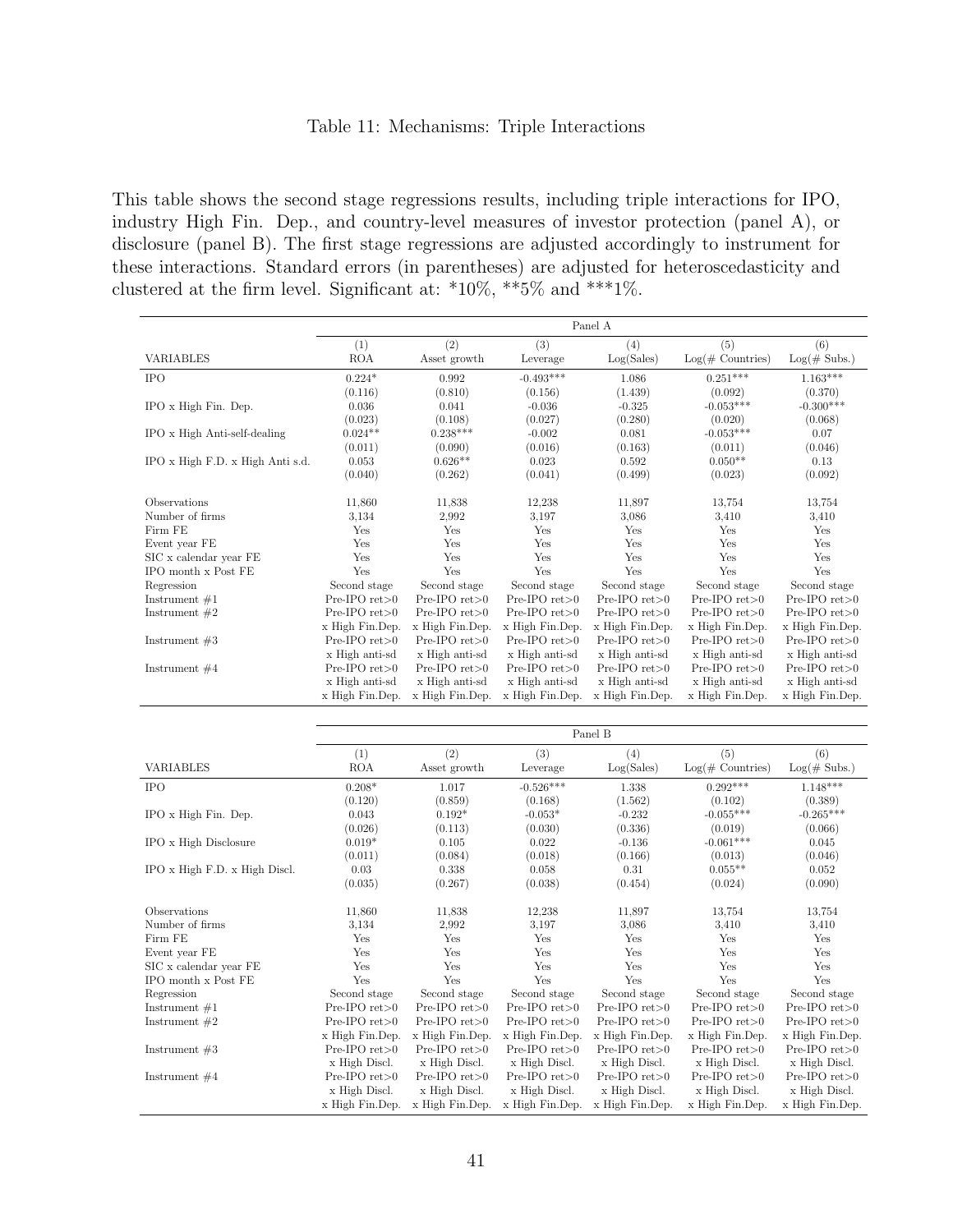### Table 12: Long-term Outcomes: Patents

<span id="page-42-0"></span>This table shows the second stage regressions results using the logarithm of one plus patent applications as the dependent variable. Patent applications granted post-IPO attempt are adjusted to account for long-term outcomes using forward-looking moving averages (see Table [A.1\)](#page-43-0). Columns 2-4 additionally include the interaction of the instrumented IPO dummy with cross-sectional dummies based on industry or country-level characteristics. Standard errors (in parentheses) are adjusted for heteroscedasticity and clustered at the firm level. Significant at: \*10%, \*\*5% and \*\*\*1%.

|                              | (1)             | $\left( 2\right)$  | (3)                | (4)             |
|------------------------------|-----------------|--------------------|--------------------|-----------------|
| <b>VARIABLES</b>             | Log(patents)    | Log(patents)       | Log(patents)       | Log(patents)    |
| <b>IPO</b>                   | $-0.029$        | $-0.047$           | $-0.026$           | 0.015           |
|                              | (0.121)         | (0.115)            | (0.116)            | (0.128)         |
| IPO x High Ind. Fin. Dep     |                 | 0.004              |                    |                 |
|                              |                 | (0.022)            |                    |                 |
| IPO x High Anti self-dealing |                 |                    | $-0.041***$        |                 |
|                              |                 |                    | (0.012)            |                 |
| IPO x High Disclosure        |                 |                    |                    | $-0.051***$     |
|                              |                 |                    |                    | (0.016)         |
|                              |                 |                    |                    |                 |
| Observations                 | 13,754          | 13,754             | 13,754             | 13,754          |
| Number of firms              | 3,410           | 3,410              | 3,410              | 3,410           |
| Firm FE                      | Yes             | Yes                | Yes                | Yes             |
| Event year FE                | Yes             | Yes                | Yes                | Yes             |
| SIC x calendar year FE       | Yes             | Yes                | Yes                | Yes             |
| IPO month x Post FE          | Yes             | Yes                | Yes                | Yes             |
| Regression                   | Second stage    | Second stage       | Second stage       | Second stage    |
| Instrument $#1$              | Pre-IPO $ret>0$ | $Pre-IPO$ ret $>0$ | $Pre-IPO$ ret $>0$ | Pre-IPO $ret>0$ |
| Instrument $#2$              |                 | $Pre-IPO$ ret $>0$ | Pre-IPO $ret>0$    | Pre-IPO $ret>0$ |
|                              |                 | x High Fin.Dep.    | x High anti-sd     | x High discl.   |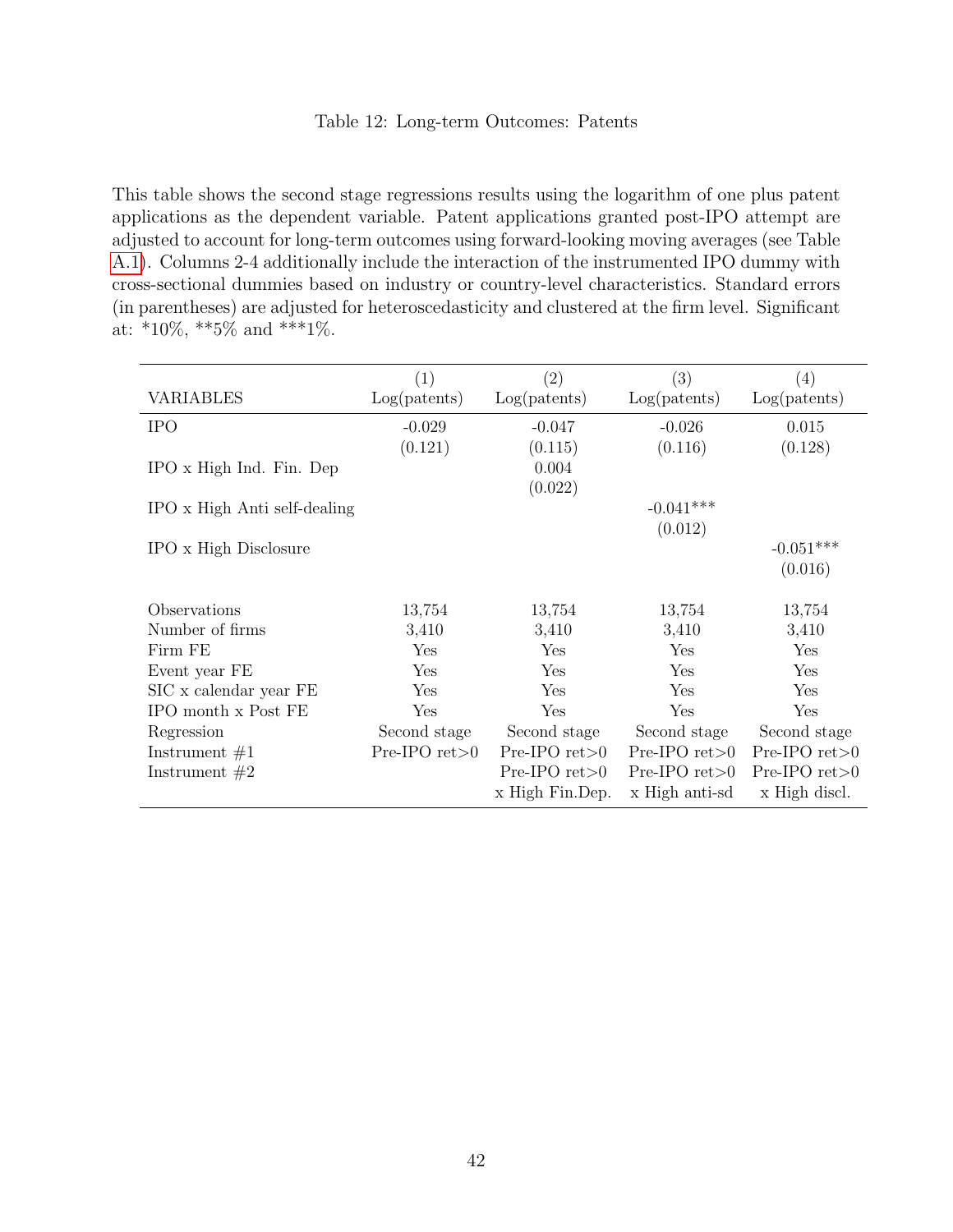# <span id="page-43-0"></span>Appendix A.

Table A.1: Additional Summary Statistics

This table summary statistics for additional variables.Log(patents) is the logarithm of 1 plus the number of (eventually granted) applications in a year for years before the IPO attempt. For years after the IPO we use 3-years rolling averages going forward to get at long-run effects: patents  $(t)=[\text{paths}(t)+\text{paths}(t+1)+\text{paths}(t+2)/3]$ . Acquisitions is the number of acquisitions undertaken by a firm in a year for years prior to the IPO attempt. For years after the IPO we use 3-years rolling averages going forward to get at long-run effects: acquisitions  $(t)=[acquistions(t)+acquistions(t+1)+acquistions(t+2)]/3$ . Target is an indicator variable that takes a value of 1 if the firm is the target of an acquisition during the first 5 years after the IPO attempt. Financial Dependence is measure of financial dependence index computed using Rajan and Zingales (1998) methodology at the 3-digit SIC code level. Higher financial dependence means higher needs of external financing. Anti-self-dealing is a measure of legal protection of minority shareholders against expropriation by corporate insiders at the country level, following Djankov, La Porta, Lopez-de-Silanes, and Shleifer (2008). Disclosure Measure of disclosure of initial public offerings at the country level, following La Porta, Lopez-de-Silanes, and Shleifer (2006).

|                           | Mean | P10      | P <sub>25</sub> | <b>P50</b>   | P75            | P <sub>90</sub> | SD.  | Total  |
|---------------------------|------|----------|-----------------|--------------|----------------|-----------------|------|--------|
| Log(patents)              | 0.06 | $\theta$ | $\theta$        | $\theta$     | $\overline{0}$ | $\theta$        | 0.41 | 13,754 |
| $Log(\text{acquisition})$ | 0.17 | $\theta$ | $\theta$        | $\theta$     | $\theta$       | 0.69            | 0.38 | 13,754 |
| Target                    | 0.05 | $\theta$ | $\theta$        | $\theta$     | $\overline{0}$ | $\theta$        | 0.23 | 13,754 |
| Ind. Fin. Dep.            | 0.89 | 0.53     | 0.87            | $\mathbf{1}$ | $\mathbf{1}$   | 1.17            | 1.03 | 13,754 |
| Anti-self-dealing         | 0.55 | 0.28     | 0.33            | 0.42         | 0.95           | 0.95            | 0.29 | 13,754 |
| Disclosure                | 0.66 | 0.42     | 0.5             | 0.67         | 0.83           | 0.83            | 0.16 | 13,754 |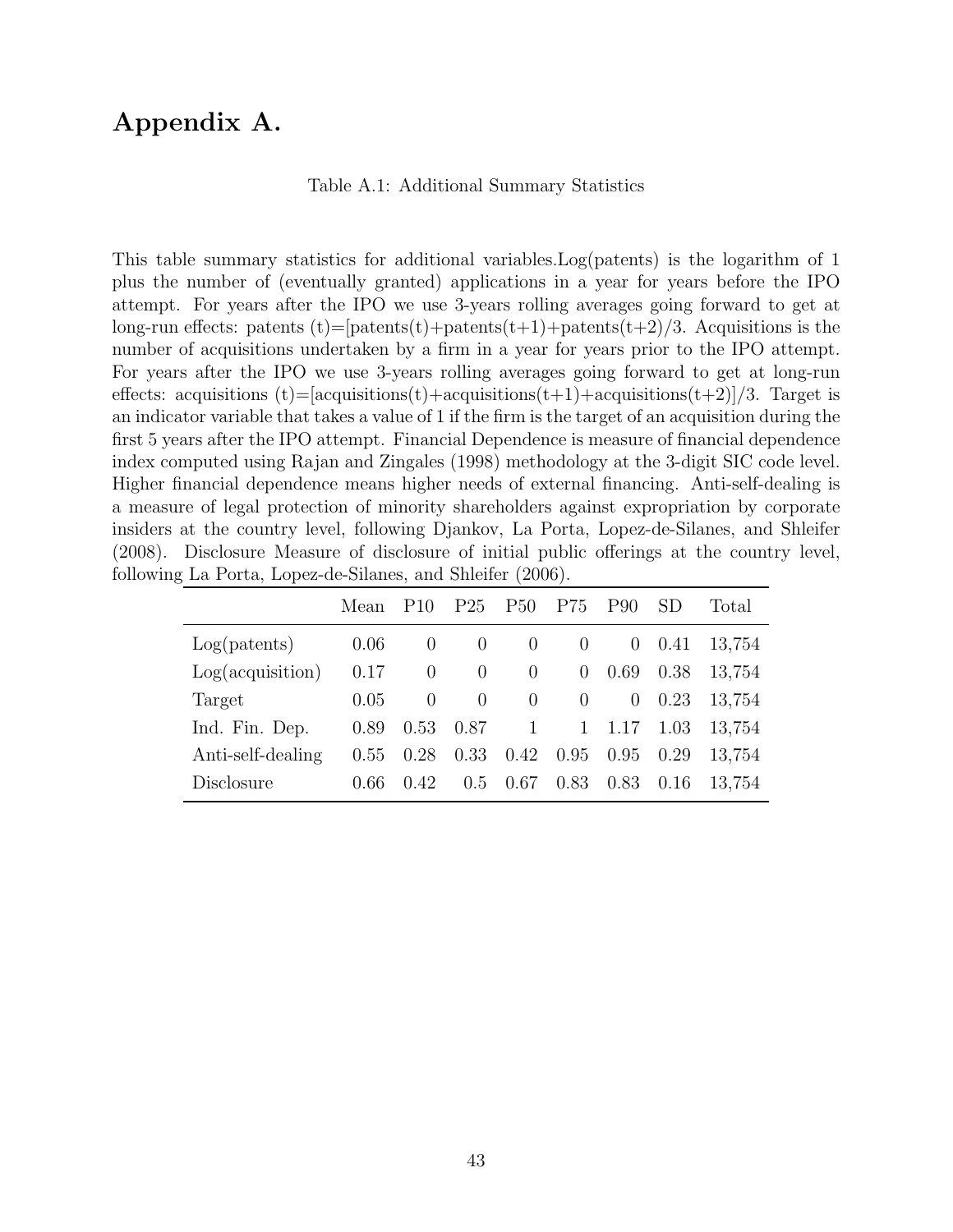### Table A.2: First Stage for Interactions

<span id="page-44-0"></span>This table shows the first-stage regressions that include interaction terms with High. Fin. Dep, High anti-self-dealing, and High disclosure. The first stage regressions presented in columns 1 and 2 are used to generate the second stage results presented in Table [8.](#page-38-0) The first stage regressions presented in columns 3 and 4 are used to generate the second stage results presented in Table [9.](#page-39-0) The first stage regressions presented in columns 3 and 4 are used to generate the second stage results presented in Table [10.](#page-40-0) Standard errors (in parentheses) are adjusted for heteroscedasticity and clustered at the firm level. Significant at: \*10%, \*\*5% and \*\*\*1\%.

|                                                     | (1)         | (2)                  | (3)         | (4)                | (5)         | (6)               |
|-----------------------------------------------------|-------------|----------------------|-------------|--------------------|-------------|-------------------|
| <b>VARIABLES</b>                                    | <b>IPO</b>  | IPO x High Fin. Dep. | <b>IPO</b>  | IPO x High Anti sd | <b>IPO</b>  | IPO x High Discl. |
| Positive 30-day ret x Post                          | $0.078***$  | $-0.083***$          | $0.086***$  | $-0.386***$        | $0.062***$  | $-0.364***$       |
|                                                     | (0.013)     | (0.007)              | (0.014)     | (0.014)            | (0.014)     | (0.014)           |
| Positive 30-day ret x Post x High Fin. Dep          | $-0.012$    | $0.858***$           |             |                    |             |                   |
|                                                     | (0.019)     | (0.018)              |             |                    |             |                   |
| Positive 30-day ret x Post x High Anti self-dealing |             |                      | $-0.021$    | $0.867***$         |             |                   |
|                                                     |             |                      | (0.014)     | (0.011)            |             |                   |
| Positive 30-day ret x Post x High Disclosure        |             |                      |             |                    | $0.029**$   | $0.900***$        |
|                                                     |             |                      |             |                    | (0.013)     | (0.009)           |
| <b>Observations</b>                                 | 13,754      | 13,754               | 13,754      | 13,754             | 13,754      | 13,754            |
| R-squared                                           | 0.888       | 0.689                | 0.888       | 0.742              | 0.889       | 0.758             |
| Number of firms                                     | 3.410       | 3,410                | 3,410       | 3,410              | 3,410       | 3,410             |
| Firm FE                                             | Yes         | Yes                  | Yes         | <b>Yes</b>         | Yes         | Yes               |
| Event year FE                                       | Yes         | Yes                  | Yes         | <b>Yes</b>         | Yes         | Yes               |
| SIC x calendar year FE                              | Yes         | Yes                  | Yes         | <b>Yes</b>         | Yes         | Yes               |
| IPO month x Post FE                                 | Yes         | Yes                  | Yes         | Yes                | Yes         | Yes               |
| Regression                                          | First stage | First stage          | First stage | First stage        | First stage | First stage       |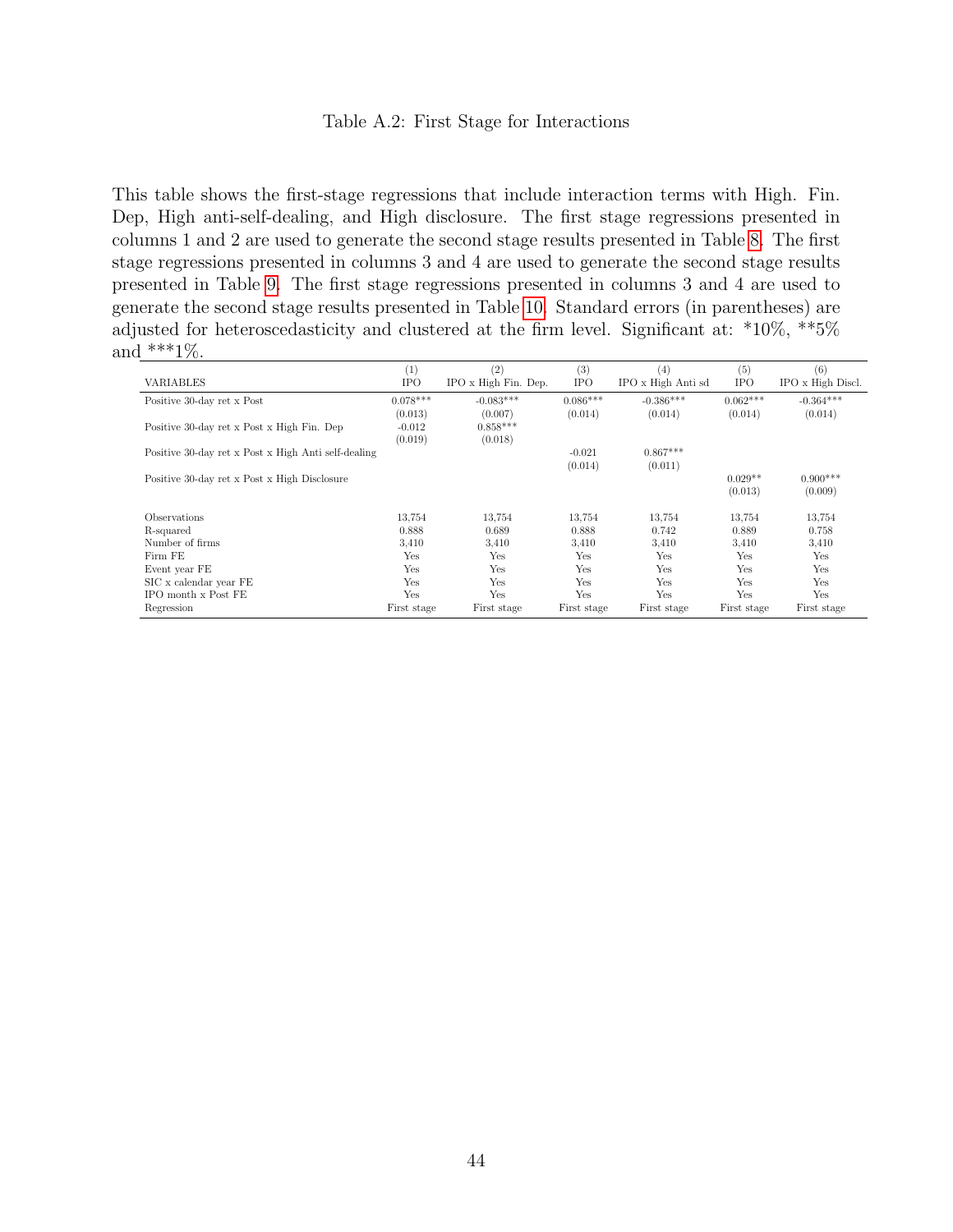### Table A.3: Long-term Outcomes: Acquisitions

<span id="page-45-0"></span>This table shows the second stage regressions results using the logarithm of one plus the number of acquisitions as the dependent variable. Post-IPO attempt acquisitions are adjusted to account for long-term outcomes using forward-looking moving averages (see Table [A.1\)](#page-43-0). Columns 2-4 also include the instrumented IPO dummy's interaction with cross-sectional dummies based on industry or country-level characteristics. Standard errors (in parentheses) are adjusted for heteroscedasticity and clustered at the firm level. Significant at: \*10%,  $^{**}5\%$  and  $^{***}1\%.$ 

|                              | (1)                     | (2)                | (3)                     | (4)                     |
|------------------------------|-------------------------|--------------------|-------------------------|-------------------------|
| VARIABLES                    | $Log(\alpha$ quisition) | Log(acquisition)   | $Log(\alpha$ quisition) | $Log(\alpha$ quisition) |
| <b>IPO</b>                   | $-0.006$                | 0.067              | 0.064                   | 0.075                   |
|                              | (0.198)                 | (0.180)            | (0.176)                 | (0.185)                 |
| IPO x High Ind. Fin. Dep     |                         | $-0.102***$        |                         |                         |
|                              |                         | (0.027)            |                         |                         |
| IPO x High Anti self-dealing |                         |                    | $-0.025$                |                         |
|                              |                         |                    | (0.020)                 |                         |
| IPO x High Disclosure        |                         |                    |                         | $-0.02$                 |
|                              |                         |                    |                         | (0.020)                 |
|                              |                         |                    |                         |                         |
| Observations                 | 13,754                  | 13,754             | 13,754                  | 13,754                  |
| Number of firms              | 3,410                   | 3,410              | 3,410                   | 3,410                   |
| Firm FE                      | Yes                     | Yes                | Yes                     | Yes                     |
| Event year FE                | Yes                     | Yes                | Yes                     | Yes                     |
| SIC x calendar year FE       | Yes                     | Yes                | Yes                     | Yes                     |
| IPO month x Post FE          | Yes                     | Yes                | Yes                     | Yes                     |
| Regression                   | Second stage            | Second stage       | Second stage            | Second stage            |
| Instrument $#1$              | Pre-IPO $ret>0$         | Pre-IPO $ret>0$    | Pre-IPO $ret>0$         | Pre-IPO $ret>0$         |
| Instrument $#2$              |                         | $Pre-IPO$ ret $>0$ | $Pre-IPO$ ret $>0$      | $Pre-IPO$ ret $>0$      |
|                              |                         | x High Fin.Dep.    | x High anti-sd          | x High discl.           |